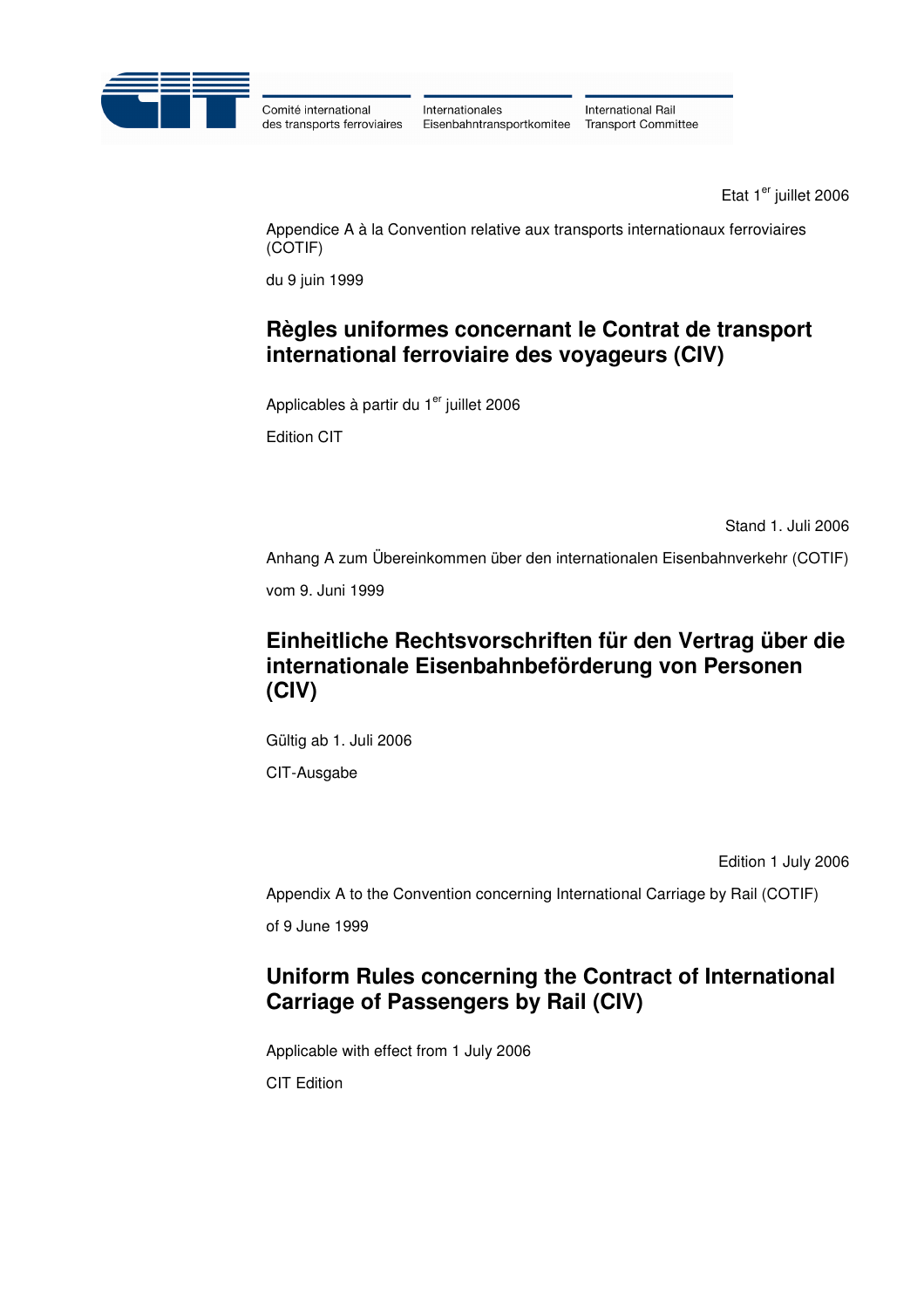| © 2006 | Comité international des transports ferroviaires (CIT) |
|--------|--------------------------------------------------------|
|        | Internationales Eisenbahntransportkomitee (CIT)        |
|        | International Rail Transport Committee (CIT)           |
|        | www.cit-rail.org                                       |

| Supplément n°<br>Nachtrag Nr.<br>Amendment No | Applicable à partir du<br>Gültig ab<br>Applicable with effect from |
|-----------------------------------------------|--------------------------------------------------------------------|
|                                               |                                                                    |
|                                               |                                                                    |
|                                               |                                                                    |
|                                               |                                                                    |
|                                               |                                                                    |
|                                               |                                                                    |
|                                               |                                                                    |
|                                               |                                                                    |
|                                               |                                                                    |
|                                               |                                                                    |
|                                               |                                                                    |
|                                               |                                                                    |
|                                               |                                                                    |
|                                               |                                                                    |
|                                               |                                                                    |
|                                               |                                                                    |
|                                               |                                                                    |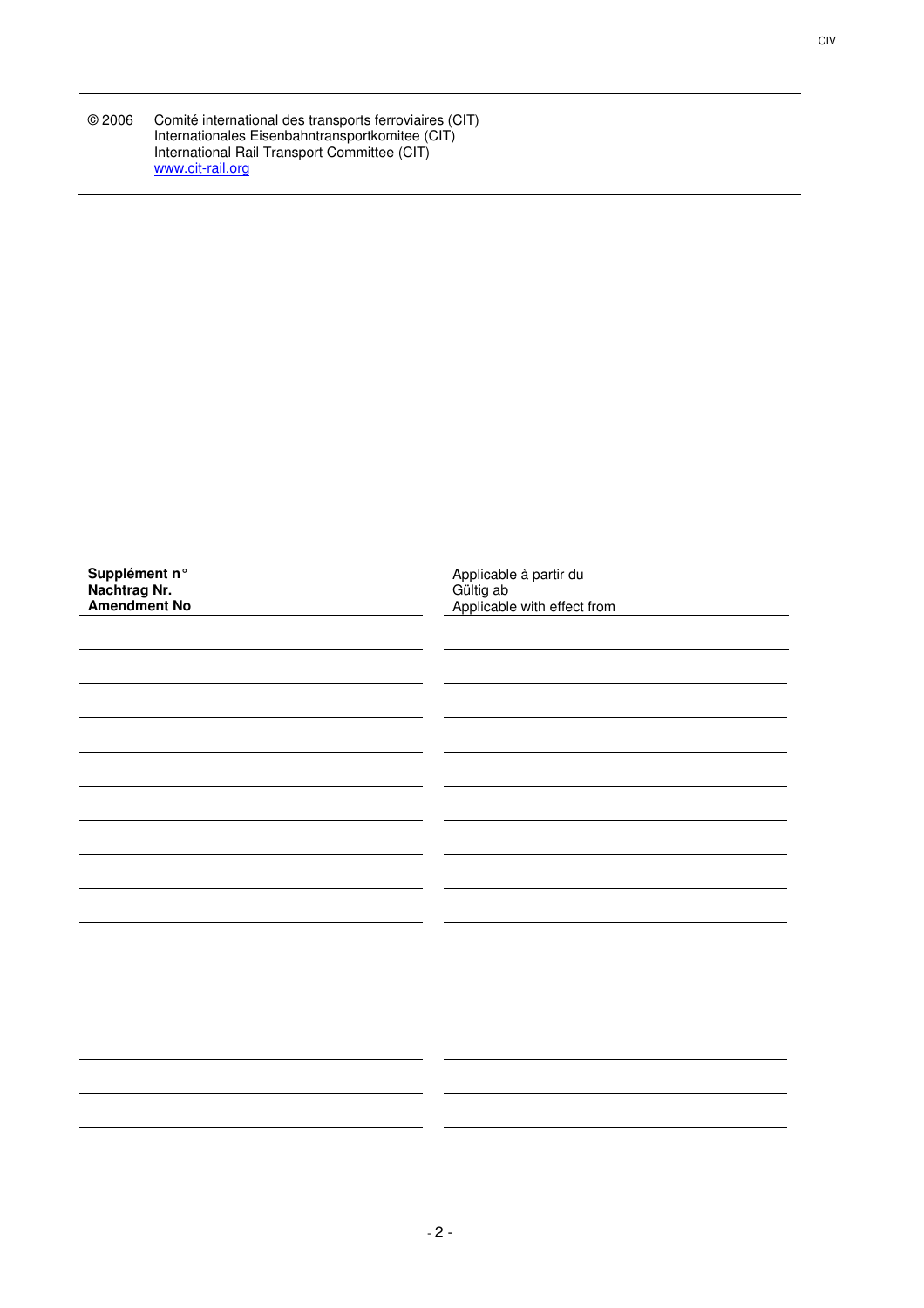|                      | Table des matières                                                                                                | <b>Inhaltsverzeichnis</b>                                                                | <b>Contents</b>                                                                                        |                     |
|----------------------|-------------------------------------------------------------------------------------------------------------------|------------------------------------------------------------------------------------------|--------------------------------------------------------------------------------------------------------|---------------------|
| <b>Titre premier</b> | Généralités                                                                                                       | Allgemeine Bestimmungen                                                                  | <b>General Provisions</b>                                                                              |                     |
| Art. 1<br>Art. 2     | Champ d'application<br>Déclaration relative à la<br>responsabilité en cas de mort et<br>de blessures de voyageurs | Anwendungsbereich<br>Erklärung zur Haftung bei<br>Tötung und Verletzung von<br>Reisenden | Scope<br>Declaration concerning liability in<br>case of death of, or personal<br>injury to, passengers | 6<br>$\overline{7}$ |
| Art. 3               | Définitions                                                                                                       | Begriffsbestimmungen                                                                     | Definitions                                                                                            | 8                   |
| Art. 4<br>Art. 5     | Dérogations<br>Droit contraignant                                                                                 | Abweichungen<br>Zwingendes Recht                                                         | Derogations<br>Mandatory law                                                                           | 8<br>9              |
| <b>Titre II</b>      | Conclusion et exécution du<br>contrat de transport                                                                | Abschluss und Ausführung<br>des Beförderungsvertrages                                    | <b>Conclusion and Performance</b><br>of the Contract of Carriage                                       |                     |
| Art. 6               | Contrat de transport                                                                                              | Beförderungsvertrag                                                                      | Contract of carriage                                                                                   | 10                  |
| Art. 7               | Titre de transport                                                                                                | Beförderungsausweis                                                                      | Ticket                                                                                                 | 10                  |
| Art. 8               | Paiement et remboursement du<br>prix de transport                                                                 | Zahlung und Erstattung des<br>Beförderungspreises                                        | Payment and refund of the<br>carriage charge                                                           | 11                  |
| Art. 9               | Droit au transport. Exclusion du<br>transport                                                                     | Berechtigung zur Fahrt.<br>Ausschluss von der Beförderung                                | Right to be carried. Exclusion<br>from carriage                                                        | 11                  |
| Art. 10              | Accomplissement des formalités<br>administratives                                                                 | Erfüllung<br>verwaltungsbehördlicher<br>Vorschriften                                     | Completion of administrative<br>formalities                                                            | 12                  |
| Art. 11              | Suppression et retard d'un train.<br>Correspondance manquée                                                       | Ausfall und Verspätung eines<br>Zuges. Anschlussversäumnis                               | Cancellation and late running of<br>trains. Missed connections                                         | 12                  |
| <b>Titre III</b>     | Transport de colis à main,<br>d'animaux, de bagages et de<br>véhicules                                            | Beförderung von Handgepäck,<br>Tieren, Reisegepäck und<br>Fahrzeugen                     | Carriage of Hand Luggage,<br>Animals, Registered Luggage<br>and Vehicles                               |                     |
| Chapitre I           | <b>Dispositions communes</b>                                                                                      | Gemeinsame Bestimmungen                                                                  | <b>Common Provisions</b>                                                                               |                     |
| Art. 12              | Objets et animaux admis                                                                                           | Zugelassene Gegenstände und<br>Tiere                                                     | Acceptable articles and animals                                                                        | 13                  |
| Art. 13<br>Art. 14   | Vérification<br>Accomplissement des formalités<br>administratives                                                 | Nachprüfung<br>Erfüllung<br>verwaltungsbehördlicher<br>Vorschriften                      | Examination<br>Completion of administrative<br>formalities                                             | 13<br>14            |
| <b>Chapitre II</b>   | Colis à main et animaux                                                                                           | Handgepäck und Tiere                                                                     | <b>Hand Luggage and Animals</b>                                                                        |                     |
| Art. 15              | Surveillance                                                                                                      | Beaufsichtigung                                                                          | Supervision                                                                                            | 14                  |
| <b>Chapitre III</b>  | <b>Bagages</b>                                                                                                    | Reisegepäck                                                                              | <b>Registered Luggage</b>                                                                              |                     |
| Art. 16              | Expédition des bagages                                                                                            | Gepäckaufgabe                                                                            | Consignment of registered<br>luggage                                                                   | 14                  |
| Art. 17              | Bulletin de bagages                                                                                               | Gepäckschein                                                                             | Luggage registration voucher                                                                           | 14                  |
| Art. 18              | Enregistrement et transport                                                                                       | Abfertigung und Beförderung                                                              | Registration and carriage                                                                              | 15                  |
| Art. 19              | Paiement du prix pour le                                                                                          | Zahlung der Gepäckfracht                                                                 | Payment of charges for the                                                                             | 15                  |
| Art. 20              | transport des bagages<br>Marquage des bagages                                                                     | Kennzeichnung des                                                                        | carriage of registered luggage<br>Marking of registered luggage                                        | 16                  |
| Art. 21              | Droit de disposer des bagages                                                                                     | Reisegepäck<br>Verfügungsrecht über das                                                  | Right to dispose of registered                                                                         | 16                  |
| Art. 22              | Livraison                                                                                                         | Reisegepäcks<br>Auslieferung                                                             | luggage<br>Delivery                                                                                    | 16                  |
| <b>Chapitre IV</b>   | <b>Véhicules</b>                                                                                                  | Fahrzeuge                                                                                | <b>Vehicles</b>                                                                                        |                     |
|                      |                                                                                                                   |                                                                                          |                                                                                                        | 17                  |
| Art. 23<br>Art. 24   | Conditions de transport<br>Bulletin de transport                                                                  | Beförderungsbedingungen<br>Beförderungsschein                                            | Conditions of carriage<br>Carriage voucher                                                             | 17                  |
| Art. 25              | Droit applicable                                                                                                  | Anwendbares Recht                                                                        | Applicable law                                                                                         | 18                  |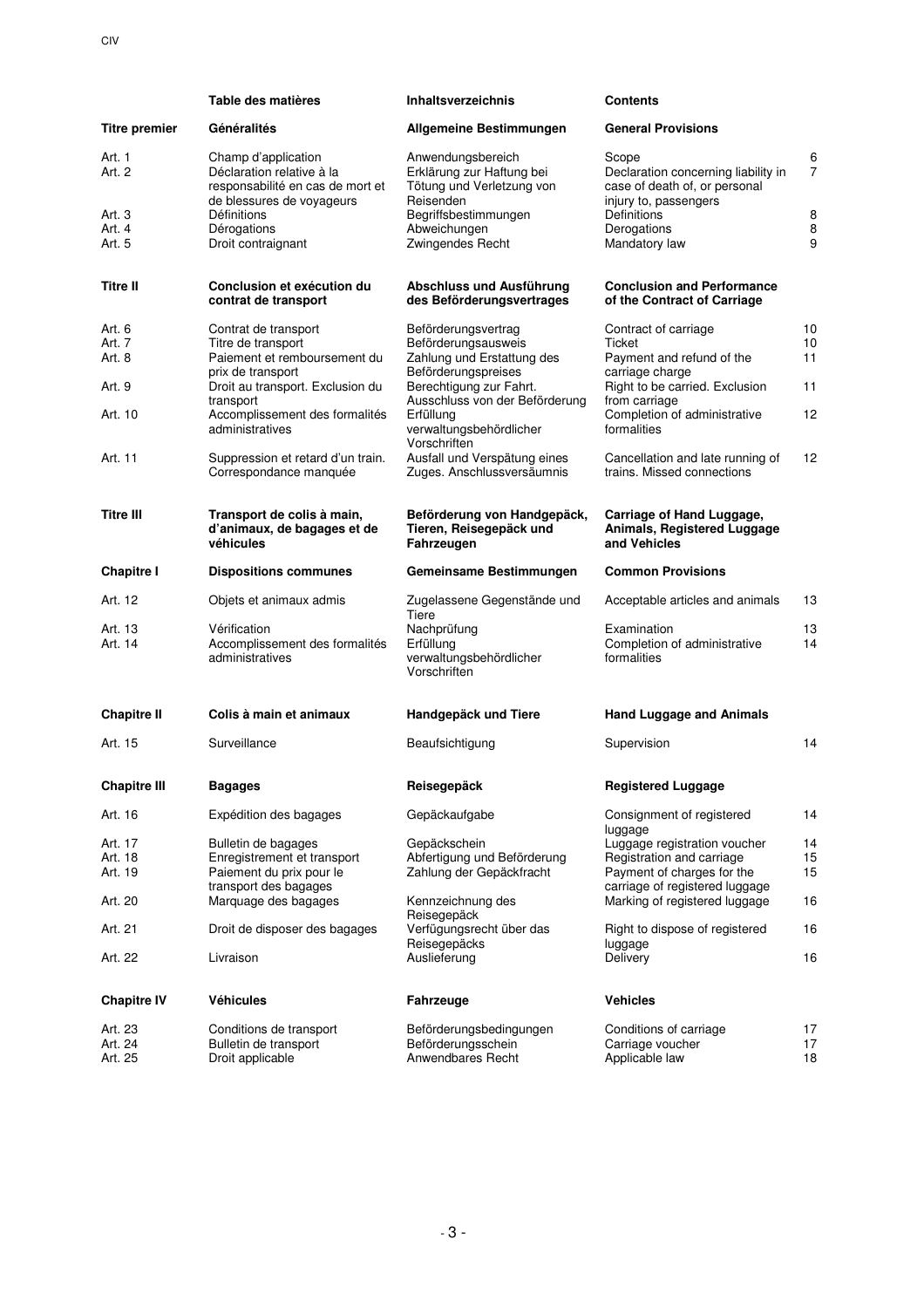| <b>Titre IV</b>                                                           | Responsabilité du<br>transporteur                                                                                                                                                              | Haftung des Beförderers                                                                                                                                                                  | <b>Liability of the Carrier</b>                                                                                                                               |                                        |
|---------------------------------------------------------------------------|------------------------------------------------------------------------------------------------------------------------------------------------------------------------------------------------|------------------------------------------------------------------------------------------------------------------------------------------------------------------------------------------|---------------------------------------------------------------------------------------------------------------------------------------------------------------|----------------------------------------|
| <b>Chapitre I</b>                                                         | Responsabilité en cas de mort<br>et de blessures de voyageurs                                                                                                                                  | Haftung bei Tötung und<br>Verletzung von Reisenden                                                                                                                                       | Liability Incas of Death of, or<br>Personal Injury to, Passen-<br>gers                                                                                        |                                        |
| Art. 26<br>Art. 27                                                        | Fondement de la responsabilité<br>Dommages-intérêts en cas de                                                                                                                                  | Haftungsgrund<br>Schadenersatz bei Tötung                                                                                                                                                | Basis of liability<br>Damages in case of death                                                                                                                | 19<br>20                               |
| Art. 28                                                                   | mort<br>Dommages-intérêts en cas de<br>blessures                                                                                                                                               | Schadenersatz bei Verletzung                                                                                                                                                             | Damages in case of persona<br>injury                                                                                                                          | 20                                     |
| Art. 29                                                                   | Réparation d'autres préjudices<br>corporels                                                                                                                                                    | Ersatz anderer<br>Personenschäden                                                                                                                                                        | Compensation for other bodily<br>harm                                                                                                                         | 20                                     |
| Art. 30                                                                   | Forme et montant des<br>dommages-intérêts en cas de<br>mort et de blessures                                                                                                                    | Form und Höhe des<br>Schadenersatzes bei Tötung<br>und Verletzung                                                                                                                        | Form and amount of damages in<br>case of death and personal<br>injury                                                                                         | 21                                     |
| Art. 31                                                                   | Autres moyens de transport                                                                                                                                                                     | Andere Beförderungsmittel                                                                                                                                                                | Other modes of transport                                                                                                                                      | 21                                     |
| <b>Chapitre II</b>                                                        | Responsabilité en cas<br>d'inobservation de l'horaire                                                                                                                                          | Haftung bei Nichteinhaltung<br>des Fahrplans                                                                                                                                             | Liability in case of Failure to<br>Keep to the Timetable                                                                                                      |                                        |
| Art. 32                                                                   | Responsabilité en cas de<br>suppression, retard ou<br>correspondance manquée                                                                                                                   | Haftung bei Ausfall, Verspätung<br>und Anschlussversäumnis                                                                                                                               | Liability in case of cancellation,<br>late running of trains or missed<br>connections                                                                         | 22                                     |
| <b>Chapitre III</b>                                                       | Responsabilité pour les colis<br>à main, les animaux, les<br>bagages et les véhicules                                                                                                          | Haftung für Handgepäck,<br>Tiere, Reisegepäck und<br>Fahrzeuge                                                                                                                           | Liability in respect of Hand<br>Luggage, Animals, Registered<br><b>Luggage and Vehicles</b>                                                                   |                                        |
| <b>Section 1</b>                                                          | Colis à main et animaux                                                                                                                                                                        | Handgepäck und Tiere                                                                                                                                                                     | Hand luggage and animals                                                                                                                                      |                                        |
| Art. 33<br>Art. 34                                                        | Responsabilité<br>Limitation des dommages-<br>intérêts en cas de perte ou<br>d'avarie d'objets                                                                                                 | Haftung<br>Beschränkung des<br>Schadenersatzes bei Verlust<br>oder Beschädigung von Sachen                                                                                               | Liability<br>Limit of damages in case of loss<br>of or damage to articles                                                                                     | 23<br>23                               |
| Art. 35                                                                   | Exonération de responsabilité                                                                                                                                                                  | Ausschluss der Haftung                                                                                                                                                                   | Exclusion of liability                                                                                                                                        | 23                                     |
| <b>Section 2</b>                                                          | <b>Bagages</b>                                                                                                                                                                                 | Reisegepäck                                                                                                                                                                              | <b>Registered luggage</b>                                                                                                                                     |                                        |
| Art. 36<br>Art. 37<br>Art. 38<br>Art. 39<br>Art. 40<br>Art. 41<br>Art. 42 | Fondement de la responsabilité<br>Charge de la preuve<br>Transporteurs subséquents<br>Transporteur substitué<br>Présomption de perte<br>Indemnité en cas de perte<br>Indemnité en cas d'avarie | Haftungsgrund<br>Beweislast<br>Aufeinander folgende Beförderer<br>Ausführender Beförderer<br>Vermutung für den Verlust<br>Entschädigung bei Verlust<br>Entschädigung bei<br>Beschädigung | Basis of liability<br>Burden of proof<br>Successive carriers<br>Substitute carrier<br>Presumption of loss<br>Compensation for loss<br>Compensation for damage | 23<br>24<br>24<br>25<br>25<br>26<br>27 |
| Art. 43                                                                   | Indemnité en cas de retard à la<br>livraison                                                                                                                                                   | Entschädigung bei verspäteter<br>Auslieferung                                                                                                                                            | Compensation for delay in<br>delivery                                                                                                                         | 27                                     |
| <b>Section 3</b>                                                          | <b>Véhicules</b>                                                                                                                                                                               | Fahrzeuge                                                                                                                                                                                | <b>Vehicles</b>                                                                                                                                               |                                        |
| Art. 44<br>Art. 45                                                        | Indemnité en cas de retard<br>Indemnité en cas de perte                                                                                                                                        | Entschädigung bei Verspätung<br>Entschädigung bei Verlust                                                                                                                                | Compensation for delay<br>Compensation for loss                                                                                                               | 28<br>28                               |
| Art. 46                                                                   | Responsabilité en ce qui<br>concerne d'autres objets                                                                                                                                           | Haftung hinsichtlich anderer<br>Gegenstände                                                                                                                                              | Liability in respect of other<br>articles                                                                                                                     | 28                                     |
| Art. 47                                                                   | Droit applicable                                                                                                                                                                               | Anwendbares Recht                                                                                                                                                                        | Applicable law                                                                                                                                                | 29                                     |
| <b>Chapitre IV</b>                                                        | <b>Dispositions communes</b>                                                                                                                                                                   | Gemeinsame Bestimmungen                                                                                                                                                                  | <b>Common Provisions</b>                                                                                                                                      |                                        |
| Art. 48                                                                   | Déchéance du droit d'invoquer<br>les limites de responsabilité                                                                                                                                 | Verlust des Rechtes auf<br>Haftungsbeschränkung                                                                                                                                          | Loss of right to invoke the limits<br>of liability                                                                                                            | 29                                     |
| Art. 49<br>Art. 50                                                        | Conversion et intérêts<br>Responsabilité en cas d'accident<br>nucléaire                                                                                                                        | Umrechnung und Verzinsung<br>Haftung bei nuklearem Ereignis                                                                                                                              | Conversion and Interest<br>Liability in case of nuclear<br>incidents                                                                                          | 29<br>30                               |
| Art. 51                                                                   | Personnes dont répond le<br>transporteur                                                                                                                                                       | Personen, für die der Beförderer<br>haftet                                                                                                                                               | Persons for whom the carrier is<br>liable                                                                                                                     | 30                                     |
| Art. 52                                                                   | Autres actions                                                                                                                                                                                 | Sonstige Ansprüche                                                                                                                                                                       | Other actions                                                                                                                                                 | 30                                     |
| Titre V                                                                   | Responsabilité du voyageur                                                                                                                                                                     | Haftung des Reisenden                                                                                                                                                                    | <b>Liability of the Passenger</b>                                                                                                                             |                                        |
| Art. 53                                                                   | Principes particuliers de                                                                                                                                                                      | Besondere Haftungsgründe                                                                                                                                                                 | Special principles of liability                                                                                                                               | 31                                     |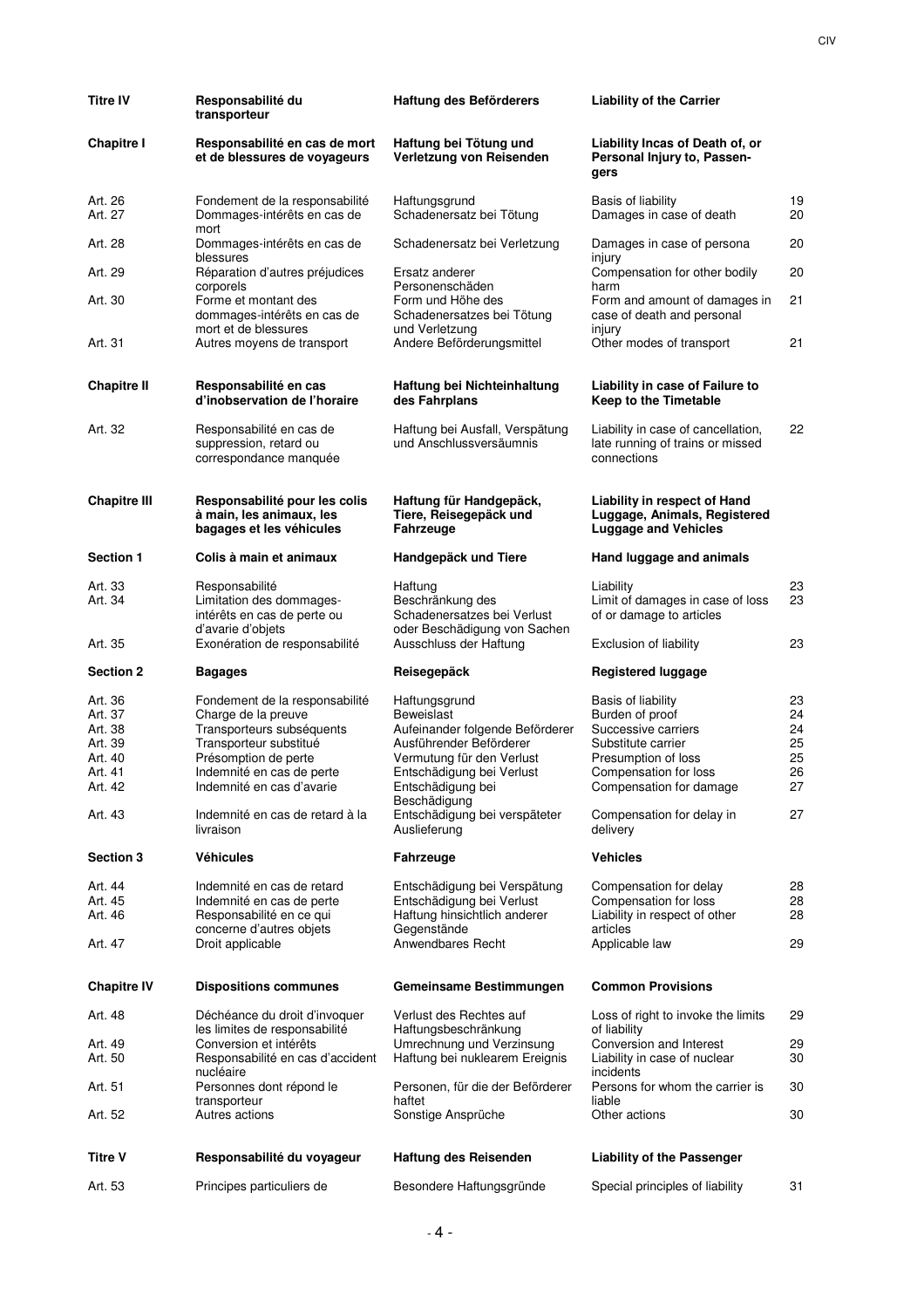CIV

# responsabilité

| <b>Titre VI</b>  | <b>Exercice des droits</b>                                | Geltendmachung von<br>Ansprüchen                                                | <b>Assertion of Rights</b>                                           |    |
|------------------|-----------------------------------------------------------|---------------------------------------------------------------------------------|----------------------------------------------------------------------|----|
| Art. 54          | Constatation de perte partielle<br>ou d'avarie            | Feststellung eines teilweisen<br>Verlustes oder einer<br>Beschädigung           | Ascertainment of partial loss or<br>damage                           | 32 |
| Art. 55          | Réclamations                                              | Reklamationen                                                                   | Claims                                                               | 32 |
| Art. 56          | Transporteurs qui peuvent être<br>actionnés               | Beförderer, gegen die<br>Ansprüche gerichtlich geltend<br>gemacht werden können | Carriers against whom an action<br>may be brought                    | 33 |
| Art. 57          | For                                                       | Gerichtsstand                                                                   | Forum                                                                | 34 |
| Art. 58          | Extinction de l'action en cas de<br>mort et de blessures  | Erlöschen der Ansprüche bei<br>Tötung und Verletzung                            | Extinction of right of action in<br>case of death or personal injury | 34 |
| Art. 59          | Extinction de l'action née du<br>transporteur des bagages | Erlöschen der Ansprüche bei<br>Beförderung von Reisegepäck                      | Extinction of right of action<br>arising from carriage of luggage    | 35 |
| Art. 60          | Prescription                                              | Verjährung                                                                      | Limitation of actions                                                | 36 |
| <b>Titre VII</b> | Rapports des transporteurs<br>entre eux                   | Beziehungen der Beförderer<br>untereinander                                     | <b>Relations between Carriers</b>                                    |    |
| Art. 61          | Partage du prix de transport                              | Aufteilung des<br>Beförderungspreises                                           | Apportionment of the carriage<br>charge                              | 38 |
| Art. 62          | Droit de recours                                          | Rückgriffsrecht                                                                 | Right of recourse                                                    | 38 |
| Art. 63          | Procédure de recours                                      | Rückgriffsverfahren                                                             | Procedure for recourse                                               | 39 |
| Art. 64          | Accords au sujet des recours                              | Vereinbarungen über den<br>Rückgriff                                            | Agreements concerning<br>recourse                                    | 39 |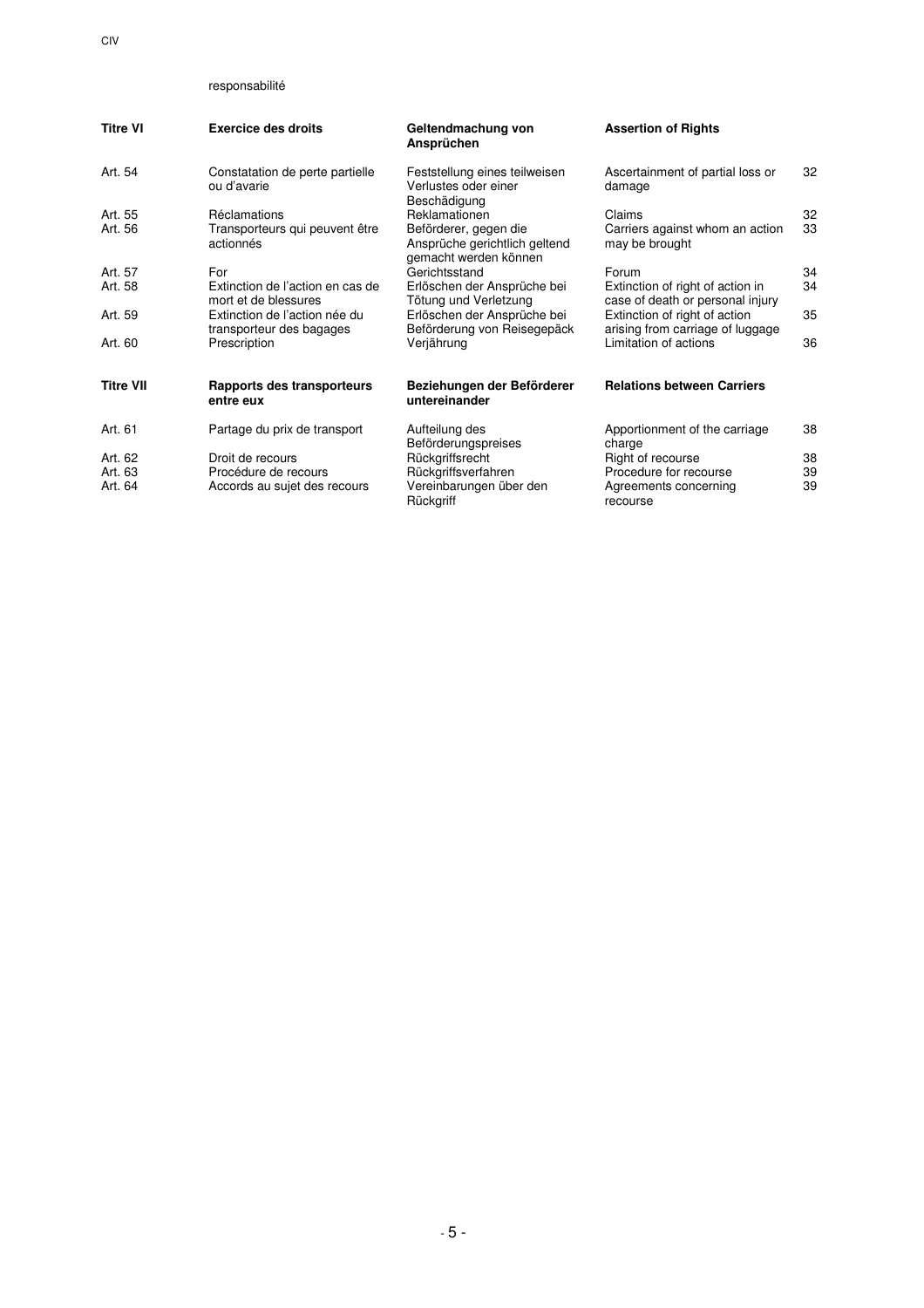# **Titre premier Titel I Title I Title I**

### **Article premier - Champ d'application**

- § 1 Les présentes Règles uniformes s'appliquent à tout contrat de transport ferroviaire de voyageurs à titre onéreux ou gratuit, lorsque le lieu de départ et de destination sont situés dans deux Etats membres différents. Il en est ainsi quels que soient le domicile ou le siège et la nationalité des parties au contrat de transport.
- § 2 Lorsqu'un transport international faisant l'objet d'un contrat unique inclut, en complément au transport transfrontalier ferroviaire, un transport par route ou par voie de navigation intérieure en trafic intérieur d'un Etat membre, les présentes Règles uniformes s'appliquent.
- § 3 Lorsqu'un transport international faisant l'objet d'un contrat unique inclut, en complément au transport ferroviaire, un transport maritime ou un transport transfrontalier par voie de navigation intérieure, les présentes Règles uniformes s'appliquent si le transport maritime ou le transport par voie de navigation intérieure est effectué sur des lignes inscrites sur la liste des lignes prévue à l'article 24, § 1 de la Convention.
- § 4 Les présentes Règles uniformes s'appliquent également, en ce qui concerne la responsabilité du transporteur en cas de mort et de blessures de voyageurs, aux personnes qui accompagnent un envoi dont le transport est effectué conformément aux Règles uniformes CIM.
- § 5 Les présentes Règles uniformes ne s'appliquent pas aux transports effectués entre gares situées sur le territoire d'Etats limitrophes, lorsque l'infrastructure de ces gares est gérée par un ou plusieurs gestionnaires d'infrastructure relevant d'un seul et même de ces Etats.

# **Généralités Allgemeine Bestimmungen General Provisions**

# **Artikel 1 - Anwendungsbereich Article 1 - Scope**

- § 1 Diese Einheitlichen Rechtsvorschriften gelten für jeden Vertrag über die entgeltliche oder unentgeltliche Beförderung von Personen auf der Schiene, wenn der Abgangs- und der Bestimmungsort in zwei verschiedenen Mitgliedstaaten liegen. Dies gilt ohne Rücksicht auf den Wohnsitz oder den Sitz und die Staatszugehörigkeit der Parteien des Beförderungsvertrages
- § 2 Schliesst eine internationale Beförderung, die Gegenstand eines einzigen Vertrages ist, in Ergänzung der grenzüberschreitenden Beförderung auf der Schiene eine Beförderung auf der Strasse oder auf Binnengewässern im Binnenverkehr eines Mitgliedstaates ein, so finden diese Einheitlichen Rechtsvorschriften Anwendung.
- § 3 Schliesst eine internationale Beförderung, die Gegenstand eines einzigen Vertrages ist, in Ergänzung der Beförderung auf der Schiene eine Beförderung zur See oder eine grenzüberschreitende Beförderung auf Binnengewässern ein, so finden diese Einheitlichen Rechtsvorschriften Anwendung, sofern die Beförderung zur See oder auf Binnengewässern auf Linien durchgeführt wird, die in die in Artikel 24 § 1 des Übereinkommens vorgesehene Liste der Linien eingetragen sind.
- § 4 Diese Einheitlichen Rechtsvorschriften finden hinsichtlich der Haftung des Beförderers bei Tötung und Verletzung von Reisenden auch auf Personen Anwendung, die eine gemäss den Einheitlichen Rechtsvorschriften CIM beförderte Sendung begleiten.
- § 5 Diese Einheitlichen Rechtsvorschriften finden keine Anwendung auf Beförderungen zwischen Bahnhöfen auf dem Gebiet von Nachbarstaaten, wenn die Infrastruktur dieser Bahnhöfe von einem oder mehreren Infrastrukturbetreibern, die einem einzigen dieser Staaten zugehören, betrieben wird.

- § 1 These Uniform Rules shall apply to every contract of carriage of passengers by rail for reward or free of charge, when the place of departure and the place of destination are situated in two different Member States, irrespective of the domicile or the place of business and the nationality of the parties to the contract of carriage.
- § 2 When international carriage being the subject of a single contract includes carriage by road or inland waterway in internal traffic of a Member State as a supplement to transfrontier carriage by rail, these Uniform Rules shall apply.
- § 3 When international carriage being the subject of a single contract of carriage includes carriage by sea or transfrontier carriage by inland waterway as a supplement to carriage by rail, these Uniform Rules shall apply if the carriage by sea or inland waterway is performed on services included in the lists of services provided for in Article 24 § 1 of the Convention.
- § 4 These Uniform Rules shall also apply, as far as the liability of the carrier in case of death of, or personal injury to, passengers is concerned, to persons accompanying a consignment whose carriage is effected in accordance with the CIM Uniform Rules.
- § 5 These Uniform Rules shall not apply to carriage performed between stations situated on the territory of neighbouring States, when the infrastructure of these stations is managed by one or more infrastructure managers subject to only one of those States.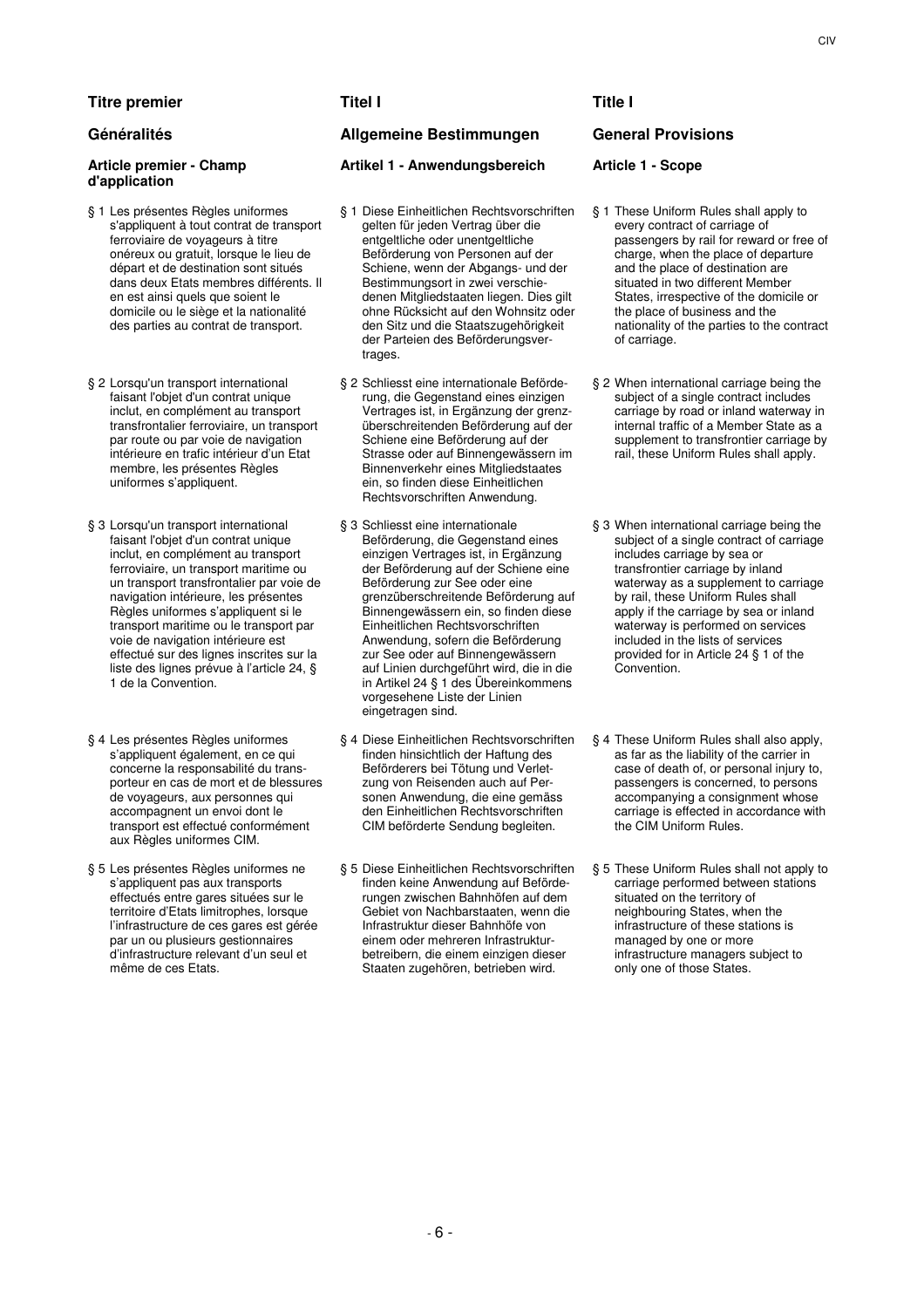- § 6 Chaque Etat, Partie à une convention concernant le transport international ferroviaire direct de voyageurs et de nature comparable aux présentes Règles uniformes, peut, lorsqu'il adresse une demande d'adhésion à la Convention, déclarer qu'il n'appliquera ces Règles uniformes qu'aux transports effectués sur une partie de l'infrastructure ferroviaire située sur son territoire. Cette partie de l'infrastructure ferroviaire doit être définie précisément et être reliée à l'infrastructure ferroviaire d'un Etat membre. Lorsqu'un Etat a fait la déclaration susvisée, ces Règles uniformes ne s'appliquent qu'à la condition :
	- a) que le lieu de départ ou de destination ainsi que l'itinéraire prévus dans le contrat de transport soient situés sur l'infrastructure désignée ou
	- b) que l'infrastructure désignée relie l'infrastructure de deux Etats membres et qu'elle a été prévue dans le contrat de transport comme itinéraire pour un transport de transit.
- § 7 L'Etat qui a fait une déclaration conformément au § 6 peut y renoncer à tout moment en informant le dépositaire. Cette renonciation prend effet un mois après la date à laquelle le dépositaire en avise les Etats membres. La déclaration devient sans effet, lorsque la convention visée au § 6, première phrase, cesse d'être en vigueur pour cet Etat.

### **Article 2 - Déclaration relative à la responsabilité en cas de mort et de blessures de voyageurs**

- § 1 Chaque Etat peut, à tout moment, déclarer qu'il n'appliquera pas aux voyageurs, victimes d'accidents survenus sur son territoire, l'ensemble des dispositions relatives à la responsabilité du transporteur en cas de mort et de blessures de voyageurs, lorsque ceux-ci sont ses ressortissants ou des personnes ayant leur résidence habituelle dans cet Etat.
- § 2 L'Etat qui a fait une déclaration conformément au § 1 peut y renoncer à tout moment en informant le dépositaire. Cette renonciation prend effet un mois après la date à laquelle le dépositaire en donne connaissance aux Etats membres.
- § 6 Jeder Staat, der Vertragspartei eines anderen mit diesen Einheitlichen Rechtsvorschriften vergleichbaren Übereinkommens über die durchgehende internationale Beförderung von Personen auf der Schiene ist, und der einen Antrag auf Beitritt zum Übereinkommen stellt, kann sich dabei vorbehalten, diese Einheitlichen Rechtsvorschriften nur auf Beförderungen auf einem Teil der in seinem Gebiet gelegenen Eisenbahninfrastruktur anzuwenden. Dieser Teil der Eisenbahninfrastruktur muss genau bezeichnet sein und an eine Eisenbahninfrastruktur eines Mitgliedstaates anschliessen. Hat ein Staat einen solchen Vorbehalt eingelegt, so gelten diese Einheitlichen Rechtsvorschriften nur,
	- a) wenn der im Beförderungsvertrag vorgesehene Abgangs- oder Bestimmungsort sowie der vorgesehene Beförderungsweg zur bezeichneten Eisenbahninfrastruktur gehören, oder
	- b) wenn die bezeichnete Eisenbahninfrastruktur die Eisenbahninfrastruktur zweier Mitgliedstaaten verbindet und sie im Beförderungsvertrag als Beförderungsweg für einen Transitverkehr vereinbart wurde.
- § 7 Der Staat, der einen Vorbehalt gemäss § 6 eingelegt hat, kann ihn jederzeit durch Mitteilung an den Depositar zurücknehmen. Die Rücknahme wird einen Monat nach dem Tag wirksam, an dem der Depositar die Mitgliedstaaten darüber unterrichtet hat. Der Vorbehalt wird wirkungslos, wenn das in § 6 Satz 1 genannte Übereinkommen für diesen Staat ausser Kraft tritt.

### **Artikel 2 - Erklärung zur Haftung bei Tötung und Verletzung von Reisenden**

- § 1 Jeder Staat kann jederzeit erklären, dass er sämtliche Bestimmungen dieser Einheitlichen Rechtsvorschriften über die Haftung des Beförderers bei Tötung und Verletzung von Reisenden nicht anwenden wird, wenn sich der Unfall auf seinem Gebiet ereignet hat und der Reisende Angehöriger dieses Staates ist oder in diesem Staat seinen gewöhnlichen Aufenthalt hat.
- § 2 Der Staat, der eine Erklärung gemäss § 1 abgegeben hat, kann sie jederzeit durch Mitteilung an den Depositar zurücknehmen. Die Rücknahme wird einen Monat nach dem Tag wirksam, an dem der Depositar den Mitgliedstaaten davon Kenntnis gegeben hat.
- § 6 Any State which is a party to a convention concerning international through carriage of passengers by rail comparable with these Uniform Rules may, when it makes an application for accession to the Convention, declare that it will apply these Uniform Rules only to carriage performed on a part of the railway infrastructure situated on its territory. This part of the railway infrastructure must be precisely defined and connected to the railway infrastructure of a Member State. When a State has made the abovementioned declaration, these Uniform Rules shall apply only on the condition
	- a) that the place of departure or of destination, as well as the route designated in the contract of carriage, is situated on the specified infrastructure or
	- b) that the specified infrastructure connects the infrastructure of two Member States and that it has been designated in the contract of carriage as a route for transit carriage.
- § 7 A State which has made a reservation in accordance with § 6 may withdraw it at any time by notification to the Depositary. This withdrawal shall take effect one month after the day on which the Depositary notifies it to the Member States. The declaration shall cease to have effect when the convention referred to in § 6, first sentence, ceases to be in force for that State.

# **Article 2 - Declaration concerning liability in case of death of, or personal injury to, passengers**

- § 1 Any State may, at any time, declare that it will not apply to passengers involved in accidents occurring on its territory the whole of the provisions concerning the liability of the carrier in case of death of, or personal injury to, passengers, when such passengers are nationals of, or have their usual place of residence in, that State.
- § 2 A State which has made a declaration in accordance with § 1 may withdraw it at any time by notification to the Depositary. This withdrawal shall take effect one month after the day on which the Depositary notifies it to the Member States.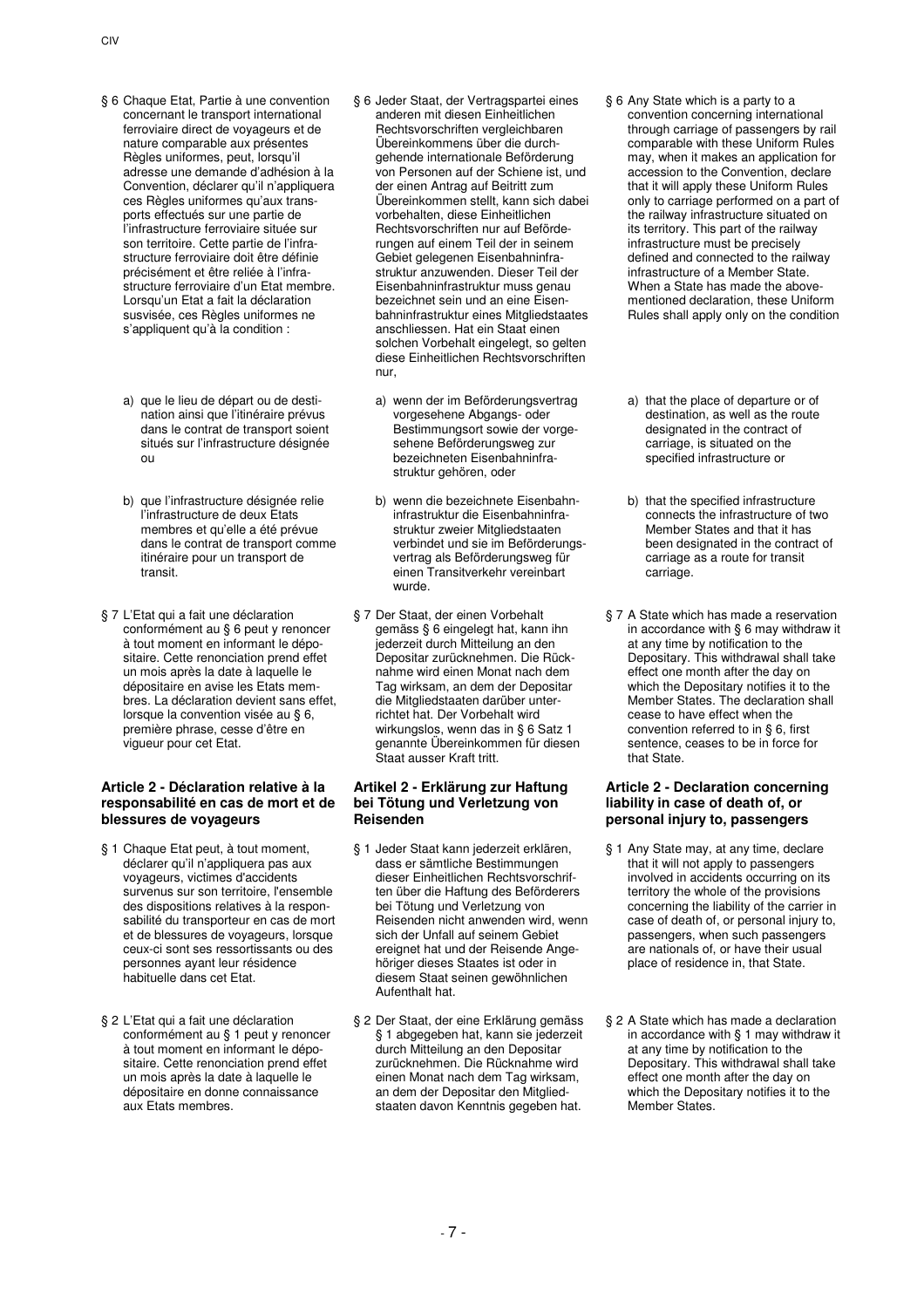Aux fins des présentes Règles uniformes, le terme :

- a) « transporteur » désigne le transporteur contractuel, avec lequel le voyageur a conclu le contrat de transport en vertu de ces Règles uniformes, ou un transporteur subséquent, qui est responsable sur la base de ce contrat;
- b) « transporteur substitué » désigne un transporteur, qui n'a pas conclu le contrat de transport avec le voyageur, mais à qui le transporteur visé à la lettre a) a confié, en tout ou en partie, l'exécution du transport ferroviaire;
- c) « Conditions générales de transport » désigne les conditions du transporteur sous forme de conditions générales ou de tarifs légalement en vigueur dans chaque Etat membre et qui sont devenues, par la conclusion du contrat de transport, partie intégrante de celui-ci;
- d) « véhicule » désigne un véhicule automobile ou une remorque transportés à l'occasion d'un transport de voyageurs.

- § 1 Les Etats membres peuvent conclure des accords qui prévoient des dérogations aux présentes Règles uniformes pour les transports effectués exclusivement entre deux gares situées de part et d'autre de la frontière, lorsqu'il n'y a pas d'autre gare entre elles.
- § 2 Pour les transports effectués entre deux Etats membres, transitant par un Etat non membre, les Etats concernés peuvent conclure des accords qui dérogent aux présentes Règles uniformes.
- § 3 Sous réserve d'autres dispositions de droit international public, deux ou plusieurs Etats membres peuvent fixer entre eux les conditions sous lesquelles les transporteurs sont soumis à l'obligation de transporter des voyageurs, des bagages, des animaux et des véhicules en trafic entre ces Etats.
- § 4 Les accords visés aux §§ 1 à 3 de même que leur mise en vigueur sont communiqués à l'Organisation intergouvernementale pour les transports internationaux ferroviaires. Le Secrétaire général de l'Organisation en informe les Etats membres et les entreprises intéressées.

# **Article 3 - Définitions Artikel 3 - Begriffsbestimmungen Article 3 - Definitions**

Für Zwecke dieser Einheitlichen Rechtsvorschriften bezeichnet der Ausdruck

- a) "Beförderer" den vertraglichen Beförderer, mit dem der Reisende den Beförderungsvertrag gemäss diesen Einheitlichen Rechtsvorschriften geschlossen hat, oder einen aufeinander folgenden Beförderer, der auf der Grundlage dieses Vertrages haftet;
- b) "ausführender Beförderer" einen Beförderer, der mit dem Reisenden den Beförderungsvertrag nicht geschlossen hat, dem aber der Beförderer gemäss Buchstabe a) die Durchführung der Beförderung auf der Schiene ganz oder teilweise übertragen hat;
- c) "Allgemeine Beförderungsbedingungen" die in Form von Allgemeinen Geschäftsbedingungen oder Tarifen in jedem Mitgliedstaat zu Recht bestehenden Bedingungen des Beförderers, die mit Abschluss des Beförderungsvertrages dessen Bestandteil geworden sind;
- d) "Fahrzeug" Kraftfahrzeuge oder Anhänger, die aus Anlass einer Personenbeförderung befördert werden.

### **Article 4 - Dérogations Artikel 4 - Abweichungen Article 4 - Derogations**

- § 1 Die Mitgliedstaaten können Abkommen schliessen, die Abweichungen von diesen Einheitlichen Rechtsvorschriften für Beförderungen ausschliesslich zwischen zwei beiderseits der Grenze gelegenen Bahnhöfen vorsehen, wenn sich zwischen ihnen und der Grenze kein weiterer Bahnhof befindet.
- § 2 Für Beförderungen zwischen zwei Mitgliedstaaten im Transit durch einen Staat, der nicht Mitgliedstaat ist, können die beteiligten Staaten Abkommen schliessen, die von diesen Einheitlichen Rechtsvorschriften abweichen.
- § 3 Vorbehaltlich anderer völkerrechtlicher Vorschriften können zwei oder mehrere Mitgliedstaaten untereinander die Bedingungen festlegen, unter denen Beförderer im Verkehr zwischen diesen Staaten zur Beförderung von Personen, Gepäck, Tieren und Fahrzeugen verpflichtet sind.
- § 4 Die Abkommen gemäss den §§ 1 bis 3 sowie ihre Inkraftsetzung werden der Zwischenstaatlichen Organisation für den internationalen Eisenbahnverkehr mitgeteilt. Der Generalsekretär der Organisation unterrichtet hierüber die Mitgliedstaaten und die interessierten Unternehmen.

For purposes of these Uniform Rules, the term

- a) "carrier" means the contractual carrier with whom the passenger has concluded the contract of carriage pursuant to these Uniform Rules, or a successive carrier who is liable on the basis of this contract;
- b) "substitute carrier" means a carrier, who has not concluded the contract of carriage with the passenger, but to whom the carrier referred to in letter a) has entrusted, in whole or in part, the performance of the carriage by rail;
- c) "General Conditions of Carriage" means the conditions of the carrier in the form of general conditions or tariffs legally in force in each Member State and which have become, by the conclusion of the contract of carriage, an integral part of it;
- d) "vehicle" means a motor vehicle or a trailer carried on the occasion of the carriage of passengers.

- § 1 The Member States may conclude agreements which provide for derogations from these Uniform Rules for carriage performed exclusively between two stations on either side of the frontier, when there is no other station between them.
- § 2 For carriage performed between two Member States, passing through a State which is not a Member State, the States concerned may conclude agreements which derogate from these Uniform Rules.
- § 3 Subject to other provisions of public international law, two or more Member States may set between themselves conditions under which carriers are subject to the obligation to carry passengers, luggage, animals and vehicles in traffic between those States.
- § 4 Agreements referred to in §§ 1 to 3 as well as their coming into force shall be notified to the Intergovernmental Organisation for International Carriage by Rail. The Secretary General of the Organisation shall notify the Member States and interested undertakings of this.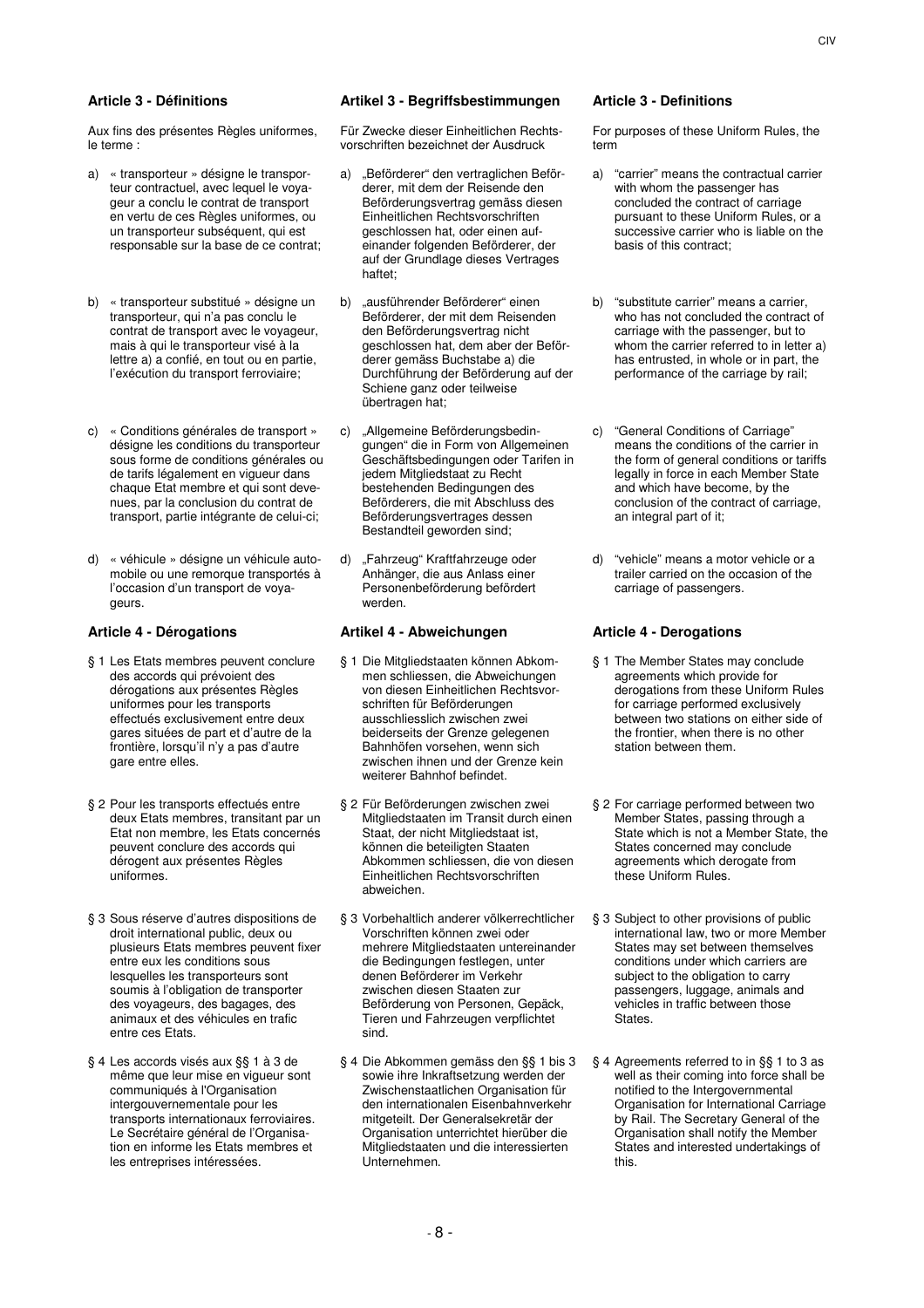Sauf clause contraire dans les présentes Règles uniformes, est nulle et de nul effet toute stipulation qui, directement ou indirectement, dérogerait à ces Règles uniformes. La nullité de telles stipulations n'entraîne pas la nullité des autres dispositions du contrat de transport. Nonobstant cela, un transporteur peut assumer une responsabilité et des obligations plus lourdes que celles qui sont prévues par les présentes Règles uniformes.

### **Article 5 - Droit contraignant Artikel 5 - Zwingendes Recht Article 5 - Mandatory law**

Soweit diese Einheitlichen Rechtsvorschriften es nicht ausdrücklich zulassen, ist jede Vereinbarung, die unmittelbar oder mittelbar von diesen Einheitlichen Rechtsvorschriften abweicht, nichtig und ohne Rechtswirkung. Die Nichtigkeit solcher Vereinbarungen hat nicht die Nichtigkeit der übrigen Bestimmungen des Beförderungsvertrages zur Folge. Dessen ungeachtet kann ein Beförderer seine Haftung und seine Verpflichtungen nach diesen Einheitlichen Rechtsvorschriften erweitern.

Unless provided otherwise in these Uniform Rules, any stipulation which, directly or indirectly, would derogate from these Uniform Rules shall be null and void. The nullity of such a stipulation shall not involve the nullity of the other provisions of the contract of carriage. Nevertheless, a carrier may assume a liability greater and obligations more burdensome than those provided for in these Uniform Rules.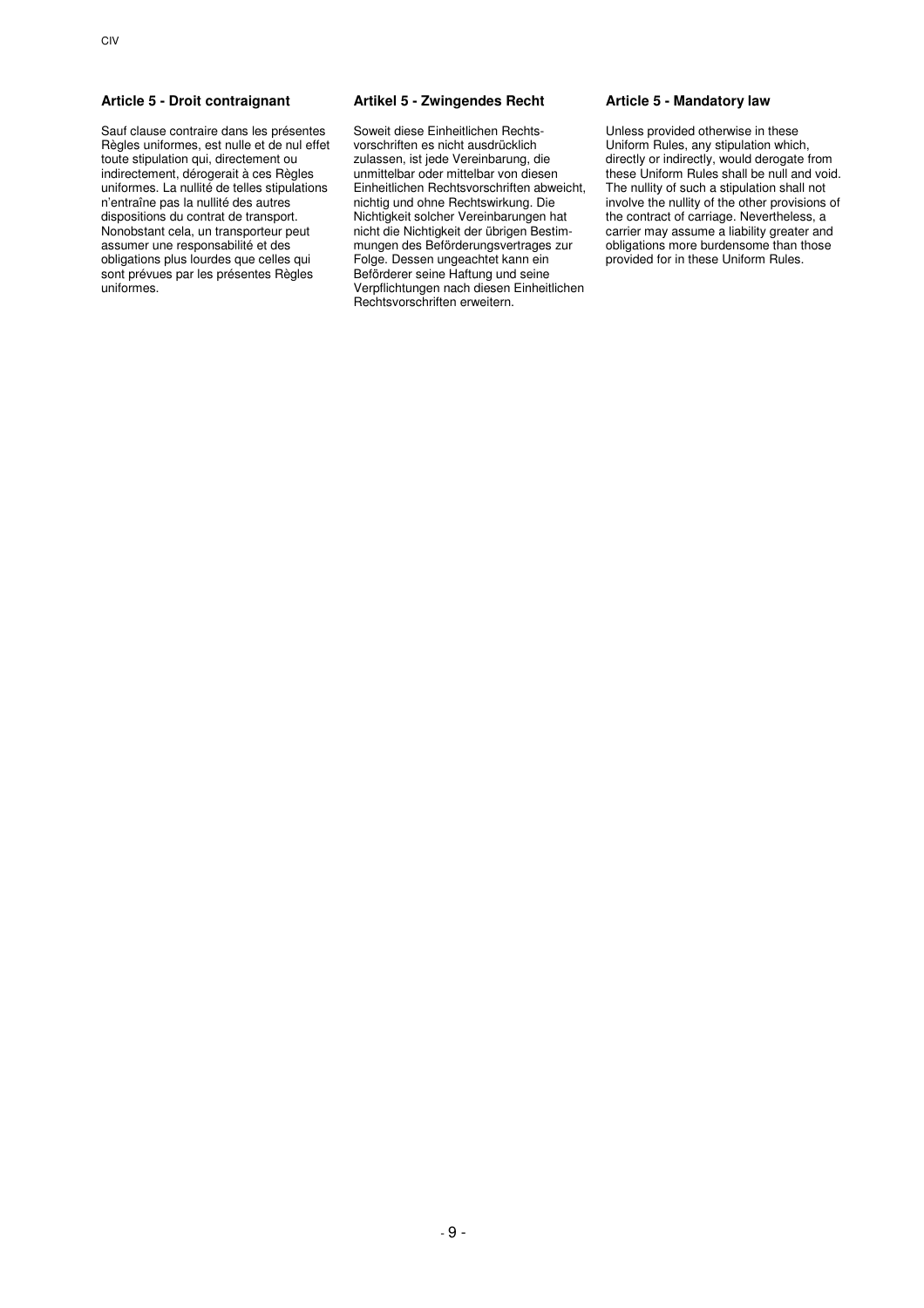# **Titre II Titel II Title II**

# **Conclusion et exécution du contrat de transport**

- § 1 Par le contrat de transport, le transporteur s'engage à transporter le voyageur ainsi que, le cas échéant, des bagages et des véhicules au lieu de destination et à livrer les bagages et les véhicules au lieu de destination.
- § 2 Le contrat de transport doit être constaté par un ou plusieurs titres de transport remis au voyageur. Toutefois, sans préjudice de l'article 9, l'absence, l'irrégularité ou la perte du titre de transport n'affecte ni l'existence ni la validité du contrat qui reste soumis aux présentes Règles uniformes.
- § 3 Le titre de transport fait foi, jusqu'à preuve du contraire, de la conclusion et du contenu du contrat de transport.

- § 1 Les Conditions générales de transport déterminent la forme et le contenu des titres de transport ainsi que la langue et les caractères dans lesquels ils doivent être imprimés et remplis.
- § 2 Doivent au moins être inscrits sur le titre de transport :
	- a) le transporteur ou les transporteurs;
	- b) l'indication que le transport est soumis, nonobstant toute clause contraire, aux présentes Règles uniformes; cela peut se faire par le sigle CIV;
	- c) toute autre indication nécessaire pour prouver la conclusion et le contenu du contrat de transport et permettant au voyageur de faire valoir les droits résultant de ce contrat.
- § 3 Le voyageur doit s'assurer, à la réception du titre de transport, que celui-ci a été établi selon ses indications.
- § 4 Le titre de transport est cessible s'il n'est pas nominatif et si le voyage n'a pas commencé.

# **Abschluss und Ausführung des Beförderungsvertrages**

# **Article 6 - Contrat de transport Artikel 6 - Beförderungsvertrag Article 6 - Contract of carriage**

- § 1 Durch den Beförderungsvertrag wird der Beförderer verpflichtet, den Reisenden sowie gegebenenfalls Reisegepäck und Fahrzeuge zum Bestimmungsort zu befördern und das Reisegepäck und die Fahrzeuge am Bestimmungsort auszuliefern.
- § 2 Der Beförderungsvertrag ist in einem oder mehreren Beförderungsausweisen festzuhalten, die dem Reisenden auszuhändigen sind. Unbeschadet des Artikels 9 berührt jedoch das Fehlen, die Mangelhaftigkeit oder der Verlust des Beförderungsausweises weder den Bestand noch die Gültigkeit des Vertrages, der weiterhin diesen Einheitlichen Rechtsvorschriften unterliegt.
- § 3 Der Beförderungsausweis dient bis zum Beweis des Gegenteils als Nachweis für den Abschluss und den Inhalt des Beförderungsvertrages.

# **Article 7 - Titre de transport Artikel 7 - Beförderungsausweis Article 7 - Ticket**

- § 1 Die Allgemeinen Beförderungsbedingungen bestimmen Form und Inhalt der Beförderungsausweise sowie die Sprache und die Schriftzeichen, die beim Druck und beim Ausfüllen zu verwenden sind.
- § 2 In den Beförderungsausweis sind mindestens einzutragen:
	- a) der Beförderer oder die Beförderer; a) the carrier or carriers;
	- b) die Angabe, dass die Beförderung auch bei einer gegenteiligen Abmachung diesen Einheitlichen Rechtsvorschriften unterliegt; dies kann durch die Abkürzung CIV geschehen;
	- c) jede andere Angabe, die notwendig ist, Abschluss und Inhalt des Beförderungsvertrages zu beweisen, und die es dem Reisenden erlaubt, die Rechte aus diesem Vertrag geltend zu machen.
- § 3 Der Reisende hat sich bei der Entgegennahme des Beförderungsausweises zu vergewissern, ob dieser seinen Angaben gemäss ausgestellt ist.
- § 4 Der Beförderungsausweis ist übertragbar, wenn er nicht auf den Namen lautet und die Reise noch nicht angetreten ist.

# **Conclusion and Performance of the Contract of Carriage**

- § 1 By the contract of carriage the carrier shall undertake to carry the passenger as well as, where appropriate, luggage and vehicles to the place of destination and to deliver the luggage and vehicles at the place of destination.
- § 2 The contract of carriage must be confirmed by one or more tickets issued to the passenger. However, subject to Article 9 the absence, irregularity or loss of the ticket shall not affect the existence or validity of the contract which shall remain subject to these Uniform Rules.
- § 3 The ticket shall be prima facie evidence of the conclusion and the contents of the contract of carriage.

- § 1 The General Conditions of Carriage shall determine the form and content of tickets as well as the language and characters in which they are to be printed and made out.
- § 2 The following, at least, must be entered on the ticket :
	-
	- b) a statement that the carriage is subject, notwithstanding any clause to the contrary, to these Uniform Rules; this may be indicated by the acronym CIV;
	- c) any other statement necessary to prove the conclusion and contents of the contract of carriage and enabling the passenger to assert the rights resulting from this contract.
- § 3 The passenger must ensure, on receipt of the ticket, that it has been made out in accordance with his instructions.
- § 4 The ticket shall be transferable if it has not been made out in the passenger's name and if the journey has not begun.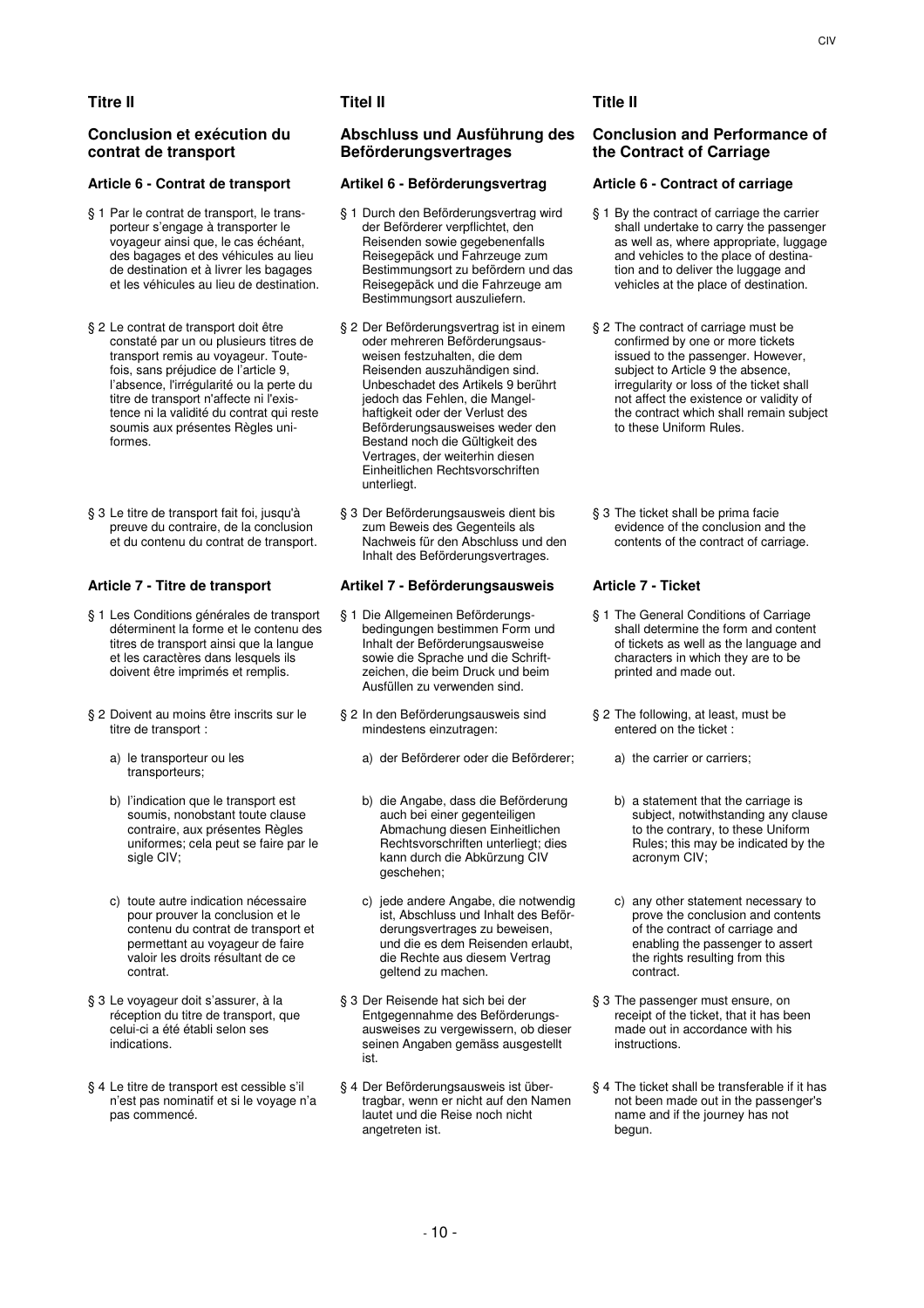§ 5 Le titre de transport peut être établi sous forme d'enregistrement électronique des données, qui peuvent être transformées en signes d'écriture lisibles. Les procédés employés pour l'enregistrement et le traitement des données doivent être équivalents du point de vue fonctionnel, notamment en ce qui concerne la force probante du titre de transport représenté par ces données.

### **Article 8 - Paiement et remboursement du prix de transport**

- § 1 Sauf convention contraire entre le voyageur et le transporteur, le prix de transport est payable à l'avance.
- § 2 Les Conditions générales de transport déterminent dans quelles conditions un remboursement du prix de transport a lieu.

# **Article 9 - Droit au transport. Exclusion du transport**

- § 1 Dès le commencement du voyage, le voyageur doit être muni d'un titre de transport valable et doit le présenter lors du contrôle des titres de transport. Les Conditions générales de transport peuvent prévoir :
	- a) qu'un voyageur qui ne présente pas un titre de transport valable doit payer, outre le prix de transport, une surtaxe;
	- b) qu'un voyageur qui refuse le paiement immédiat du prix de transport ou de la surtaxe peut être exclu du transport;
	- c) si et dans quelles conditions un remboursement de la surtaxe a lieu.
- § 2 Les Conditions générales de transport peuvent prévoir que sont exclus du transport ou peuvent être exclus du transport en cours de route, les voyageurs qui :
	- a) présentent un danger pour la sécurité et le bon fonctionnement de l'exploitation ou pour la sécurité des autres voyageurs,
	- b) incommodent de manière intolérable les autres voyageurs,

 et que ces personnes n'ont droit au remboursement ni du prix de transport ni du prix qu'elles ont payé pour le transport de leurs bagages.

§ 5 Der Beförderungsausweis kann auch in elektronischen Datenaufzeichnungen bestehen, die in lesbare Schriftzeichen umwandelbar sind. Die zur Aufzeichnung und Verarbeitung der Daten verwendeten Verfahren müssen, insbesondere hinsichtlich der Beweiskraft des verkörperten Beförderungsausweises, funktional gleichwertig sein.

### **Artikel 8 - Zahlung und Erstattung des Beförderungspreises**

- § 1 Soweit zwischen dem Reisenden und dem Beförderer nichts anderes vereinbart ist, ist der Beförderungspreis im voraus zu zahlen.
- § 2 Die Allgemeinen Beförderungsbedingungen legen die Bedingungen fest, unter denen ein Beförderungspreis zu erstatten ist.

### **Artikel 9 - Berechtigung zur Fahrt. Ausschluss von der Beförderung**

- § 1 Der Reisende muss vom Beginn der Reise an mit einem gültigen Beförderungsausweis versehen sein und ihn bei der Prüfung der Beförderungsausweise vorzeigen. Die Allgemeinen Beförderungsbedingungen können vorsehen,
	- a) dass ein Reisender, der keinen gültigen Beförderungsausweis vorzeigt, ausser dem Beförderungspreis einen Zuschlag zu zahlen hat;
	- b) dass ein Reisender, der die sofortige Zahlung des Beförderungspreises oder des Zuschlages verweigert, von der Beförderung ausgeschlossen werden kann;
	- c) ob und unter welchen Bedingungen ein Zuschlag zu erstatten ist.
- § 2 Die Allgemeinen Beförderungsbedingungen können vorsehen, dass Reisende, die
	- a) eine Gefahr für die Sicherheit und Ordnung des Betriebes oder für die Sicherheit der Mitreisenden darstellen,
	- b) die Mitreisenden in unzumutbarer Weise belästigen,

 von der Beförderung ausgeschlossen sind oder unterwegs davon ausgeschlossen werden können, und dass diese Personen keinen Anspruch auf Erstattung des Beförderungspreises und der Gepäckfracht haben.

§ 5 The ticket may be established in the form of electronic data registration. which can be transformed into legible written symbols. The procedure used for the registration and treatment of data must be equivalent from the functional point of view, particularly so far as concerns the evidential value of the ticket represented by those data.

# **Article 8 - Payment and refund of the carriage charge**

- § 1 Subject to a contrary agreement between the passenger and the carrier, the carriage charge shall be payable in advance.
- § 2 The General Conditions of Carriage shall determine under what conditions a refund of the carriage charge shall be made.

# **Article 9 - Right to be carried. Exclusion from carriage**

- § 1 The passenger must, from the start of his journey, be in possession of a valid ticket and produce it on the inspection of tickets. The General Conditions of Carriage may provide
	- a) that a passenger who does not produce a valid ticket must pay, in addition to the carriage charge, a surcharge:
	- b) that a passenger who refuses to pay the carriage charge or the surcharge upon demand may be required to discontinue his journey;
	- c) if and under what conditions a refund of the surcharge shall be made.
- § 2 The General Conditions of Carriage may provide that passengers who
	- a) present a danger for safety and the good functioning of the operations or for the safety of other passengers,
	- b) inconvenience other passengers in an intolerable manner,

 shall be excluded from carriage or may be required to discontinue their journey and that such persons shall not be entitled to a refund of their carriage charge or of any charge for the carriage of registered luggage they may have paid.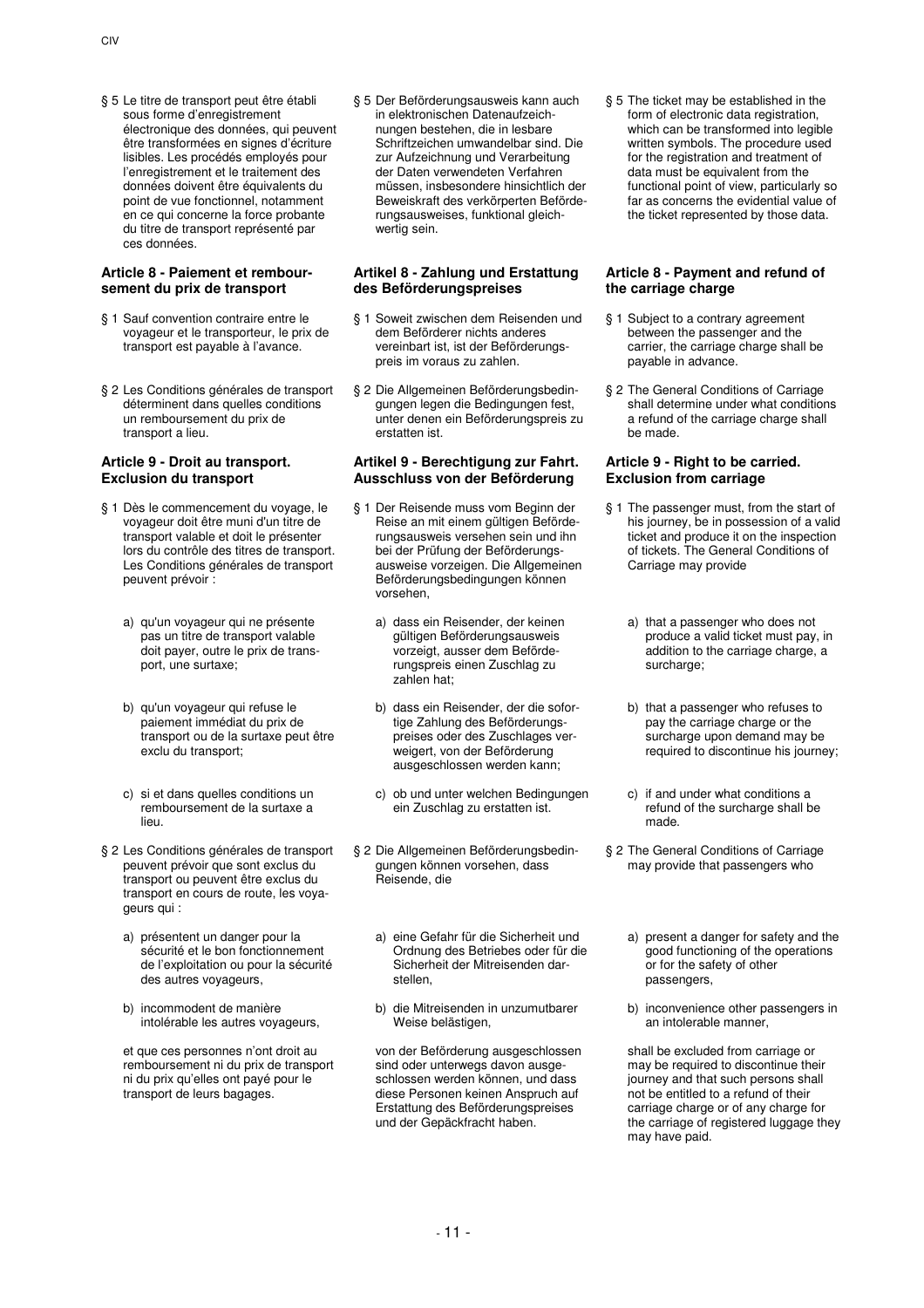### **Article 10 - Accomplissement des formalités administratives**

Le voyageur doit se conformer aux formalités exigées par les douanes ou par d'autres autorités administratives.

### **Article 11 - Suppression et retard d'un train. Correspondance manquée**

Le transporteur doit, s'il y a lieu, certifier sur le titre de transport que le train a été supprimé ou la correspondance manquée.

# **Artikel 10 - Erfüllung verwaltungsbehördlicher Vorschriften**

Der Reisende hat die zoll- oder sonstigen verwaltungsbehördlichen Vorschriften zu erfüllen.

### **Artikel 11 - Ausfall und Verspätung eines Zuges. Anschlussversäumnis**

Der Beförderer hat gegebenenfalls den Ausfall des Zuges oder das Versäumnis des Anschlusses auf dem Beförderungsausweis zu bescheinigen.

# **Article 10 - Completion of administrative formalities**

The passenger must comply with the formalities required by customs or other administrative authorities.

### **Article 11 - Cancellation and late running of trains. Missed connections**

The carrier must, where necessary, certify on the ticket that the train has been cancelled or the connection missed.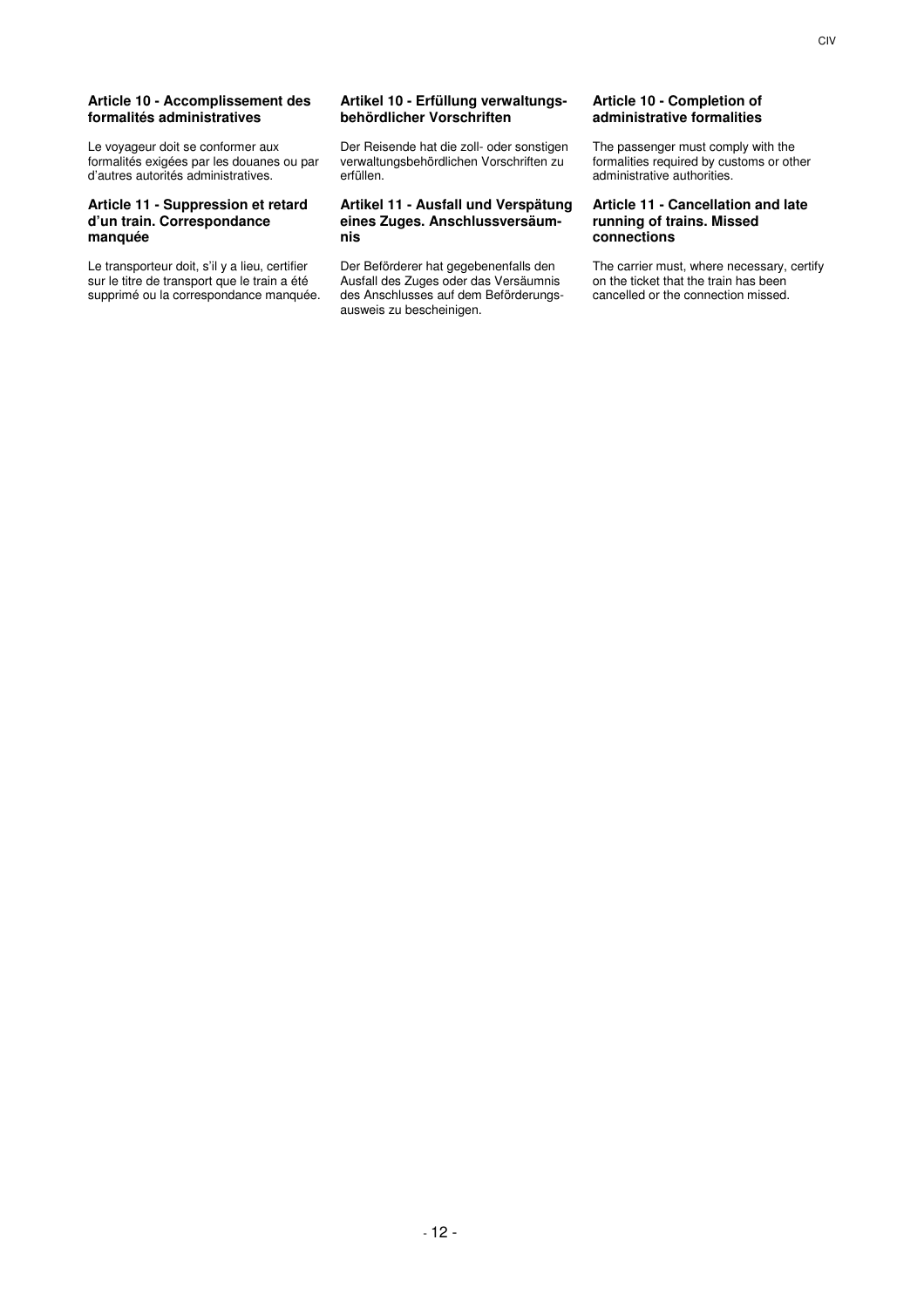**Transport de colis à main, d'animaux, de bagages et de véhicules** 

# **Chapitre I Kapitel I Chapter I**

# **Article 12 - Objets et animaux admis**

- § 1 Le voyageur peut prendre avec lui des objets faciles à porter (colis à main) ainsi que des animaux vivants, conformément aux Conditions générales de transport. Par ailleurs, le voyageur peut prendre avec lui des objets encombrants conformément aux dispositions particulières, contenues dans les Conditions générales de transport. Sont exclus du transport, les objets ou animaux de nature à gêner ou à incommoder les voyageurs ou à causer un dommage.
- § 2 Le voyageur peut expédier, en tant que bagages, des objets et des animaux conformément aux Conditions générales de transport.
- § 3 Le transporteur peut admettre le transport de véhicules à l'occasion d'un transport de voyageurs conformément aux dispositions particulières, contenues dans les Conditions générales de transport.
- § 4 Le transport de marchandises dangereuses en tant que colis à main. bagages ainsi que dans ou sur des véhicules qui, conformément à ce Titre sont transportées par rail, doit être conforme au Règlement concernant le transport international ferroviaire des marchandises dangereuses (RID).

- § 1 Le transporteur a le droit, en cas de présomption grave de non respect des conditions de transport, de vérifier si les objets (colis à main, bagages, véhicules y compris leur chargement) et animaux transportés répondent aux conditions de transport lorsque les lois et prescriptions de l'Etat où la vérification doit avoir lieu ne l'interdisent pas. Le voyageur doit être invité à assister à la vérification. S'il ne se présente pas ou s'il ne peut être atteint, le transporteur doit faire appel à deux témoins indépendants.
- § 2 Lorsqu'il est constaté que les conditions de transport n'ont pas été respectées, le transporteur peut exiger du voyageur le paiement des frais occasionnés par la vérification.

# **Titre III Titel III Title III**

**Beförderung von Handgepäck, Tieren, Reisegepäck und Fahrzeugen** 

# **Dispositions communes Gemeinsame Bestimmungen Common Provisions**

# **Artikel 12 - Zugelassene Gegenstände und Tiere**

- § 1 Der Reisende darf leicht tragbare Gegenstände (Handgepäck) und lebende Tiere gemäss den Allgemeinen Beförderungsbedingungen mitnehmen. Der Reisende darf darüber hinaus sperrige Gegenstände gemäss den besonderen Bestimmungen in den Allgemeinen Beförderungsbedingungen mitnehmen. Gegenstände und Tiere, die andere Reisende behindern oder belästigen oder Schäden verursachen können, dürfen nicht mitgenommen werden.
- § 2 Der Reisende kann Gegenstände und Tiere gemäss den Allgemeinen Beförderungsbedingungen als Reisegepäck aufgeben.
- § 3 Der Beförderer kann aus Anlass einer Personenbeförderung Fahrzeuge gemäss den besonderen Bestimmungen in den Allgemeinen Beförderungsbedingungen zur Beförderung zulassen.
- § 4 Die Beförderung gefährlicher Güter als Handgepäck, Reisegepäck sowie in oder auf Fahrzeugen, die gemäss diesem Titel auf der Schiene befördert werden, ist nur gemäss der Ordnung für die internationale Eisenbahnbeförderung gefährlicher Güter (RID) zugelassen.

# **Article 13 - Vérification Artikel 13 - Nachprüfung Article 13 - Examination**

- § 1 Der Beförderer ist berechtigt, bei begründeter Vermutung einer Nichtbeachtung der Beförderungsbedingungen nachzuprüfen, ob die beförderten Gegenstände (Handgepäck, Reisegepäck, Fahrzeuge einschliesslich Ladung) und Tiere den Beförderungsbedingungen entsprechen, wenn es die Gesetze und Vorschriften des Staates, in dem die Nachprüfung stattfinden soll, nicht verbieten. Der Reisende ist einzuladen, der Nachprüfung beizuwohnen. Erscheint er nicht oder ist er nicht zu erreichen, so hat der Beförderer zwei unabhängige Zeugen beizuziehen.
- § 2 Wird festgestellt, dass die Beförderungsbedingungen nicht beachtet wurden, so kann der Beförderer vom Reisenden die Zahlung der Kosten der Nachprüfung verlangen.

# **Carriage of Hand Luggage, Animals, Registered Luggage and Vehicles**

# **Article 12 - Acceptable articles and animals**

- § 1 The passenger may take with him articles which can be handled easily (hand luggage) and also live animals in accordance with the General Conditions of Carriage. Moreover, the passenger may take with him cumbersome articles in accordance with the special provisions, contained in the General Conditions of Carriage. Articles and animals likely to annoy or inconvenience passengers or cause damage shall not be allowed as hand luggage.
- § 2 The passenger may consign articles and animals as registered luggage in accordance with the General Conditions of Carriage.
- § 3 The carrier may allow the carriage of vehicles on the occasion of the carriage of passengers in accordance with special provisions, contained in the General Conditions of Carriage.
- § 4 The carriage of dangerous goods as hand luggage, registered luggage as well as in or on vehicles which, in accordance with this Title are carried by rail, must comply with the Regulation concerning the Carriage of Dangerous Goods by Rail (RID).

- § 1 When there is good reason to suspect a failure to observe the conditions of carriage, the carrier shall have the right to examine whether the articles (hand luggage, registered luggage, vehicles including their loading) and animals carried comply with the conditions of carriage, unless the laws and prescriptions of the State in which the examination would take place prohibit such examination. The passenger must be invited to attend the examination. If he does not appear or cannot be reached, the carrier must require the presence of two independent witnesses.
- § 2 If it is established that the conditions of carriage have not been respected, the carrier can require the passenger to pay the costs arising from the .<br>examination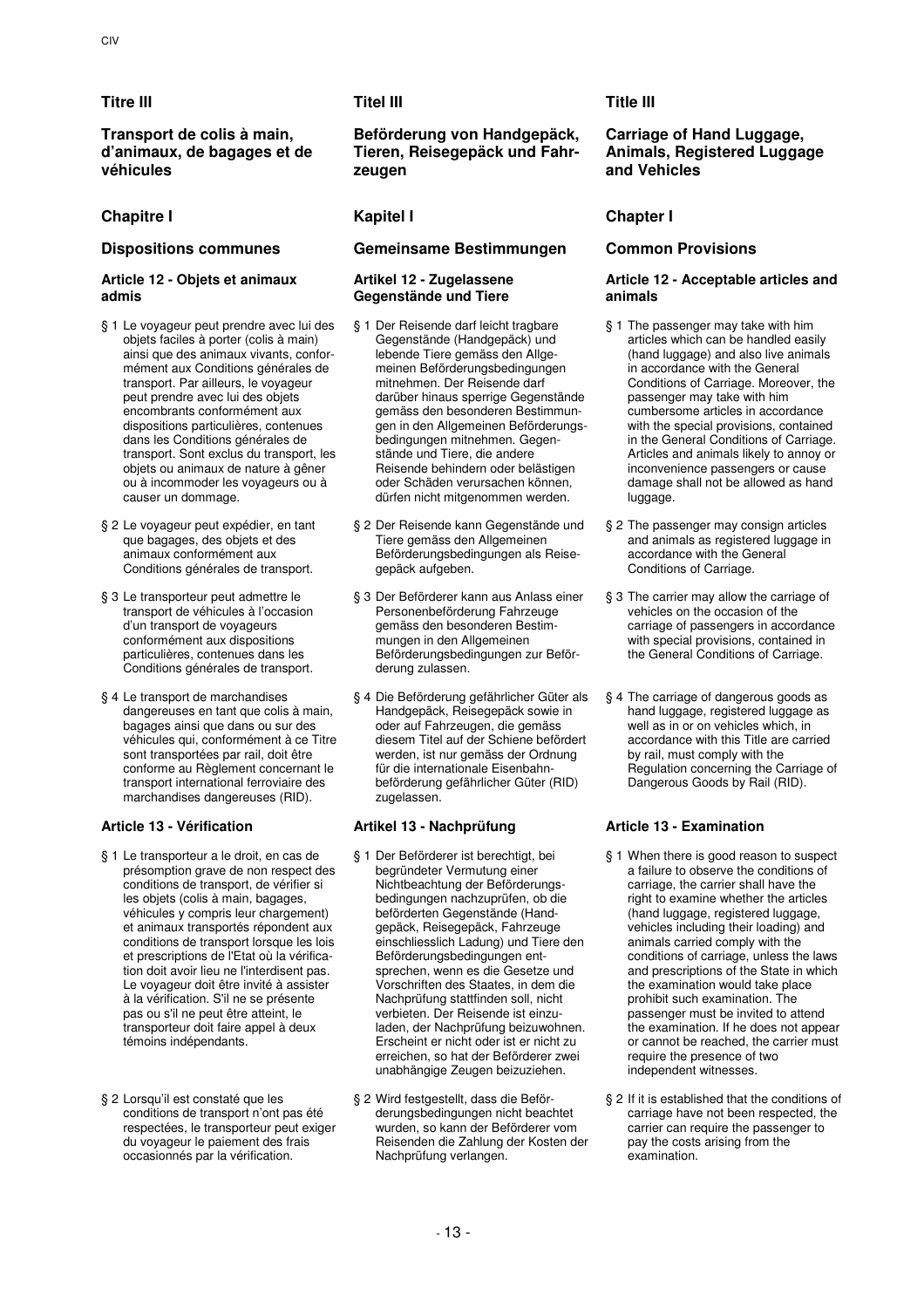# **Article 14 - Accomplissement des formalités administratives**

Le voyageur doit se conformer aux formalités exigées par les douanes ou par d'autres autorités administratives lors du transport, à l'occasion de son transport, d'objets (colis à main, bagages, véhicules y compris leur chargement) et d'animaux. Il doit assister à la visite de ces objets, sauf exception prévue par les lois et prescriptions de chaque Etat.

# **Chapitre II Kapitel II Chapter II**

La surveillance des colis à main et des animaux, qu'il prend avec lui, incombe au voyageur.

# **Chapitre III Kapitel III Chapter III**

# **Article 16 - Expédition des bagages Artikel 16 - Gepäckaufgabe Article 16 - Consignment of**

- § 1 Les obligations contractuelles relatives à l'acheminement des bagages doivent être constatées par un bulletin de bagages remis au voyageur.
- § 2 Sans préjudice de l'article 22, l'absence, l'irrégularité ou la perte du bulletin de bagages n'affecte ni l'existence ni la validité des conventions concernant l'acheminement des bagages, qui restent soumis aux présentes Règles uniformes.
- § 3 Le bulletin de bagages fait foi, jusqu'à preuve du contraire, de l'enregistrement des bagages et des conditions de leur transport.
- § 4 Jusqu'à preuve du contraire, il est présumé que lors de la prise en charge par le transporteur, les bagages étaient en bon état apparent et que le nombre et la masse des colis correspondaient aux mentions portées sur le bulletin de bagages.

# **Article 17 - Bulletin de bagages Artikel 17 - Gepäckschein Article 17 - Luggage registration**

§ 1 Les Conditions générales de transport déterminent la forme et le contenu du bulletin de bagages ainsi que la langue et les caractères dans lesquels il doit être imprimé et rempli. L'article 7, § 5 s'applique par analogie.

### **Artikel 14 - Erfüllung verwaltungsbehördlicher Vorschriften**

Bei der Beförderung von Gegenständen (Handgepäck, Reisegepäck, Fahrzeuge einschliesslich Ladung) und Tieren aus Anlass seiner Beförderung hat der Reisende die zoll- oder sonstigen verwaltungsbehördlichen Vorschriften zu erfüllen. Er hat der Untersuchung dieser Gegenstände beizuwohnen, soweit die Gesetze und Vorschriften jedes Staates keine Ausnahme vorsehen.

# **Article 15 - Surveillance Artikel 15 - Beaufsichtigung Article 15 - Supervision**

Das Handgepäck und mitgenommene Tiere sind vom Reisenden zu beaufsichtigen.

- § 1 Die vertraglichen Pflichten bei der Beförderung von Reisegepäck sind in einem Gepäckschein festzuhalten, der dem Reisenden auszuhändigen ist.
- § 2 Unbeschadet des Artikels 22 berührt das Fehlen, die Mangelhaftigkeit oder der Verlust des Gepäckscheins weder den Bestand noch die Gültigkeit der Vereinbarungen über die Beförderung des Reisegepäcks, die weiterhin diesen Einheitlichen Rechtsvorschriften unterliegen.
- § 3 Der Gepäckschein dient bis zum Beweis des Gegenteils als Nachweis für die Aufgabe des Reisegepäcks und die Bedingungen seiner Beförderung.
- § 4 Es wird bis zum Beweis des Gegenteils vermutet, dass das Reisegepäck bei der Übernahme durch den Beförderer äusserlich in gutem Zustande war und dass die Anzahl und die Masse der Gepäckstücke mit den Angaben im Gepäckschein übereinstimmten.

§ 1 Die Allgemeinen Beförderungsbedingungen legen Form und Inhalt des Gepäckscheins sowie die Sprache und die Schriftzeichen, die beim Druck und beim Ausfüllen zu verwenden sind, fest. Artikel 7 § 5 gilt entsprechend.

# **Article 14 - Completion of administrative formalities**

The passenger must comply with the formalities required by customs or other administrative authorities when, on being carried, he has articles (hand luggage, registered luggage, vehicles including their loading) or animals carried. He shall be present at the inspection of these articles save where otherwise provided by the laws and prescriptions of each State.

# **Colis à main et animaux Handgepäck und Tiere Hand Luggage and Animals**

It shall be the passenger's responsibility to supervise the hand luggage and animals that he takes with him.

# **Bagages Reisegepäck Registered Luggage**

# **registered luggage**

- § 1 The contractual obligations relating to the forwarding of registered luggage must be established by a luggage registration voucher issued to the passenger.
- § 2 Subject to Article 22 the absence, irregularity or loss of the luggage registration voucher shall not affect the existence or the validity of the agreements concerning the forwarding of the registered luggage, which shall remain subject to these Uniform Rules.
- § 3 The luggage registration voucher shall be prima facie evidence of the registration of the luggage and the conditions of its carriage.
- § 4 Subject to evidence to the contrary, it shall be presumed that when the carrier took over the registered luggage it was apparently in a good condition, and that the number and the mass of the items of luggage corresponded to the entries on the luggage registration voucher.

# **voucher**

§ 1 The General Conditions of Carriage shall determine the form and content of the luggage registration voucher as well as the language and characters in which it is to be printed and made out. Article 7 § 5 shall apply mutatis mutandis.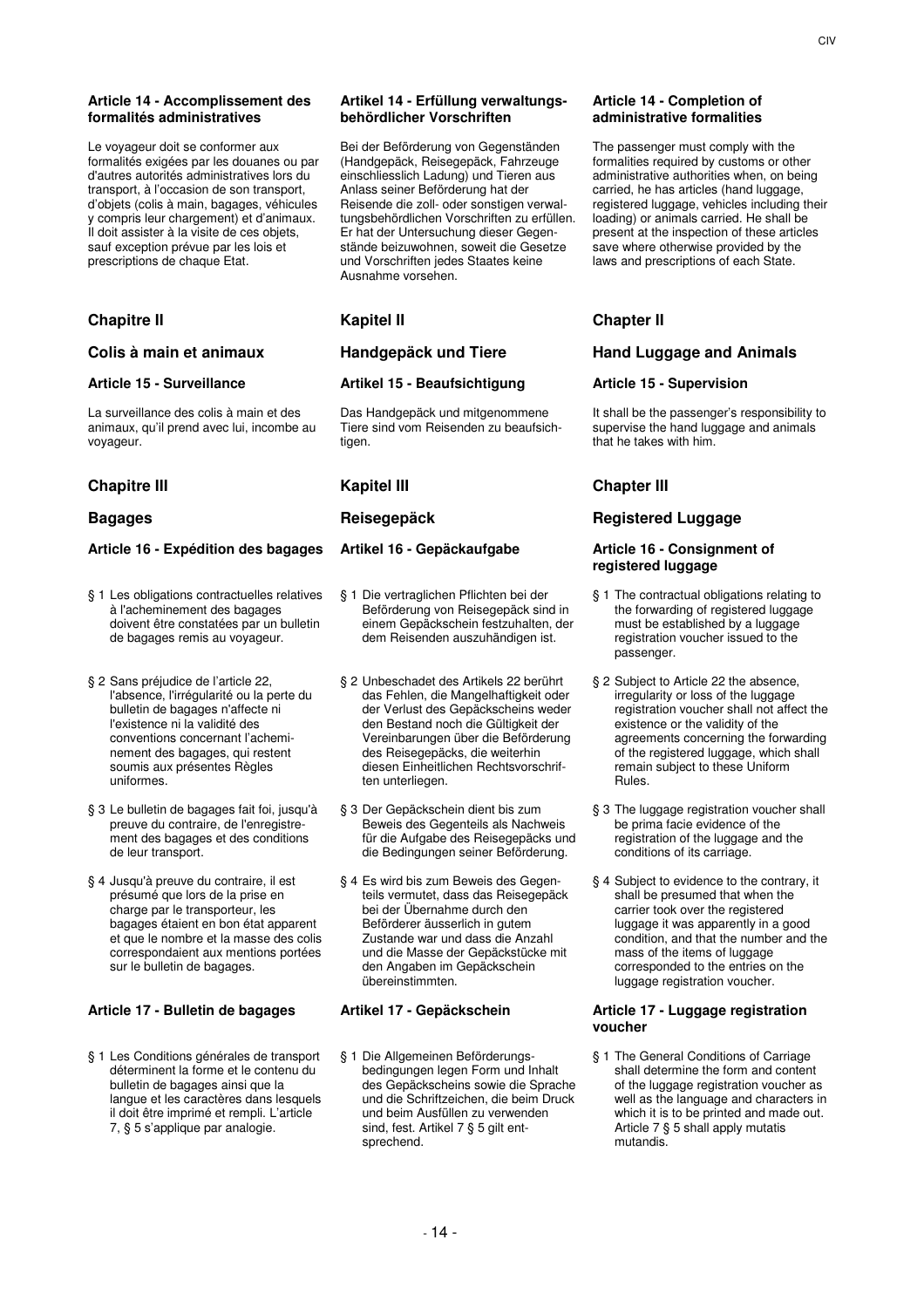- § 2 Doivent au moins être inscrits sur le bulletin de bagages :
	- a) le transporteur ou les transporteurs;
	- b) l'indication que le transport est soumis, nonobstant toute clause contraire, aux présentes Règles uniformes; cela peut se faire par le sigle CIV;
	- c) toute autre indication nécessaire pour prouver les obligations contractuelles relatives à l'acheminement des bagages et permettant au voyageur de faire valoir les droits résultant du contrat de transport.
- § 3 Le voyageur doit s'assurer, à la réception du bulletin de bagages, que celui-ci a été émis selon ses indications.

# **Article 18 - Enregistrement et transport**

- § 1 Sauf exception prévue par les Conditions générales de transport, l'enregistrement des bagages n'a lieu que sur la présentation d'un titre de transport valable au moins jusqu'au lieu de destination des bagages. Par ailleurs, l'enregistrement s'effectue d'après les prescriptions en vigueur au lieu d'expédition.
- § 2 Lorsque les Conditions générales de transport prévoient que des bagages peuvent être admis au transport sans présentation d'un titre de transport, les dispositions des présentes Règles uniformes fixant les droits et obligations du voyageur relatifs à ses bagages s'appliquent par analogie à l'expéditeur de bagages.
- § 3 Le transporteur peut acheminer les bagages avec un autre train ou un autre moyen de transport et par un autre itinéraire que ceux empruntés par le voyageur.

### **Article 19 - Paiement du prix pour le transport des bagages**

Sauf convention contraire entre le voyageur et le transporteur, le prix pour le transport des bagages est payable lors de l'enregistrement.

- § 2 In den Gepäckschein sind mindestens einzutragen:
	- a) der Beförderer oder die Beförderer; a) the carrier or carriers;
	- b) die Angabe, dass die Beförderung auch bei einer gegenteiligen Abmachung diesen Einheitlichen Rechtsvorschriften unterliegt; dies kann durch die Abkürzung CIV geschehen;
	- c) jede andere Angabe, die notwendig ist, die vertraglichen Pflichten bei der Beförderung des Reisegepäcks zu beweisen, und die es dem Reisenden erlaubt, die Rechte aus dem Beförderungsvertrag geltend zu machen.
- § 3 Der Reisende hat sich bei der Entgegennahme des Gepäckscheins zu vergewissern, ob dieser seinen Angaben gemäss ausgestellt ist.

# **Artikel 18 - Abfertigung und Beförderung**

- § 1 Soweit die Allgemeinen Beförderungsbedingungen keine Ausnahme vorsehen, wird Reisegepäck nur gegen Vorzeigen eines mindestens bis zum Bestimmungsort des Reisegepäcks gültigen Beförderungsausweises abgefertigt. Im übrigen erfolgt die Abfertigung des Reisegepäcks nach den am Aufgabeort geltenden Vorschriften.
- § 2 Lassen die Allgemeinen Beförderungsbedingungen die Annahme von Reisegepäck zur Beförderung ohne Vorzeigen eines Beförderungsausweises zu, so gelten hinsichtlich des Reisegepäcks die Bestimmungen dieser Einheitlichen Rechtsvorschriften über die Rechte und Pflichten des Reisenden sinngemäss für den Absender von Reisegepäck.
- § 3 Der Beförderer kann das Reisegepäck mit einem anderen Zug oder mit einem anderen Beförderungsmittel und über einen anderen Weg befördern, als sie vom Reisenden benutzt werden.

# **Artikel 19 - Zahlung der Gepäckfracht**

Ist zwischen dem Reisenden und dem Beförderer nichts anderes vereinbart, ist die Gepäckfracht bei der Aufgabe zu zahlen.

- § 2 The following, at least, must be entered on the luggage registration voucher :
	-
	- b) a statement that the carriage is subject, notwithstanding any clause to the contrary, to these Uniform Rules; this may be indicated by the acronym CIV;
	- c) any other statement necessary to prove the contractual obligations relating to the forwarding of the registered luggage and enabling the passenger to assert the rights resulting from the contract of carriage.
- § 3 The passenger must ensure, on receipt of the luggage registration voucher, that it has been made out in accordance with his instructions.

# **Article 18 - Registration and carriage**

- § 1 Save where the General Conditions of Carriage otherwise provide, luggage shall be registered only on production of a ticket valid at least as far as the destination of the luggage. In other respects the registration of luggage shall be carried out in accordance with the prescriptions in force at the place of consignment.
- § 2 When the General Conditions of Carriage provide that luggage may be accepted for carriage without production of a ticket, the provisions of these Uniform Rules determining the rights and obligations of the passenger in respect of his registered luggage shall apply mutatis mutandis to the consignor of registered luggage.
- § 3 The carrier can forward the registered luggage by another train or by another mode of transport and by a different route from that taken by the passenger.

# **Article 19 - Payment of charges for the carriage of registered luggage**

Subject to a contrary agreement between the passenger and the carrier, the charge for the carriage of registered luggage shall be payable on registration.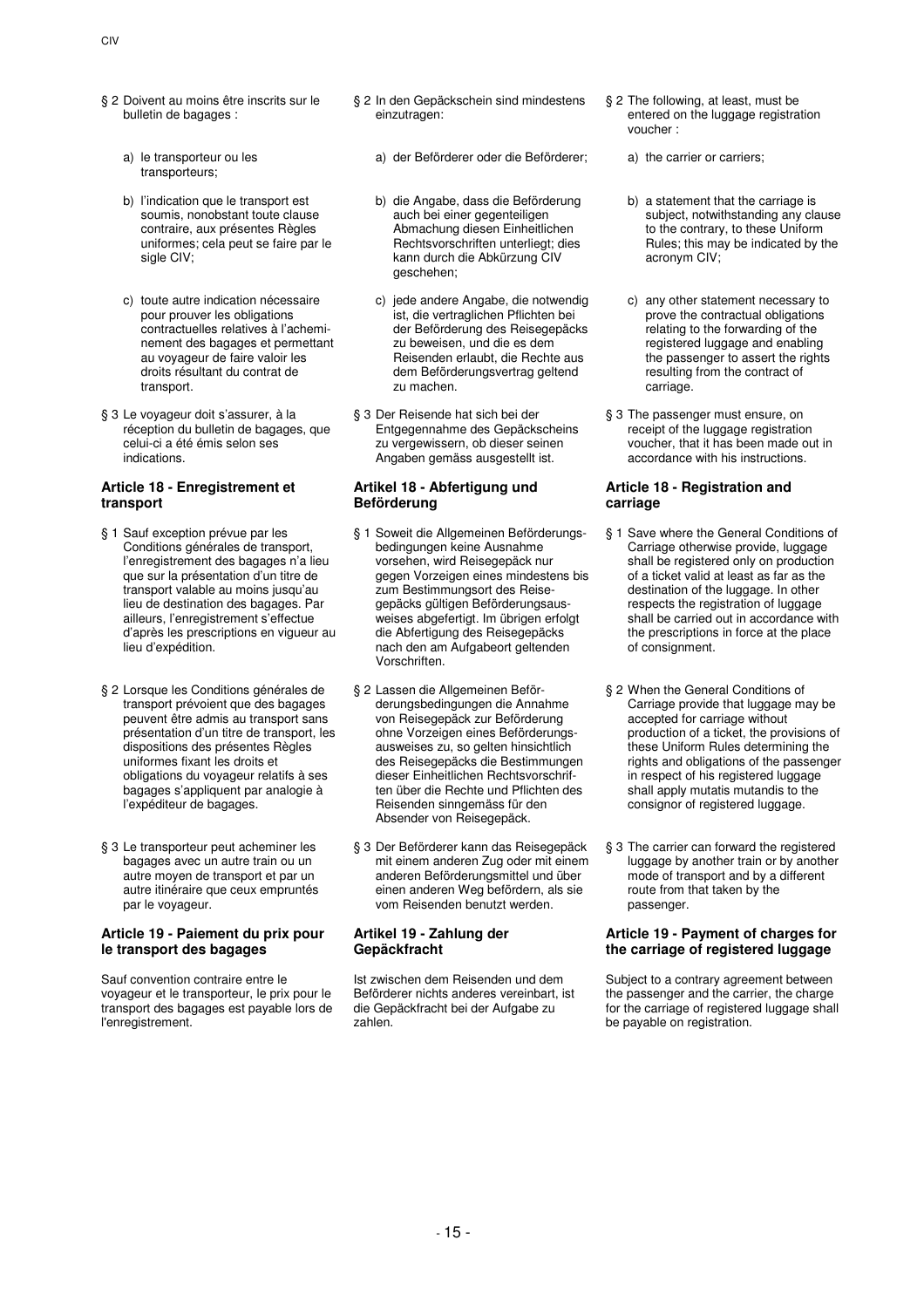# **Article 20 - Marquage des bagages Artikel 20 - Kennzeichnung des**

Le voyageur doit indiquer sur chaque colis en un endroit bien visible et d'une manière suffisamment fixe et claire :

- 
- 

### **Article 21 - Droit de disposer des bagages**

- § 1 Si les circonstances le permettent et les prescriptions des douanes ou d'autres autorités administratives ne s'y opposent pas, le voyageur peut demander la restitution des bagages au lieu d'expédition, contre remise du bulletin de bagages et, lorsque cela est prévu par les Conditions générales de transport, sur présentation du titre de transport.
- § 2 Les Conditions générales de transport peuvent prévoir d'autres dispositions concernant le droit de disposer des bagages, notamment des modifications du lieu de destination et les éventuelles conséquences financières à supporter par le voyageur.

- § 1 La livraison des bagages a lieu contre remise du bulletin de bagages et, le cas échéant, contre paiement des frais qui grèvent l'envoi. Le transporteur a le droit, sans y être tenu, de vérifier si le détenteur du bulletin a qualité pour prendre livraison.
- § 2 Sont assimilés à la livraison au détenteur du bulletin de bagages, lorsqu'ils sont effectués conformément aux prescriptions en vigueur au lieu de destination :
	- a) la remise des bagages aux autorités de douane ou d'octroi dans leurs locaux d'expédition ou dans leurs entrepôts, lorsque ceux-ci ne se trouvent pas sous la garde du transporteur;
	- b) le fait de confier des animaux vivants à un tiers.
- § 3 Le détenteur du bulletin de bagages peut demander la livraison des bagages au lieu de destination aussitôt que s'est écoulé le temps convenu ainsi que, le cas échéant, le temps nécessaire pour les opérations effectuées par les douanes ou par d'autres autorités administratives.

# **Reisegepäcks**

Der Reisende hat auf jedem Gepäckstück, an gut sichtbarer Stelle, haltbar und deutlich anzugeben:

- a) son nom et son adresse, a) seinen Namen und seine Anschrift, a) his name and address,
	-

### **Artikel 21 - Verfügungsrecht über das Reisegepäck**

- § 1 Wenn es die Umstände gestatten und keine zoll- oder sonstigen verwaltungsbehördlichen Vorschriften entgegenstehen, kann der Reisende gegen Rückgabe des Gepäckscheins und, wenn es die Allgemeinen Beförderungsbedingungen vorsehen, gegen Vorzeigen des Beförderungsausweises die Rückgabe des Gepäcks am Aufgabeort verlangen.
- § 2 Die Allgemeinen Beförderungsbedingungen können andere Bestimmungen betreffend das Verfügungsrecht vorsehen, insbesondere die Änderung des Bestimmungsortes und allfällige damit zusammenhängende Kostenfolgen für den Reisenden.

# **Article 22 - Livraison Artikel 22 - Auslieferung Article 22 - Delivery**

- § 1 Das Reisegepäck wird gegen Rückgabe des Gepäckscheins und gegen Zahlung der gegebenenfalls die Sendung belastenden Kosten ausgeliefert. Der Beförderer ist berechtigt, aber nicht verpflichtet nachzuprüfen, ob der Inhaber des Gepäckscheins berechtigt ist, das Reisegepäck in Empfang zu nehmen.
- § 2 Der Auslieferung an den Inhaber des Gepäckscheins stehen gleich eine gemäss den am Bestimmungsort geltenden Vorschriften erfolgte
	- a) Übergabe des Reisegepäcks an die Zoll- oder Steuerverwaltung in deren Abfertigungs- oder Lagerräumen, wenn diese nicht unter der Obhut des Beförderers stehen,
	- b) Übergabe von lebenden Tieren an einen Dritten zur Verwahrung.
- § 3 Der Inhaber des Gepäckscheins kann am Bestimmungsort die Auslieferung des Reisegepäcks verlangen, sobald die vereinbarte und die gegebenenfalls zur Abfertigung durch die Zolloder sonstigen Verwaltungsbehörden erforderliche Zeit abgelaufen ist.

# **Article 20 - Marking of registered luggage**

The passenger must indicate on each item of registered luggage in a clearly visible place, in a sufficiently durable and legible manner :

- 
- b) le lieu de destination. b) den Bestimmungsort. b) the place of destination.

### **Article 21 - Right to dispose of registered luggage**

- § 1 If circumstances permit and if customs requirements or the requirements of other administrative authorities are not thereby contravened, the passenger can request luggage to be handed back at the place of consignment on surrender of the luggage registration voucher and, if the General Conditions of Carriage so require, on production of the ticket.
- § 2 The General Conditions of Carriage may contain other provisions concerning the right to dispose of registered luggage, in particular modifications of the place of destination and the possible financial consequences to be borne by the passenger.

- § 1 Registered luggage shall be delivered on surrender of the luggage registration voucher and, where appropriate, on payment of the amounts chargeable against the consignment. The carrier shall be entitled, but not obliged, to examine whether the holder of the voucher is entitled to take delivery.
- § 2 It shall be equivalent to delivery to the holder of the luggage registration voucher if, in accordance with the prescriptions in force at the place of destination:
	- a) the luggage has been handed over to the customs or octroi authorities at their premises or warehouses, when these are not subject to the carrier's supervision;
	- b) live animals have been handed over to third parties.
- § 3 The holder of the luggage registration voucher may require delivery of the luggage at the place of destination as soon as the agreed time and, where appropriate, the time necessary for the operations carried out by customs or other administrative authorities, has elapsed.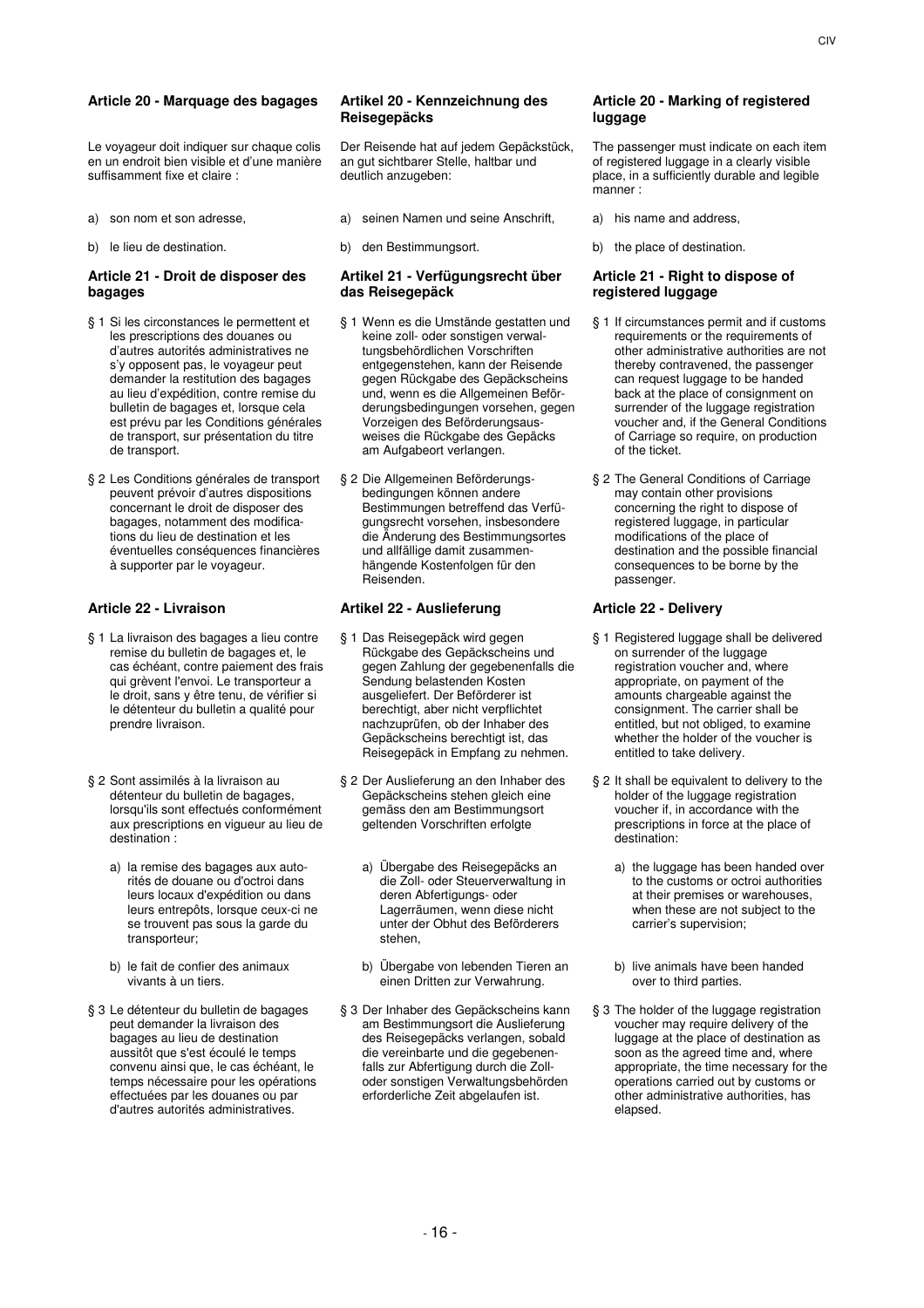- § 4 A défaut de remise du bulletin de bagages, le transporteur n'est tenu de livrer les bagages qu'à celui qui justifie de son droit; si cette justification semble insuffisante, le transporteur peut exiger une caution.
- § 5 Les bagages sont livrés au lieu de destination pour lequel ils ont été enregistrés.
- § 6 Le détenteur du bulletin de bagages auquel les bagages ne sont pas livrés peut exiger la constatation, sur le bulletin de bagages, du jour et de l'heure auxquels il a demandé la livraison conformément au § 3.
- § 7 L'ayant droit peut refuser la réception des bagages, si le transporteur ne donne pas suite à sa demande de procéder à la vérification des bagages en vue de constater un dommage allégué.
- § 8 Par ailleurs, la livraison des bagages est effectuée conformément aux prescriptions en vigueur au lieu de destination.

# **Chapitre IV Kapitel IV Chapter IV**

# **Article 23 - Conditions de transport Artikel 23 - Beförderungsbedin-**

Les dispositions particulières pour le transport des véhicules, contenues dans les Conditions générales de transport, déterminent notamment les conditions d'admission au transport, d'enregistrement, de chargement et de transport, de déchargement et de livraison, ainsi que les obligations du voyageur.

# **Article 24 - Bulletin de transport Artikel 24 - Beförderungsschein Article 24 - Carriage voucher**

- § 1 Les obligations contractuelles relatives au transport de véhicules doivent être constatées par un bulletin de transport remis au voyageur. Le bulletin de transport peut être intégré dans le titre de transport du voyageur.
- § 2 Les dispositions particulières pour le transport de véhicules contenues dans les Conditions générales de transport déterminent la forme et le contenu du bulletin de transport ainsi que la langue et les caractères dans lesquels il doit être imprimé et rempli. L'article 7, § 5 s'applique par analogie.
- § 4 Wird der Gepäckschein nicht zurückgegeben, so braucht der Beförderer das Reisegepäck nur demjenigen auszuliefern, der seine Berechtigung nachweist; bei unzureichendem Nachweis kann der Beförderer eine Sicherheitsleistung verlangen.
- § 5 Das Reisegepäck ist an dem Bestimmungsort auszuliefern, nach dem es abgefertigt worden ist.
- § 6 Der Inhaber des Gepäckscheins, dem das Reisegepäck nicht ausgeliefert wird, kann verlangen, dass ihm auf dem Gepäckschein Tag und Stunde bescheinigt werden, zu denen er die Auslieferung gemäss § 3 verlangt hat.
- § 7 Leistet der Beförderer dem Verlangen des Berechtigten, das Reisegepäck in seiner Gegenwart nachzuprüfen, um einen von ihm behaupteten Schaden festzustellen, nicht Folge, so kann der Berechtigte die Annahme des Reisegepäcks verweigern.
- § 8 Im übrigen erfolgt die Auslieferung des Reisegepäcks gemäss den am Bestimmungsort geltenden Vorschriften.

# **Véhicules Fahrzeuge Vehicles**

# **gungen**

Die besonderen Bestimmungen über die Beförderung von Fahrzeugen in den Allgemeinen Beförderungsbedingungen legen insbesondere die Bedingungen für die Annahme zur Beförderung, die Abfertigung, das Verladen und die Beförderung, das Entladen und die Auslieferung sowie die Verpflichtungen des Reisenden fest.

- § 1 Die vertraglichen Pflichten bei der Beförderung von Fahrzeugen sind in einem Beförderungsschein festzuhalten, der dem Reisenden auszuhändigen ist. Der Beförderungsschein kann Teil des Beförderungsausweises des Reisenden sein.
- § 2 Die besonderen Bestimmungen über die Beförderung von Fahrzeugen in den Allgemeinen Beförderungsbedingungen legen Form und Inhalt des Beförderungsscheins sowie die Sprache und die Schriftzeichen, die beim Druck und beim Ausfüllen zu verwenden sind, fest. Artikel 7 § 5 gilt entsprechend.
- § 4 Failing surrender of the luggage registration voucher, the carrier shall only be obliged to deliver the luggage to the person proving his right thereto; if the proof offered appears insufficient, the carrier may require security to be given.
- § 5 Luggage shall be delivered at the place of destination for which it has been registered.
- § 6 The holder of a luggage registration voucher whose luggage has not been delivered may require the day and time to be endorsed on the voucher when he requested delivery in accordance with § 3.
- § 7 The person entitled may refuse to accept the luggage if the carrier does not comply with his request to carry out an examination of the registered luggage in order to establish alleged damage.
- § 8 In all other respects delivery of luggage shall be carried out in accordance with the prescriptions in force at the place of destination.

# **Article 23 - Conditions of carriage**

The special provisions governing the carriage of vehicles, contained in the General Conditions of Carriage, shall specify in particular the conditions governing acceptance for carriage, registration, loading and carriage, unloading and delivery as well as the obligations of the passenger.

- § 1 The contractual obligations relating to the carriage of vehicles must be established by a carriage voucher issued to the passenger. The carriage voucher may be integrated into the passenger's ticket.
- § 2 The special provisions governing the carriage of vehicles, contained in the General Conditions of Carriage, shall determine the form and content of the carriage voucher as well as the language and the characters in which it is to be printed and made out. Article 7 § 5 shall apply mutatis mutandis.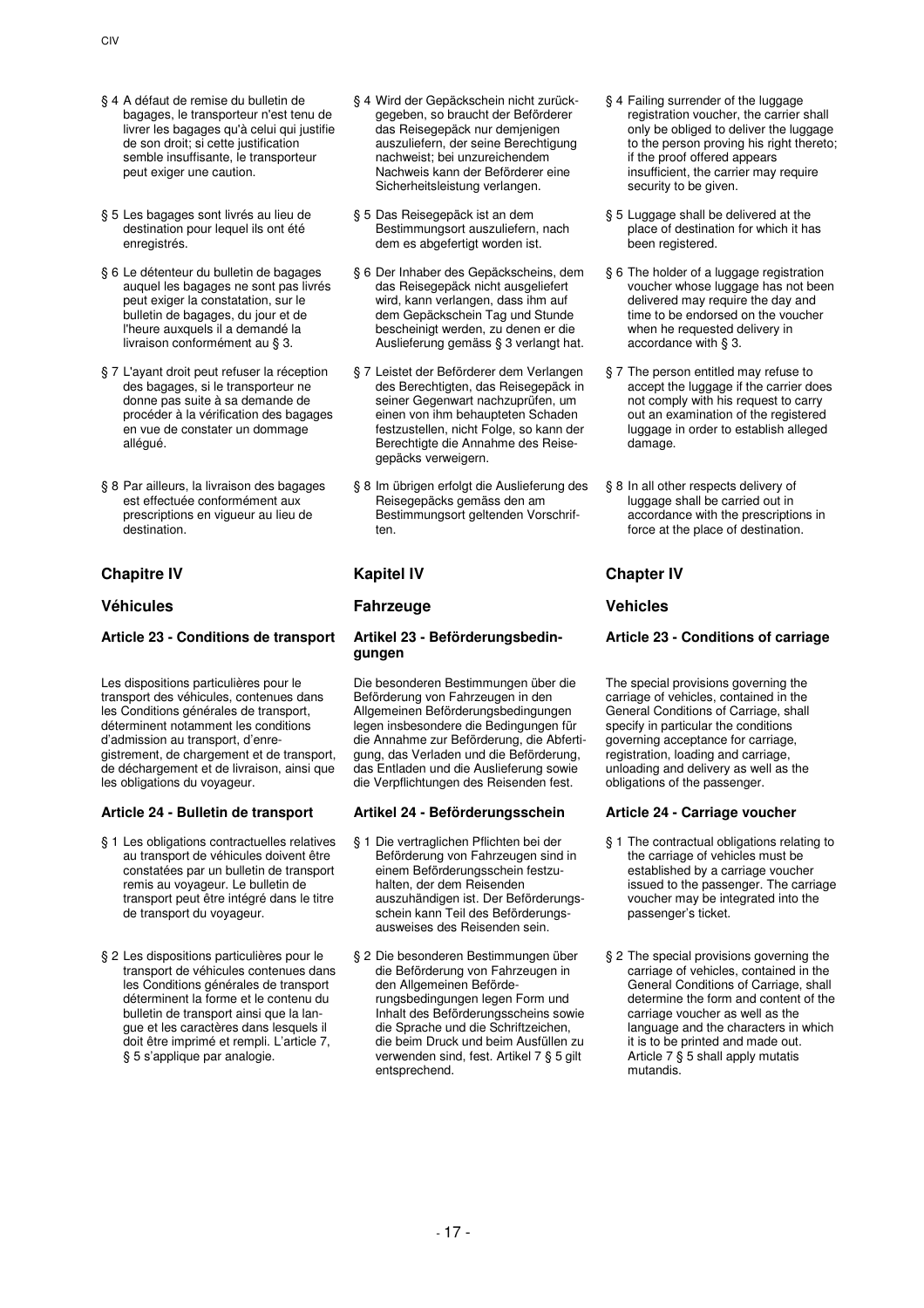- § 3 Doivent au moins être inscrits sur le bulletin de transport :
	- a) le transporteur ou les transporteurs;
	- b) l'indication que le transport est soumis, nonobstant toute clause contraire, aux présentes Règles uniformes; cela peut se faire par le sigle CIV;
	- c) toute autre indication nécessaire pour prouver les obligations contractuelles relatives aux transports des véhicules et permettant au voyageur de faire valoir les droits résultant du contrat de transport.
- § 4 Le voyageur doit s'assurer, à la réception du bulletin de transport, que celui-ci a été émis selon ses indications.

Sous réserve des dispositions du présent Chapitre, les dispositions du Chapitre III relatives au transport des bagages s'appliquent aux véhicules.

- § 3 In den Beförderungsschein sind mindestens einzutragen:
	- a) der Beförderer oder die Beförderer; a) the carrier or carriers;
	- b) die Angabe, dass die Beförderung auch bei einer gegenteiligen Abmachung diesen Einheitlichen Rechtsvorschriften unterliegt; dies kann durch die Abkürzung CIV geschehen;
	- c) jede andere Angabe, die notwendig ist, die vertraglichen Pflichten bei der Beförderung der Fahrzeuge zu beweisen, und die es dem Reisenden erlaubt, die Rechte aus dem Beförderungsvertrag geltend zu machen.
- § 4 Der Reisende hat sich bei der Entgegennahmen des Beförderungsscheins zu vergewissern, ob dieser seinen Angaben gemäss ausgestellt ist.

# **Article 25 - Droit applicable Artikel 25 - Anwendbares Recht Article 25 - Applicable law**

Vorbehaltlich der Bestimmungen dieses Kapitels gelten für Fahrzeuge die Bestimmungen des Kapitels III über die Beförderung von Reisegepäck.

- § 3 The following, at least, must be entered on the carriage voucher :
	-
	- b) a statement that the carriage is subject, notwithstanding any clause to the contrary, to these Uniform Rules; this may be indicated by the acronym CIV;
	- c) any other statement necessary to prove the contractual obligations relating to the carriage of vehicles and enabling the passenger to assert the rights resulting from the contract of carriage.
- § 4 The passenger must ensure, on receipt of the carriage voucher, that it has been made out in accordance with his instructions.

Subject to the provisions of this Chapter, the provisions of Chapter III relating to the carriage of luggage shall apply to vehicles.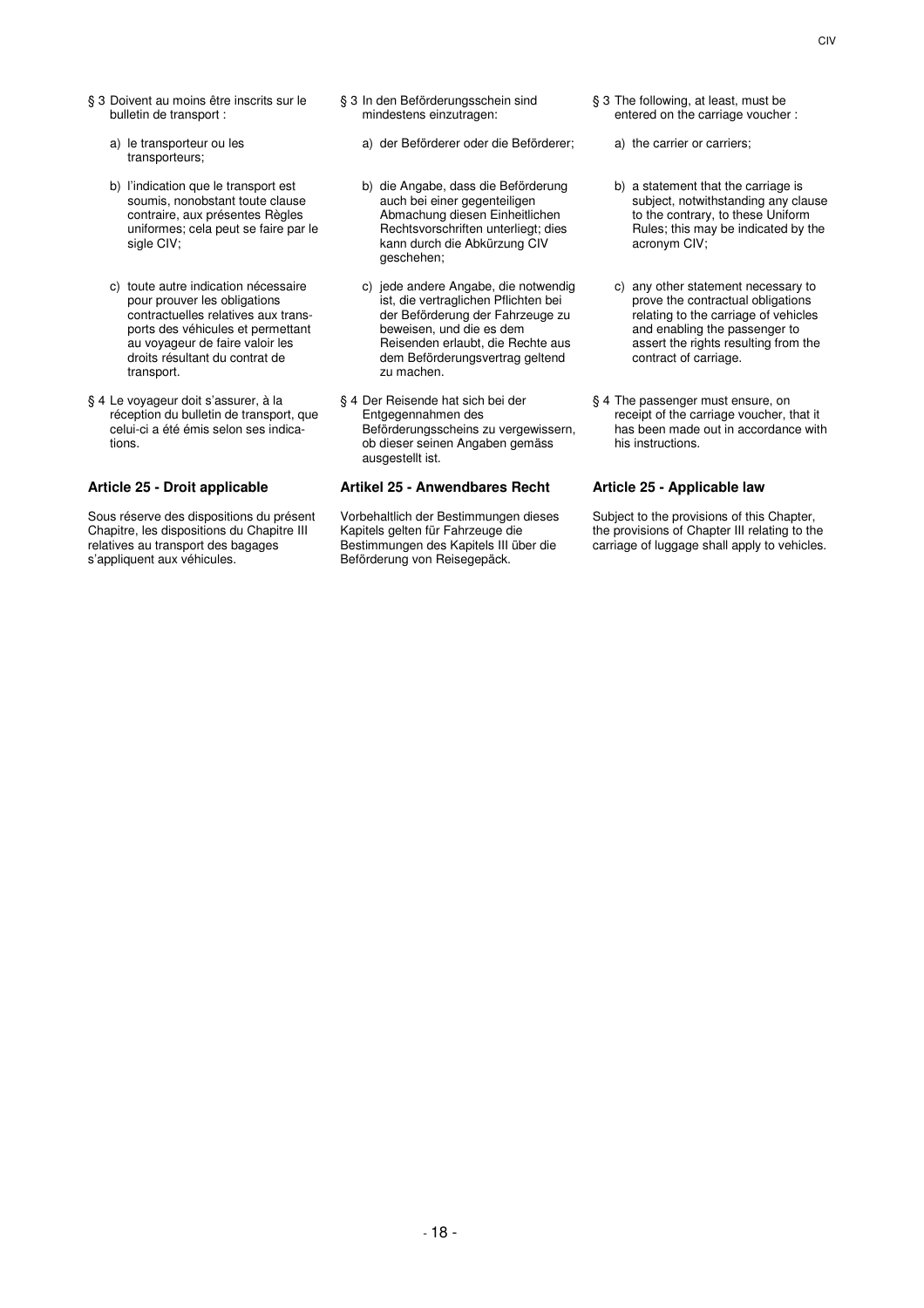# **Titre IV Titel IV Title IV**

# **Responsabilité du transporteur Haftung des Beförderers Liability of the Carrier**

# **Chapitre I Kapitel I Chapter I**

# **Responsabilité en cas de mort et de blessures de voyageurs**

### **Article 26 - Fondement de la responsabilité**

- § 1 Le transporteur est responsable du dommage résultant de la mort, des blessures ou de toute autre atteinte à l'intégrité physique ou psychique du voyageur causé par un accident en relation avec l'exploitation ferroviaire survenu pendant que le voyageur séjourne dans les véhicules ferroviaires, qu'il y entre ou qu'il en sort quelle que soit l'infrastructure ferroviaire utilisée.
- § 2 Le transporteur est déchargé de cette responsabilité :
	- a) si l'accident a été causé par des circonstances extérieures à l'exploitation ferroviaire que le transporteur, en dépit de la diligence requise d'après les particularités de l'espèce, ne pouvait pas éviter et aux conséquences desquelles il ne pouvait pas obvier;
	- b) dans la mesure où l'accident est dû à une faute du voyageur;
	- c) si l'accident est dû au comportement d'un tiers que le transporteur, en dépit de la diligence requise d'après les particularités de l'espèce, ne pouvait pas éviter et aux conséquences duquel il ne pouvait pas obvier; une autre entreprise utilisant la même infrastructure ferroviaire n'est pas considérée comme un tiers; le droit de recours n'est pas affecté.
- § 3 Si l'accident est dû au comportement d'un tiers et si, en dépit de cela, le transporteur n'est pas entièrement déchargé de sa responsabilité conformément au § 2, lettre c), il répond pour le tout dans les limites des présentes Règles uniformes et sans préjudice de son recours éventuel contre le tiers.
- § 4 Les présentes Règles uniformes n'affectent pas la responsabilité qui peut incomber au transporteur pour les cas non prévus au § 1.

# **Haftung bei Tötung und Verletzung von Reisenden**

- § 1 Der Beförderer haftet für den Schaden, der dadurch entsteht, dass der Reisende durch einen Unfall im Zusammenhang mit dem Eisenbahnbetrieb während seines Aufenthaltes in den Eisenbahnwagen oder beim Ein- oder Aussteigen getötet, verletzt oder sonst in seiner körperlichen oder in seiner geistigen Gesundheit beeinträchtigt wird, unabhängig davon, welche Eisenbahninfrastruktur benutzt wird.
- § 2 Der Beförderer ist von dieser Haftung befreit,
	- a) wenn der Unfall durch ausserhalb des Eisenbahnbetriebes liegende Umstände verursacht worden ist und der Beförderer diese Umstände trotz Anwendung der nach Lage des Falles gebotenen Sorgfalt nicht vermeiden und deren Folgen nicht abwenden konnte;
	- b) soweit der Unfall auf ein Verschulden des Reisenden zurückzuführen ist;
	- c) wenn der Unfall auf das Verhalten eines Dritten zurückzuführen ist und der Beförderer dieses Verhalten trotz Anwendung der nach Lage des Falles gebotenen Sorgfalt nicht vermeiden und dessen Folgen nicht abwenden konnte; ein anderes Unternehmen, das dieselbe Eisenbahninfrastruktur benutzt, gilt nicht als Dritter; Rückgriffsrechte bleiben unberührt.
- § 3 Ist der Unfall auf das Verhalten eines Dritten zurückzuführen und ist der Beförderer gleichwohl von seiner Haftung nicht gemäss § 2 Buchst. c) ganz befreit, so haftet er unter den Beschränkungen dieser Einheitlichen Rechtsvorschriften voll, unbeschadet eines etwaigen Rückgriffsrechtes gegen den Dritten.
- § 4 Eine etwaige Haftung des Beförderers in den in § 1 nicht vorgesehenen Fällen wird durch diese Einheitlichen Rechtsvorschriften nicht berührt.

# **Liability in case of Death of, or Personal Injury to, Passengers**

# **Artikel 26 - Haftungsgrund Article 26 - Basis of liability**

- § 1 The carrier shall be liable for the loss or damage resulting from the death of, personal injuries to, or any other physical or mental harm to, a passenger, caused by an accident arising out of the operation of the railway and happening while the passenger is in, entering or alighting from railway vehicles whatever the railway infrastructure used.
- § 2 The carrier shall be relieved of this liability
	- a) if the accident has been caused by circumstances not connected with the operation of the railway and which the carrier, in spite of having taken the care required in the particular circumstances of the case, could not avoid and the consequences of which he was unable to prevent;
	- b) to the extent that the accident is due to the fault of the passenger;
	- c) if the accident is due to the behaviour of a third party which the carrier, in spite of having taken the care required in the particular circumstances of the case, could not avoid and the consequences of which he was unable to prevent: another undertaking using the same railway infrastructure shall not be considered as a third party; the right of recourse shall not be affected.
- § 3 If the accident is due to the behaviour of a third party and if, in spite of that, the carrier is not entirely relieved of his liability in accordance with § 2, letter c), he shall be liable in full up to the limits laid down in these Uniform Rules but without prejudice to any right of recourse which the carrier may have against the third party.
- § 4 These Uniform Rules shall not affect any liability which may be incurred by the carrier in cases not provided for in § 1.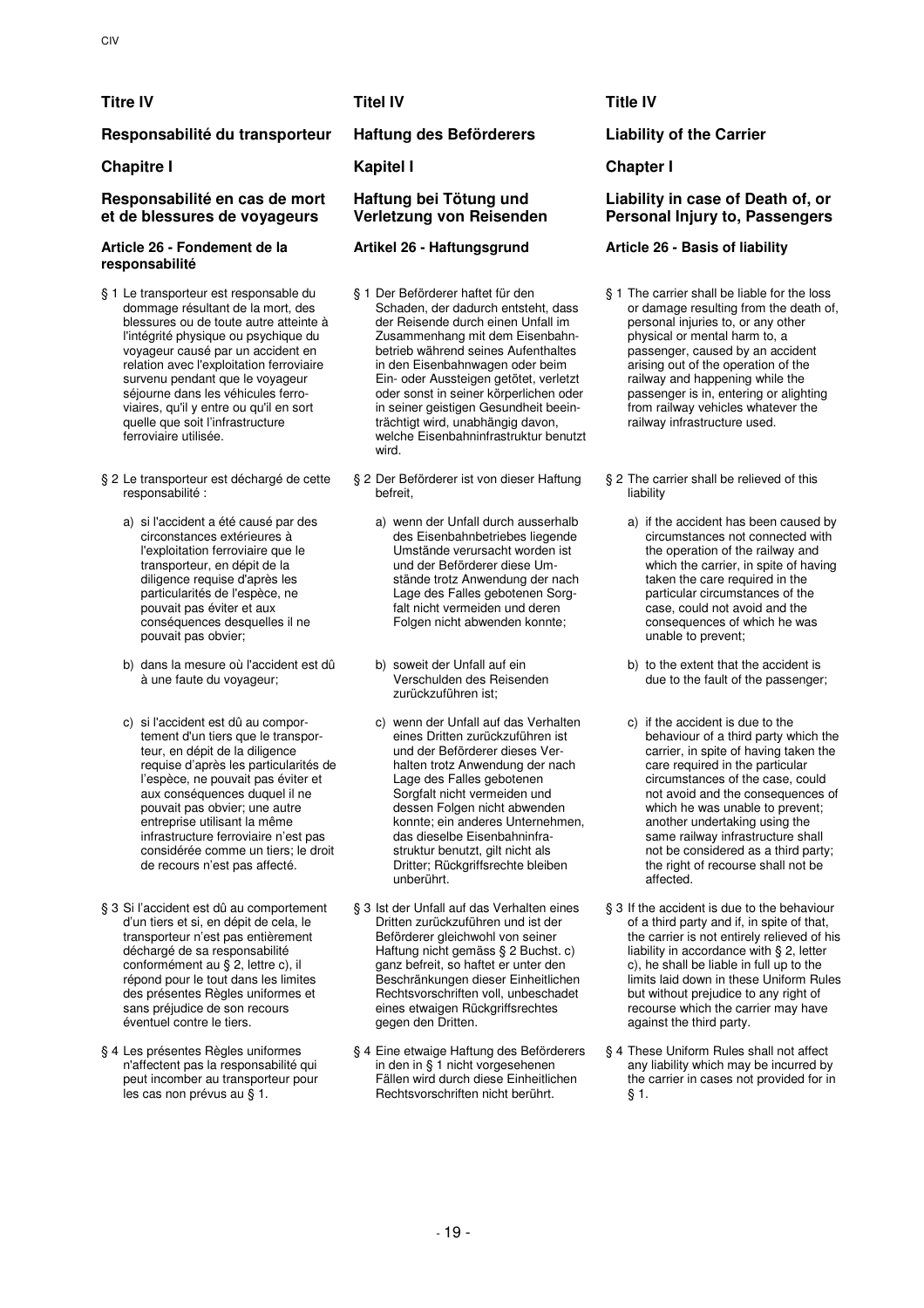§ 5 Lorsqu'un transport faisant l'objet d'un contrat de transport unique est effectué par des transporteurs subséquents, est responsable, en cas de mort et de blessures de voyageurs, le transporteur à qui incombait, selon le contrat de transport, la prestation de service de transport au cours de laquelle l'accident s'est produit. Lorsque cette prestation n'a pas été réalisée par le transporteur, mais par un transporteur substitué, les deux transporteurs sont responsables solidairement, conformément aux présentes Règles uniformes.

### **Article 27 - Dommages-intérêts en cas de mort**

- § 1 En cas de mort du voyageur, les dommages-intérêts comprennent :
	- a) les frais nécessaires consécutifs au décès, notamment ceux du transport du corps et des obsèques;
	- b) si la mort n'est pas survenue immédiatement, les dommagesintérêts prévus à l'article 28.
- § 2 Si, par la mort du voyageur, des personnes envers lesquelles il avait ou aurait eu à l'avenir une obligation alimentaire, en vertu de la loi, sont privées de leur soutien, il y a également lieu de les indemniser de cette perte. L'action en dommages-intérêts des personnes dont le voyageur assumait l'entretien sans y être tenu par la loi reste soumise au droit national.

# **Article 28 - Dommages-intérêts en cas de blessures**

En cas de blessures ou de toute autre atteinte à l'intégrité physique ou psychique du voyageur, les dommages-intérêts comprennent :

- a) les frais nécessaires, notamment ceux de traitement et de transport;
- b) la réparation du préjudice causé, soit par l'incapacité de travail totale ou partielle, soit par l'accroissement des besoins.

# **Article 29 - Réparation d'autres préjudices corporels**

Le droit national détermine si, et dans quelle mesure, le transporteur doit verser des dommages-intérêts pour des préjudices corporels autres que ceux prévus aux articles 27 et 28.

§ 5 Wird eine Beförderung, die Gegenstand eines einzigen Beförderungsvertrages ist, von aufeinander folgenden Beförderern ausgeführt, so haftet bei Tötung und Verletzung von Reisenden derjenige Beförderer, der die Beförderungsleistung, bei der sich der Unfall ereignet hat, gemäss Beförderungsvertrag zu erbringen hatte. Wurde diese Beförderungsleistung nicht vom Beförderer, sondern von einem ausführenden Beförderer erbracht, haften beide als Gesamtschuldner nach diesen Einheitlichen Rechtsvorschriften.

# **Artikel 27 - Schadenersatz bei Tötung**

- § 1 Bei Tötung des Reisenden umfasst der Schadenersatz:
	- a) die infolge des Todes des Reisenden entstandenen notwendigen Kosten, insbesondere für die Überführung und die Bestattung;
	- b) bei nicht sofortigem Eintritt des Todes den in Artikel 28 vorgesehenen Schadenersatz.
- § 2 Haben durch den Tod des Reisenden Personen, denen gegenüber er kraft Gesetzes unterhaltspflichtig war oder zukünftig unterhaltspflichtig geworden wäre, den Versorger verloren, so ist auch für diesen Verlust Ersatz zu leisten. Der Schadenersatzanspruch von Personen, denen der Reisende ohne gesetzliche Verpflichtung Unterhalt gewährt hat, richtet sich nach Landesrecht.

# **Artikel 28 - Schadenersatz bei Verletzung**

Bei Verletzung oder sonstiger Beeinträchtigung der körperlichen oder der geistigen Gesundheit des Reisenden umfasst der Schadenersatz:

- a) die notwendigen Kosten, insbesondere für Heilung und Pflege sowie für die Beförderung;
- b) den Vermögensnachteil, den der Reisende durch gänzliche oder teilweise Arbeitsunfähigkeit oder durch eine Vermehrung seiner Bedürfnisse erleidet.

### **Artikel 29 - Ersatz anderer Personenschäden**

Ob und inwieweit der Beförderer bei Personenschäden für andere als die in Artikel 27 und 28 vorgesehenen Schäden Ersatz zu leisten hat, richtet sich nach Landesrecht.

§ 5 If carriage governed by a single contract of carriage is performed by successive carriers, the carrier bound pursuant to the contract of carriage to provide the service of carriage in the course of which the accident happened shall be liable in case of death of, and personal injuries to, passengers. When this service has not been provided by the carrier, but by a substitute carrier, the two carriers shall be jointly and severally liable in accordance with these Uniform Rules.

### **Article 27 - Damages in case of death**

- § 1 In case of death of the passenger the damages shall comprise :
	- a) any necessary costs following the death, in particular those of transport of the body and the funeral expenses;
	- b) if death does not occur at once, the damages provided for in Article 28.
- § 2 If, through the death of the passenger, persons whom he had, or would have .<br>had, a legal duty to maintain are deprived of their support, such persons shall also be compensated for that loss. Rights of action for damages of persons whom the passenger was maintaining without being legally bound to do so, shall be governed by national law.

# **Article 28 - Damages in case of personal injury**

In case of personal injury or any other physical or mental harm to the passenger the damages shall comprise :

- a) any necessary costs, in particular those of treatment and of transport;
- b) compensation for financial loss, due to total or partial incapacity to work, or to increased needs.

# **Article 29 - Compensation for other bodily harm**

National law shall determine whether and to what extent the carrier must pay damages for bodily harm other than that for which there is provision in Articles 27 and 28.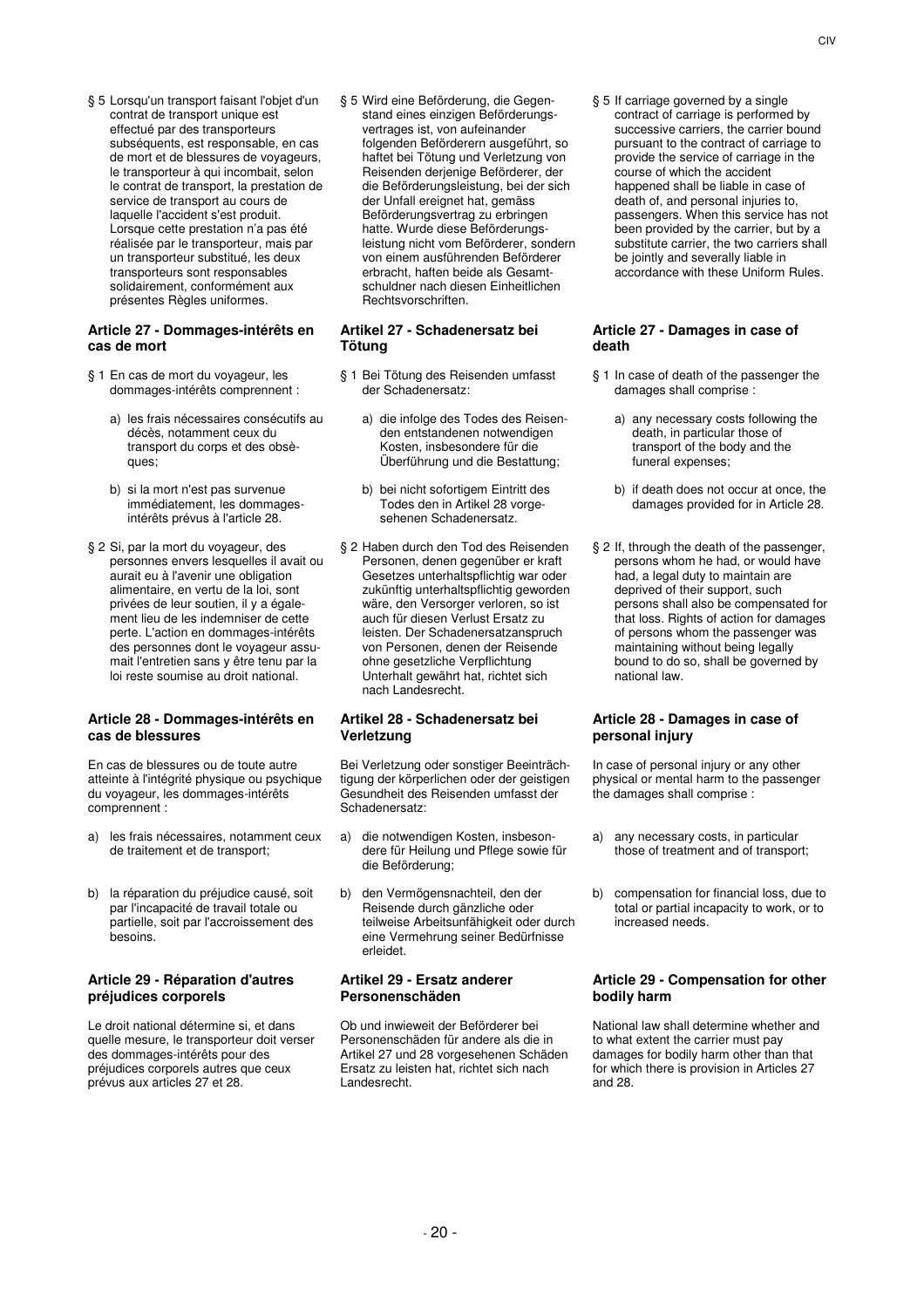- § 1 Les dommages-intérêts prévus à l'article 27, § 2 et à l'article 28, lettre b) doivent être alloués sous forme de capital. Toutefois, si le droit national permet l'allocation d'une rente, ils sont alloués sous cette forme lorsque le voyageur lésé ou les ayants droit visés à l'article 27, § 2, le demandent.
- § 2 Le montant des dommages-intérêts à allouer en vertu du § 1 est déterminé selon le droit national. Toutefois, pour l'application des présentes Règles uniformes, il est fixé une limite maximale de 175 000 unités de compte en capital ou en rente annuelle correspondant à ce capital, pour chaque voyageur, dans le cas où le droit national prévoit une limite maximale d'un montant inférieur.

# **Article 31 - Autres moyens de transport**

- § 1 Sous réserve du § 2, les dispositions relatives à la responsabilité en cas de mort et de blessures de voyageurs ne s'appliquent pas aux dommages survenus pendant le transport qui, conformément au contrat de transport, n'était pas un transport ferroviaire.
- § 2 Toutefois, lorsque les véhicules ferroviaires sont transportés par ferryboat, les dispositions relatives à la responsabilité en cas de mort et de blessures de voyageurs s'appliquent aux dommages visés à l'article 26, § 1 et à l'article 33, § 1, causés par un accident en relation avec l'exploitation ferroviaire survenu pendant que le voyageur séjourne dans ledit véhicule, qu'il y entre ou qu'il en sorte.
- § 3 Lorsque, par suite de circonstances exceptionnelles, l'exploitation ferroviaire est provisoirement interrompue et que les voyageurs sont transportés par un autre moyen de transport, le transporteur est responsable en vertu des présentes Règles uniformes.

# **Artikel 30 - Form und Höhe des Schadenersatzes bei Tötung und Verletzung**

- § 1 Der in Artikel 27 § 2 und in Artikel 28 Buchst. b) vorgesehene Schadenersatz ist in Form eines Kapitalbetrages zu leisten. Ist jedoch nach Landesrecht die Zuerkennung einer Rente zulässig, so wird der Schadenersatz in dieser Form geleistet, wenn der verletzte Reisende oder die gemäss Artikel 27 § 2 Anspruchsberechtigten die Zahlung einer Rente verlangen.
- § 2 Die Höhe des gemäss § 1 zu leistenden Schadenersatzes richtet sich nach Landesrecht. Es gilt jedoch bei Anwendung dieser Einheitlichen Rechtsvorschriften für jeden Reisenden eine Höchstgrenze von 175 000 Rechnungseinheiten für den Kapitalbetrag oder eine diesem Betrag entsprechende Jahresrente, sofern das Landesrecht eine niedrigere Höchstgrenze vorsieht.

# **Artikel 31 - Andere Beförderungsmittel**

- § 1 Die Bestimmungen über die Haftung bei Tötung und Verletzung von Reisenden sind, vorbehaltlich des § 2, nicht auf Schäden anzuwenden, die während einer Beförderung entstehen, die gemäss Beförderungsvertrag nicht auf der Schiene erfolgt.
- § 2 Werden jedoch Eisenbahnwagen auf einem Fährschiff befördert, so sind die Bestimmungen über die Haftung bei Tötung und Verletzung von Reisenden auf die durch Artikel 26 § 1 und Artikel 33 § 1 erfassten Schäden anzuwenden, die der Reisende durch Unfall im Zusammenhang mit dem Eisenbahnbetrieb während seines Aufenthaltes in diesen Wagen, beim Einsteigen in die Wagen oder beim Aussteigen aus den Wagen erleidet.
- § 3 Wenn der Eisenbahnbetrieb infolge ausserordentlicher Umstände vorübergehend unterbrochen ist und die Reisenden mit einem anderen Beförderungsmittel befördert werden, haftet der Beförderer gemäss diesen Einheitlichen Rechtsvorschriften.

# **Article 30 - Form and amount of damages in case of death and personal injury**

- § 1 The damages under Article 27 § 2 and Article 28, letter b) must be awarded in the form of a lump sum. However, if national law permits payment of an annuity, the damages shall be awarded in that form if so requested by the injured passenger or by the persons entitled referred to in Article 27 § 2.
- § 2 The amount of damages to be awarded pursuant to § 1 shall be determined in accordance with national law. However, for the purposes of these Uniform Rules, the upper limit per passenger shall be set at 175,000 units of account as a lump sum or as an annual annuity corresponding to that sum, where national law provides for an upper limit of less than that amount.

# **Article 31 - Other modes of transport**

- § 1 Subject to § 2, the provisions relating to the liability of the carrier in case of death of, or personal injury to, passengers shall not apply to loss or damage arising in the course of carriage which, in accordance with the contract of carriage, was not carriage by rail.
- § 2 However, where railway vehicles are carried by ferry, the provisions relating to liability in case of death of, or personal injury to, passengers shall apply to loss or damage referred to in Article 26 § 1 and Article 33 § 1, caused by an accident arising out of the operation of the railway and happening while the passenger is in, entering or alighting from the said vehicles.
- § 3 When, because of exceptional circumstances, the operation of the railway is temporarily suspended and the passengers are carried by another mode of transport, the carrier shall be liable pursuant to these Uniform Rules.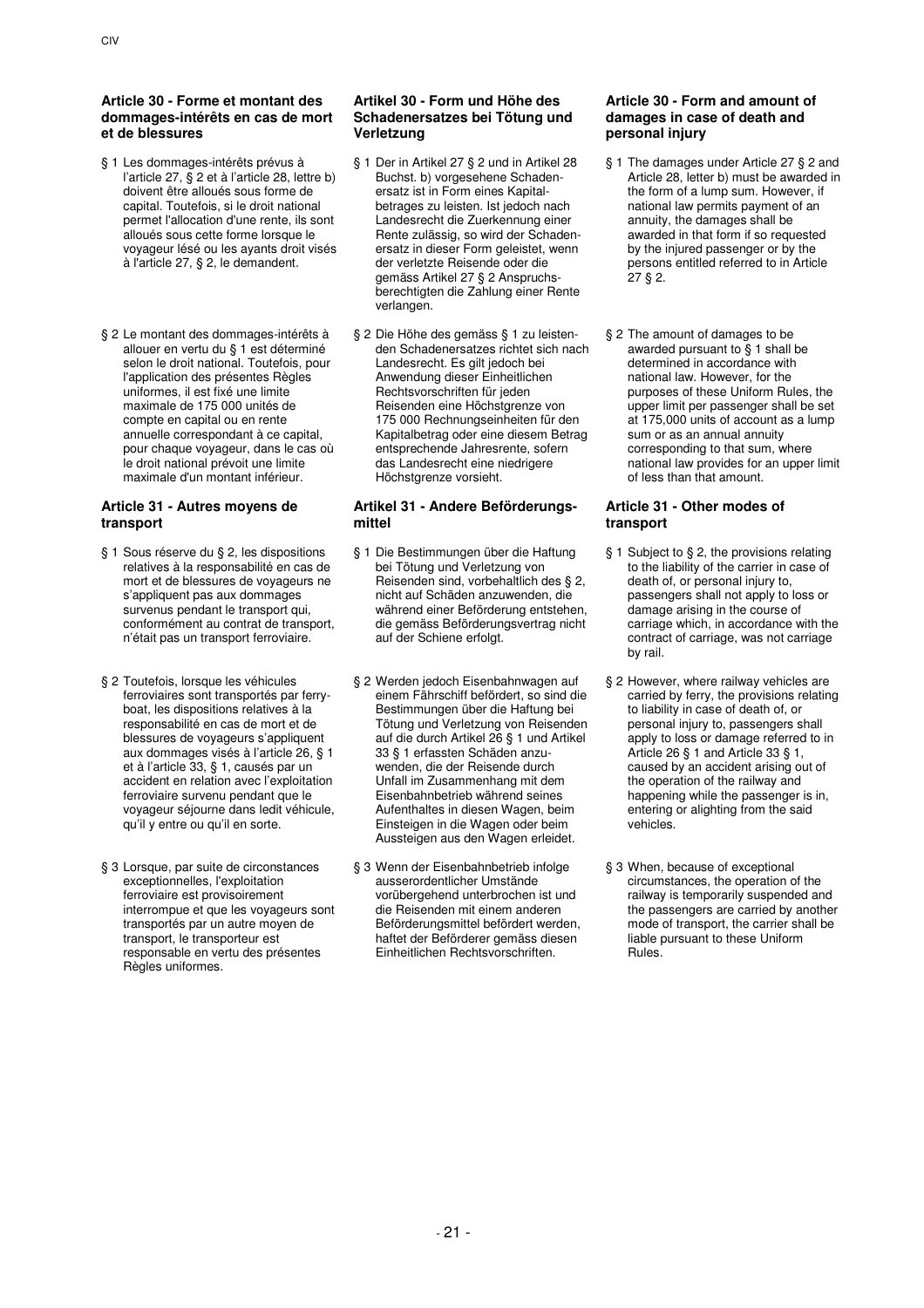# **Responsabilité en cas d'inobservation de l'horaire**

### **Article 32 - Responsabilité en cas de suppression, retard ou correspondance manquée**

- § 1 Le transporteur est responsable envers le voyageur du dommage résultant du fait qu'en raison de la suppression, du retard ou du manquement d'une correspondance, le voyage ne peut se poursuivre le même jour, ou que sa poursuite n'est pas raisonnablement exigible le même jour à cause des circonstances données. Les dommages-intérêts comprennent les frais raisonnables d'hébergement ainsi que les frais raisonnables occasionnés par l'avertissement des personnes attendant le voyageur.
- § 2 Le transporteur est déchargé de cette responsabilité, lorsque la suppression, le retard ou le manquement d'une correspondance sont imputables à l'une des causes suivantes :
	- a) des circonstances extérieures à l'exploitation ferroviaire que le transporteur, en dépit de la diligence requise d'après les particularités de l'espèce, ne pouvait pas éviter et aux conséquences desquelles il ne pouvait pas obvier,
	-
	- c) le comportement d'un tiers que le transporteur, en dépit de la diligence requise d'après les particularités de l'espèce, ne pouvait pas éviter et aux conséquences duquel il ne pouvait pas obvier; une autre entreprise utilisant la même infrastructure ferroviaire n'est pas considérée comme un tiers; le droit de recours n'est pas affecté.
- § 3 Le droit national détermine, si et dans quelle mesure, le transporteur doit verser des dommages-intérêts pour des préjudices autres que ceux prévus au § 1. Cette disposition ne porte pas atteinte à l'article 44.

# **Haftung bei Nichteinhaltung des Fahrplans**

### **Artikel 32 - Haftung bei Ausfall, Verspätung und Anschlussversäumnis**

- § 1 Der Beförderer haftet dem Reisenden für den Schaden, der dadurch entsteht, dass die Reise wegen Ausfall, Verspätung oder Versäumnis des Anschlusses nicht am selben Tag fortgesetzt werden kann oder dass unter den gegebenen Umständen eine Fortsetzung am selben Tag nicht zumutbar ist. Der Schadenersatz umfasst die dem Reisenden im Zusammenhang mit der Übernachtung und mit der Benachrichtigung der ihn erwartenden Personen entstandenen angemessenen Kosten.
- § 2 Der Beförderer ist von dieser Haftung befreit, wenn der Ausfall, die Verspätung oder das Anschlussversäumnis auf eine der folgenden Ursachen zurückzuführen ist:
	- a) ausserhalb des Eisenbahnbetriebes liegende Umstände, die der Beförderer trotz Anwendung der nach Lage des Falles gebotenen Sorgfalt nicht vermeiden und deren Folgen er nicht abwenden konnte,
	-
	- c) Verhalten eines Dritten, das der Beförderer trotz Anwendung der nach Lage des Falles gebotenen Sorgfalt nicht vermeiden und dessen Folgen er nicht abwenden konnte; ein anderes Unternehmen, das dieselbe Eisenbahninfrastruktur benutzt, gilt nicht als Dritter; Rückgriffsrechte bleiben unberührt.
- § 3 Ob und inwieweit der Beförderer für andere als die in § 1 vorgesehenen Schäden Ersatz zu leisten hat, richtet sich nach Landesrecht. Artikel 44 bleibt unberührt.

# **Liability in case of Failure to Keep to the Timetable**

### **Article 32 - Liability in case of cancellation, late running of trains or missed connections**

- § 1 The carrier shall be liable to the passenger for loss or damage resulting from the fact that, by reason of cancellation, the late running of a train or a missed connection, his journey cannot be continued the same day, or that a continuation of the journey the same day could not reasonably be required because of given circumstances. The damages shall comprise the reasonable costs of accommodation as well as the reasonable costs occasioned by having to notify persons expecting the passenger.
- § 2 The carrier shall be relieved of this liability, when the cancellation, late running or missed connection is attributable to one of the following causes :
	- a) circumstances not connected with the operation of the railway which the carrier, in spite of having taken the care required in the particular circumstances of the case, could not avoid and the consequences of which he was unable to prevent,
- b) une faute du voyageur ou b) Verschulden des Reisenden oder b) fault on the part of the passenger or
	- c) the behaviour of a third party which the carrier, in spite of having taken the care required in the particular circumstances of the case, could not avoid and the consequences of which he was unable to prevent; another undertaking using the same railway infrastructure shall not be considered as a third party; the right of recourse shall not be affected.
	- § 3 National law shall determine whether and to what extent the carrier must pay damages for harm other than that provided for in § 1. This provision shall be without prejudice to Article 44.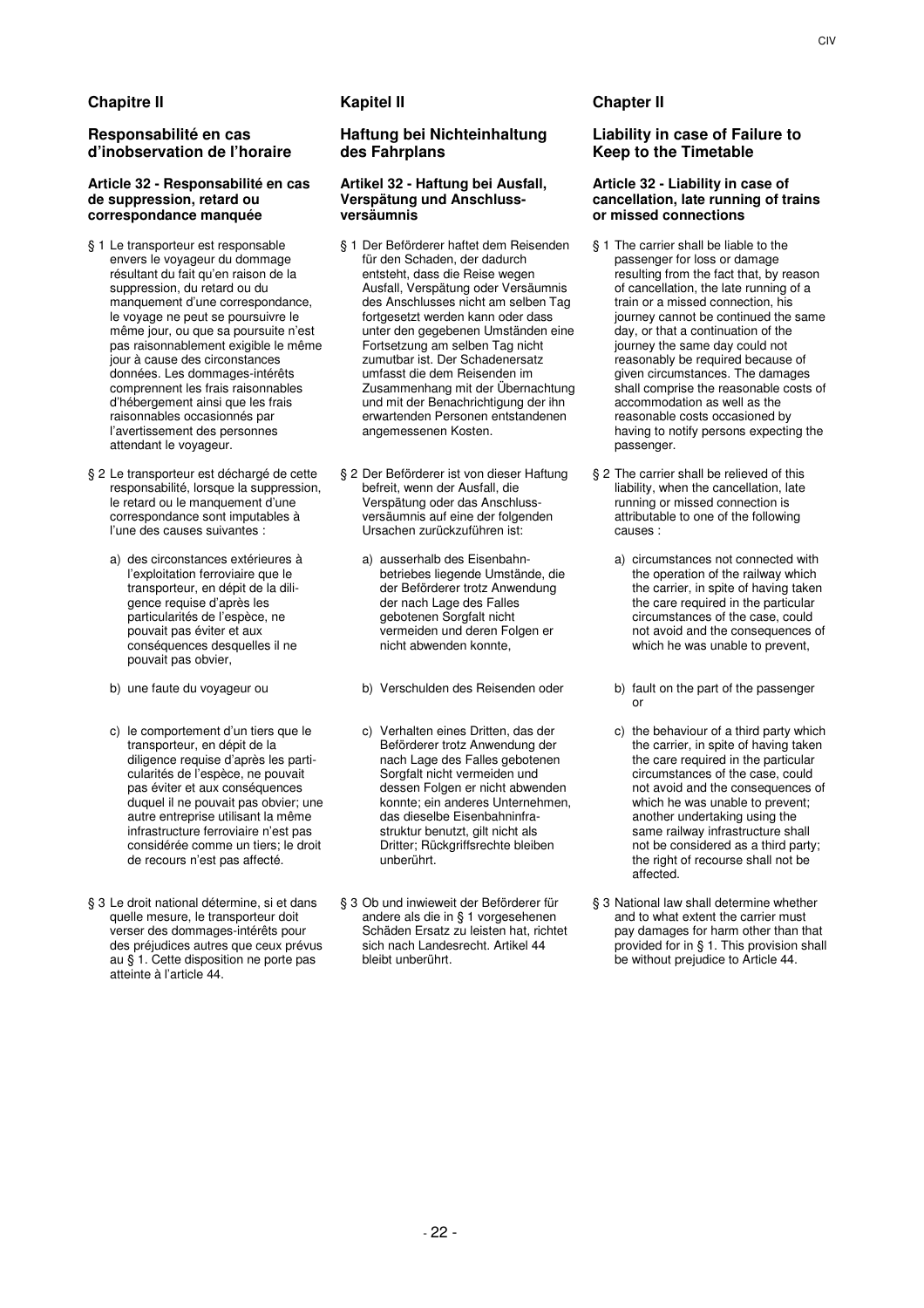# **Chapitre III Kapitel III Chapter III**

# **Responsabilité pour les colis à main, les animaux, les bagages et les véhicules**

# **Article 33 - Responsabilité Artikel 33 - Haftung Article 33 - Liability**

- § 1 En cas de mort et de blessures de voyageurs le transporteur est, en outre, responsable du dommage résultant de la perte totale ou partielle ou de l'avarie des objets que le voyageur avait, soit sur lui, soit avec lui comme colis à main; ceci vaut également pour les animaux que le voyageur avait pris avec lui. L'article 26 s'applique par analogie.
- § 2 Par ailleurs, le transporteur n'est responsable du dommage résultant de la perte totale ou partielle ou de l'avarie des objets, des colis à main ou des animaux dont la surveillance incombe au voyageur conformément à l'article 15 que si ce dommage est causé par une faute du transporteur. Les autres articles du Titre IV, à l'exception de l'article 51, et le Titre VI ne sont pas applicables dans ce cas.

# **Article 34 - Limitation des dommages-intérêts en cas de perte ou d'avarie d'objets**

Lorsque le transporteur est responsable en vertu de l'article 33, § 1, il doit réparer le dommage jusqu'à concurrence de 1 400 unités de compte pour chaque voyageur.

### **Article 35 - Exonération de responsabilité**

Le transporteur n'est pas responsable, à l'égard du voyageur, du dommage résultant du fait que le voyageur ne se conforme pas aux prescriptions des douanes ou d'autres autorités administratives.

# **Article 36 - Fondement de la responsabilité**

§ 1 Le transporteur est responsable du dommage résultant de la perte totale ou partielle et de l'avarie des bagages survenues à partir de la prise en charge par le transporteur jusqu'à la livraison ainsi que du retard à la livraison.

# **Haftung für Handgepäck, Tiere, Reisegepäck und Fahrzeuge**

# **Section 1 Abschnitt 1 Section 1 Section 1**

- § 1 Bei Tötung und Verletzung von Reisenden haftet der Beförderer auch für den Schaden, der durch gänzlichen oder teilweisen Verlust oder durch Beschädigung von Sachen entsteht, die der Reisende an sich trägt oder als Handgepäck mit sich führt; dies gilt auch für Tiere, die der Reisende mit sich führt. Artikel 26 findet entsprechende Anwendung.
- § 2 Im übrigen haftet der Beförderer für Schäden wegen gänzlichen oder teilweisen Verlusts oder wegen Beschädigung von Sachen, Handgepäck oder Tieren, zu deren Beaufsichtigung der Reisende gemäss Artikel 15 verpflichtet ist, nur dann, wenn den Beförderer ein Verschulden trifft. Die übrigen Artikel des Titels IV, mit Ausnahme des Artikels 51, und der Titel VI finden in diesem Fall keine Anwendung.

# **Artikel 34 - Beschränkung des Schadenersatzes bei Verlust oder Beschädigung von Sachen**

Haftet der Beförderer gemäss Artikel 33 § 1, so hat er Schadenersatz bis zu einer Höchstgrenze von 1 400 Rechnungseinheiten für jeden Reisenden zu leisten.

# **Artikel 35 - Ausschluss der Haftung**

Der Beförderer haftet dem Reisenden gegenüber nicht für den Schaden, der dadurch entsteht, dass der Reisende seinen Verpflichtungen gemäss den zolloder sonstigen verwaltungsbehördlichen Vorschriften nicht nachgekommen ist.

# **Section 2 Abschnitt 2 Section 2**

§ 1 Der Beförderer haftet für den Schaden, der durch gänzlichen oder teilweisen Verlust oder durch Beschädigung des Reisegepäcks in der Zeit von der Übernahme durch den Beförderer bis zur Auslieferung sowie durch verspätete Auslieferung entsteht.

# **Liability in respect of Hand Luggage, Animals, Registered Luggage and Vehicles**

# **Colis à main et animaux Handgepäck und Tiere Hand luggage and animals**

- § 1 In case of death of, or personal injury to, passengers the carrier shall also be liable for the loss or damage resulting from the total or partial loss of, or damage to, articles which the passenger had on him or with him as hand luggage; this shall apply also to animals which the passenger had brought with him. Article 26 shall apply mutatis mutandis.
- § 2 In other respects, the carrier shall not be liable for the total or partial loss of, or damage to, articles, hand luggage or animals the supervision of which is the responsibility of the passenger in accordance with Article 15, unless this loss or damage is caused by the fault of the carrier. The other Articles of Title IV, with exception of Article 51, and Title VI shall not apply in this case.

# **Article 34 - Limit of damages in case of loss of or damage to articles**

When the carrier is liable under Article 33 § 1, he must pay compensation up to a limit of 1,400 units of account per passenger.

# **Article 35 - Exclusion of liability**

The carrier shall not be liable to the passenger for loss or damage arising from the fact that the passenger does not conform to the formalities required by customs or other administrative authorities.

# **Bagages Reisegepäck Registered luggage**

# **Artikel 36 - Haftungsgrund Article 36 - Basis of liability**

§ 1 The carrier shall be liable for loss or damage resulting from the total or partial loss of, or damage to, registered luggage between the time of taking over by the carrier and the time of delivery as well as from delay in delivery.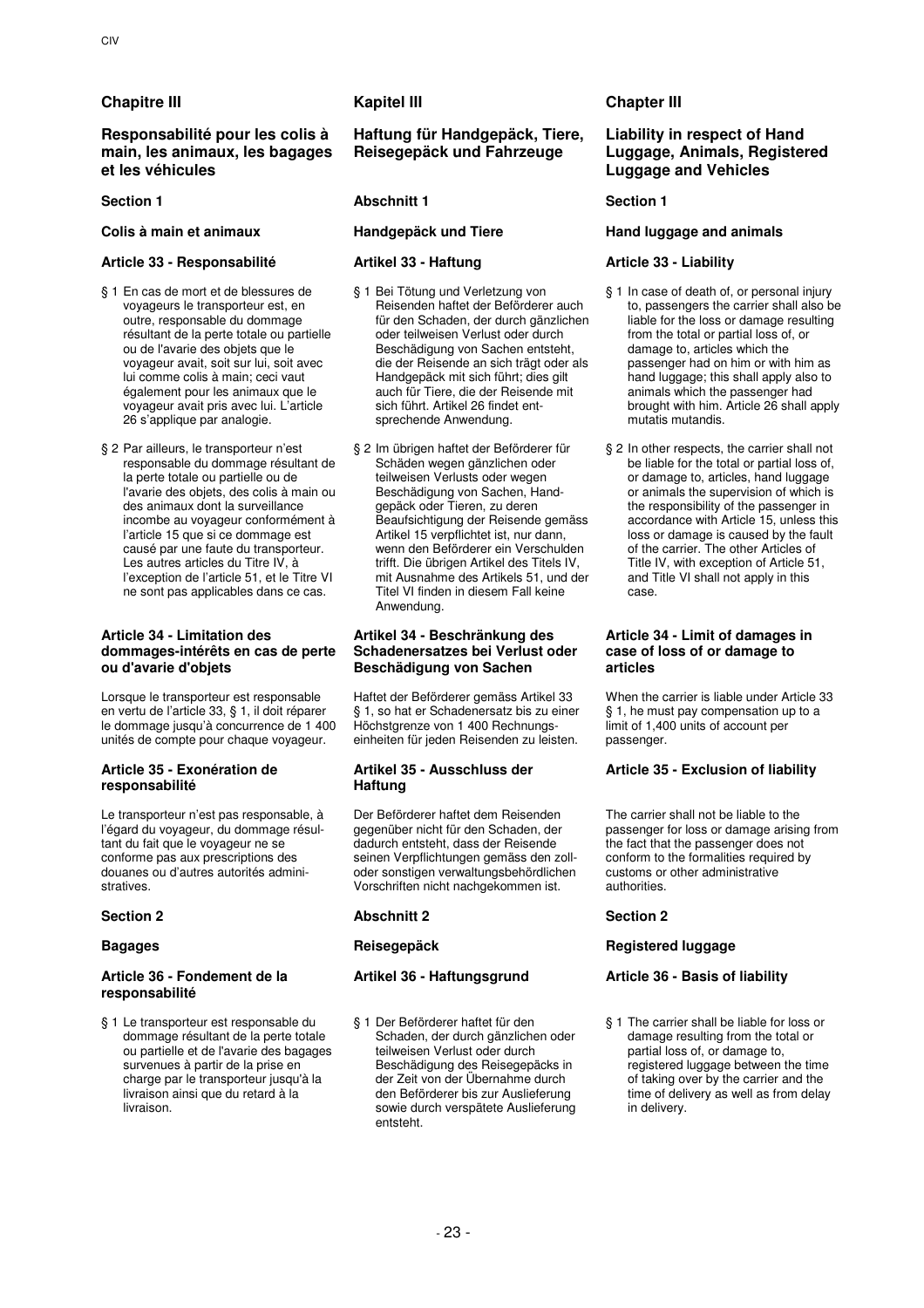- § 2 Le transporteur est déchargé de cette responsabilité dans la mesure où la perte, l'avarie ou le retard à la livraison a eu pour cause une faute du voyageur, un ordre de celui-ci ne résultant pas d'une faute du transporteur, un vice propre des bagages ou des circonstances que le transporteur ne pouvait pas éviter et aux conséquences desquelles il ne pouvait pas obvier.
- § 3 Le transporteur est déchargé de cette responsabilité dans la mesure où la perte ou l'avarie résulte des risques particuliers inhérents à un ou plusieurs des faits ci-après :
	- a) absence ou défectuosité de l'emballage;
	-
	- c) expédition comme bagages d'objets exclus du transport.

# **Article 37 - Charge de la preuve Artikel 37 - Beweislast Article 37 - Burden of proof**

- § 1 La preuve que la perte, l'avarie ou le retard à la livraison, a eu pour cause un des faits prévus à l'article 36, § 2, incombe au transporteur.
- § 2 Lorsque le transporteur établit que la perte ou l'avarie a pu résulter, étant donné les circonstances de fait, d'un ou de plusieurs des risques particuliers prévus à l'article 36, § 3, il y a présomption qu'elle en résulte. L'ayant droit conserve toutefois le droit de prouver que le dommage n'a pas eu pour cause, totalement ou partiellement, l'un de ces risques.

# **Article 38 - Transporteurs subséquents Artikel 38 - Aufeinander folgende**

Lorsqu'un transport faisant l'objet d'un contrat de transport unique est effectué par plusieurs transporteurs subséquents, chaque transporteur, prenant en charge les bagages avec le bulletin de bagages ou le véhicule avec le bulletin de transport, participe, quant à l'acheminement des bagages ou au transport des véhicules, au contrat de transport conformément aux stipulations du bulletin de bagages ou du bulletin de transport et assume les obligations qui en découlent. Dans ce cas, chaque transporteur répond de l'exécution du transport sur le parcours total jusqu'à la livraison.

- § 2 Der Beförderer ist von dieser Haftung befreit, soweit der Verlust, die Beschädigung oder die verspätete Auslieferung durch ein Verschulden des Reisenden, eine nicht vom Beförderer verschuldete Anweisung des Reisenden, besondere Mängel des Reisegepäcks oder durch Umstände verursacht worden ist, welche der Beförderer nicht vermeiden und deren Folgen er nicht abwenden konnte.
- § 3 Der Beförderer ist von dieser Haftung befreit, soweit der Verlust oder die Beschädigung aus der mit einer oder mehreren der folgenden Tatsachen verbundenen besonderen Gefahr entstanden ist:
	- a) Fehlen oder Mängel der Verpackung;
- b) nature spéciale des bagages; b) natürliche Beschaffenheit des Reisegepäcks;
	- c) Aufgabe von Gegenständen als Reisegepäck, die von der Beförderung ausgeschlossen sind.

- § 1 Der Beweis, dass der Verlust, die Beschädigung oder die verspätete Auslieferung durch eine der in Artikel 36 § 2 erwähnten Tatsachen verursacht worden ist, obliegt dem Beförderer.
- § 2 Legt der Beförderer dar, dass der Verlust oder die Beschädigung nach den Umständen des Falles aus einer oder mehreren der in Artikel 36 § 3 erwähnten besonderen Gefahren entstehen konnte, so wird vermutet, dass der Schaden daraus entstanden ist. Der Berechtigte hat jedoch das Recht nachzuweisen, dass der Schaden nicht oder nicht ausschliesslich aus einer dieser Gefahren entstanden ist.

# **Beförderer**

Wird eine Beförderung, die Gegenstand eines einzigen Beförderungsvertrages ist, von mehreren aufeinander folgenden Beförderern durchgeführt, so tritt jeder Beförderer dadurch, dass er das Reisegepäck mit dem Gepäckschein oder das Fahrzeug mit dem Beförderungsschein übernimmt, hinsichtlich der Beförderung von Reisegepäck oder von Fahrzeugen in den Beförderungsvertrag nach Massgabe des Gepäckscheins oder des Beförderungsscheins ein und übernimmt die sich daraus ergebenden Verpflichtungen. In diesem Falle haftet jeder Beförderer für die Ausführung der Beförderung auf der ganzen Strecke bis zur Auslieferung.

- § 2 The carrier shall be relieved of this liability to the extent that the loss, damage or delay in delivery was caused by a fault of the passenger, by an order given by the passenger other than as a result of the fault of the carrier, by an inherent defect in the registered luggage or by circumstances which the carrier could not avoid and the consequences of which he was unable to prevent.
- § 3 The carrier shall be relieved of this liability to the extent that the loss or damage arises from the special risks inherent in one or more of the following circumstances :
	- a) the absence or inadequacy of packing,
	- b) the special nature of the luggage,
	- c) the consignment as luggage of articles not acceptable for carriage.

- § 1 The burden of proving that the loss, damage or delay in delivery was due to one of the causes specified in Article 36 § 2 shall lie on the carrier.
- § 2 When the carrier establishes that, having regard to the circumstances of a particular case, the loss or damage could have arisen from one or more of the special risks referred to in Article 36 § 3, it shall be presumed that it did so arise. The person entitled shall, however, have the right to prove that the loss or damage was not attributable either wholly or in part to one of those risks.

### **Article 38 - Successive carriers**

If carriage governed by a single contract is performed by several successive carriers, each carrier, by the very act of taking over the luggage with the luggage registration voucher or the vehicle with the carriage voucher, shall become a party to the contract of carriage in respect of the forwarding of luggage or the carriage of vehicles, in accordance with the terms of the luggage registration voucher or of the carriage voucher and shall assume the obligations arising there from. In such a case each carrier shall be responsible for the carriage over the entire route up to delivery.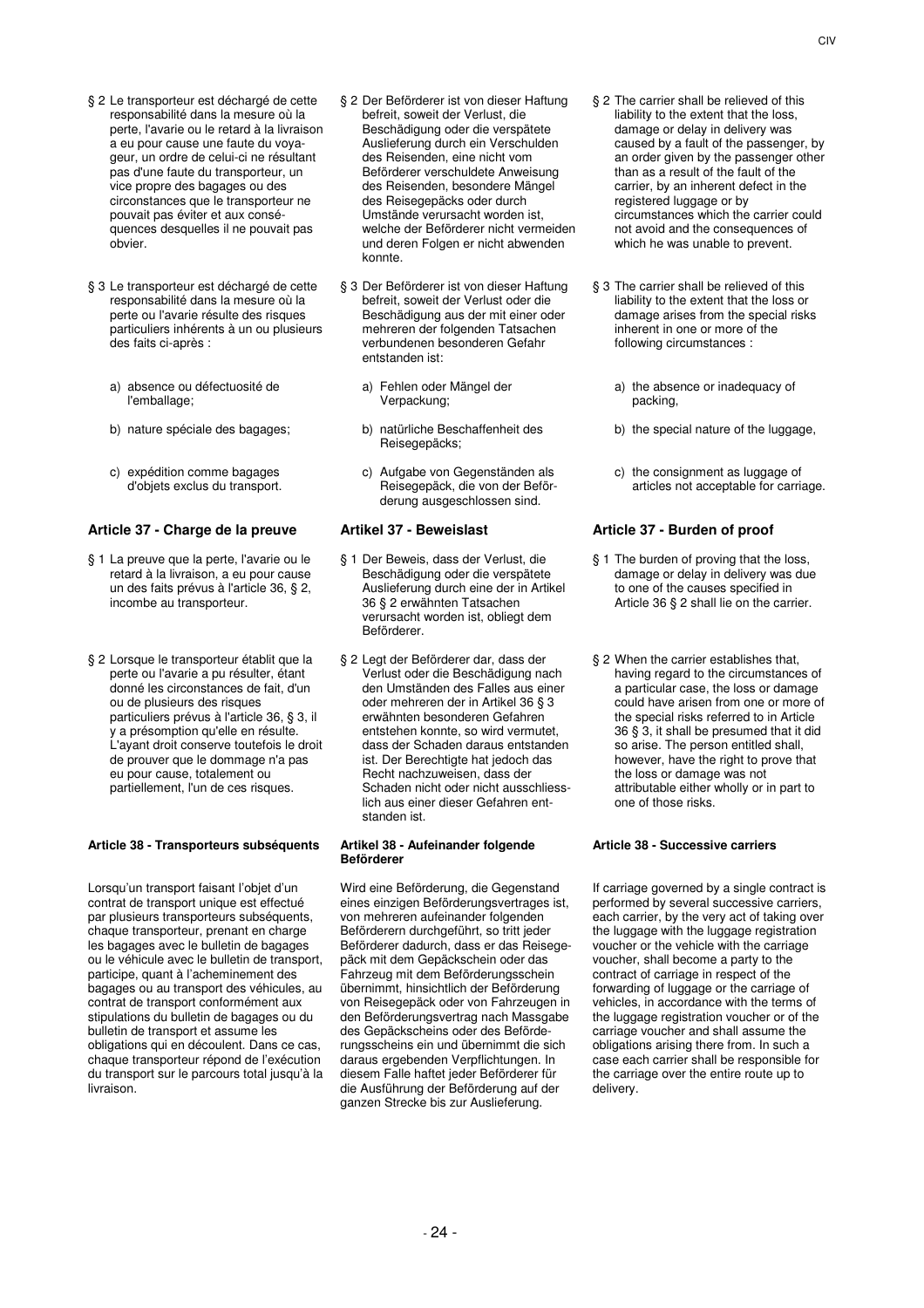# **Article 39 - Transporteur substitué Artikel 39 - Ausführender**

- § 1 Lorsque le transporteur a confié, en tout ou en partie, l'exécution du transport à un transporteur substitué, que ce soit ou non dans l'exercice d'une faculté qui lui est reconnue dans le contrat de transport, le transporteur n'en demeure pas moins responsable de la totalité du transport.
- § 2 Toutes les dispositions des présentes Règles uniformes régissant la responsabilité du transporteur s'appliquent également à la responsabilité du transporteur substitué pour le transport effectué par ses soins. Les articles 48 et 52 s'appliquent lorsqu'une action est intentée contre les agents et toutes autres personnes au service desquelles le transporteur substitué recourt pour l'exécution du transport.
- § 3 Toute convention particulière par laquelle le transporteur assume des obligations qui ne lui incombent pas en vertu des présentes Règles uniformes, ou renonce à des droits qui lui sont conférés par ces Règles uniformes, est sans effet à l'égard du transporteur substitué qui ne l'a pas acceptée expressément et par écrit. Que le transporteur substitué ait ou non accepté cette convention, le transporteur reste néanmoins lié par les obligations ou les renonciations qui résultent de ladite convention particulière.
- § 4 Lorsque et pour autant que le transporteur et le transporteur substitué sont responsables, leur responsabilité est solidaire.
- § 5 Le montant total de l'indemnité dû par le transporteur, le transporteur substitué ainsi que leurs agents et les autres personnes au service desquelles ils recourent pour l'exécution du transport, n'excède pas les limites prévues aux présentes Règles uniformes.
- § 6 Le présent article ne porte pas atteinte aux droits de recours pouvant exister entre le transporteur et le transporteur substitué.

# **Article 40 - Présomption de perte Artikel 40 - Vermutung für den**

§ 1 L'ayant droit peut, sans avoir à fournir d'autres preuves, considérer un colis comme perdu quand il n'a pas été livré ou tenu à sa disposition dans les quatorze jours qui suivent la demande de livraison présentée conformément à l'article 22, § 3.

# **Beförderer**

- § 1 Hat der Beförderer die Durchführung der Beförderung ganz oder teilweise einem ausführenden Beförderer übertragen, gleichviel, ob er auf Grund des Beförderungsvertrages dazu berechtigt war oder nicht, so bleibt der Beförderer dennoch für die gesamte Beförderung verantwortlich.
- § 2 Alle für die Haftung des Beförderers massgeblichen Bestimmungen dieser Einheitlichen Rechtsvorschriften gelten auch für die Haftung des ausführenden Beförderers für die von ihm durchgeführte Beförderung. Artikel 48 und Artikel 52 sind anzuwenden, wenn ein Anspruch gegen die Bediensteten und anderen Personen, deren sich der ausführende Beförderer bei der Durchführung der Beförderung bedient, geltend gemacht wird.
- § 3 Eine besondere Vereinbarung, wonach der Beförderer Verpflichtungen übernimmt, die ihm nicht durch diese Einheitlichen Rechtsvorschriften auferlegt werden, oder auf Rechte verzichtet, die ihm durch diese Einheitlichen Rechtsvorschriften gewährt werden, berührt den ausführenden Beförderer nur, wenn er dem ausdrücklich schriftlich zugestimmt hat. Unabhängig davon, ob der ausführende Beförderer eine solche Zustimmung erklärt hat, bleibt der Beförderer an die sich aus einer solchen besonderen Vereinbarung ergebenden Verpflichtungen oder Verzichtserklärungen gebunden.
- § 4 Wenn und soweit sowohl der Beförderer als auch der ausführende Beförderer haften, haften sie als Gesamtschuldner.
- § 5 Der Gesamtbetrag der Entschädigung, der von dem Beförderer, dem ausführenden Beförderer sowie ihren Bediensteten und anderen Personen, deren sie sich bei der Durchführung der Beförderung bedienen, erlangt werden kann, übersteigt nicht die in diesen Einheitlichen Rechtsvorschriften vorgesehenen Höchstbeträge.
- § 6 Dieser Artikel lässt die Rechte des Beförderers und des ausführenden Beförderers, untereinander Rückgriff zu nehmen, unberührt.

# **Verlust**

§ 1 Der Berechtigte kann ein Gepäckstück ohne weiteren Nachweis als verloren betrachten, wenn es nicht binnen 14 Tagen, nachdem seine Auslieferung gemäss Artikel 22 § 3 verlangt wurde, ausgeliefert oder zu seiner Verfügung bereitgestellt worden ist.

# **Article 39 - Substitute carrier**

- § 1 Where the carrier has entrusted the performance of the carriage, in whole or in part, to a substitute carrier, whether or not in pursuance of a right under the contract of carriage to do so, the carrier shall nevertheless remain liable in respect of the entire carriage.
- § 2 All the provisions of these Uniform Rules governing the liability of the carrier shall apply also to the liability of the substitute carrier for the carriage performed by him. Articles 48 and 52 shall apply if an action is brought against the servants or any other persons whose services the substitute carrier makes use of for the performance of the carriage.
- § 3 Any special agreement under which the carrier assumes obligations not imposed by these Uniform Rules or waives rights conferred by these Uniform Rules shall be of no effect in respect of the substitute carrier who has not accepted it expressly and in writing. Whether or not the substitute carrier has accepted it, the carrier shall nevertheless remain bound by the obligations or waivers resulting from such special agreement.
- § 4 Where and to the extent that both the carrier and the substitute carrier are liable, their liability shall be joint and several.
- § 5 The aggregate amount of compensation payable by the carrier, the substitute carrier and their servants and other persons whose services they make use of for the performance of the carriage shall not exceed the limits provided for in these Uniform Rules.
- § 6 This Article shall not prejudice rights of recourse which may exist between the carrier and the substitute carrier.

# **Article 40 - Presumption of loss**

§ 1 The person entitled may, without being required to furnish further proof, consider an item of luggage as lost when it has not been delivered or placed at his disposal within fourteen days after a request for delivery has been made in accordance with Article 22 § 3.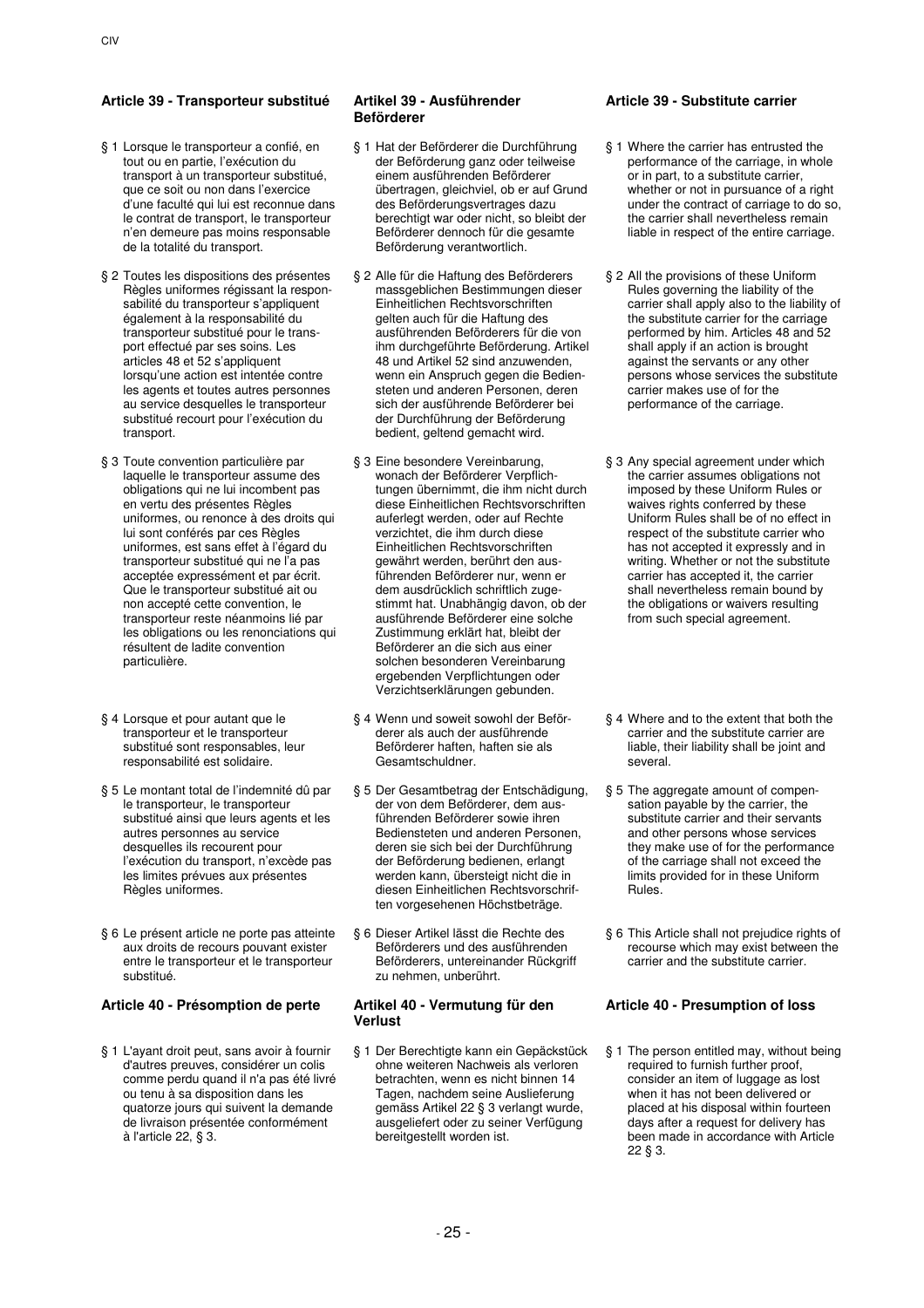- § 2 Si un colis réputé perdu est retrouvé au cours de l'année qui suit la demande de livraison, le transporteur doit aviser l'ayant droit, lorsque son adresse est connue ou peut être découverte.
- § 3 Dans les trente jours qui suivent la réception de l'avis visé au § 2, l'ayant droit peut exiger que le colis lui soit livré. Dans ce cas, il doit payer les frais afférents au transport du colis depuis le lieu d'expédition jusqu'à celui où a lieu la livraison et restituer l'indemnité reçue, déduction faite, le cas échéant, des frais qui auraient été compris dans cette indemnité. Néanmoins, il conserve ses droits à indemnité pour retard à la livraison prévus à l'article 43.
- § 4 Si le colis retrouvé n'a pas été réclamé dans le délai prévu au § 3 ou si le colis est retrouvé plus d'un an après la demande de livraison, le transporteur en dispose conformément aux lois et prescriptions en vigueur au lieu où se trouve le colis.

### **Article 41 - Indemnité en cas de perte**

- § 1 En cas de perte totale ou partielle des bagages, le transporteur doit payer, à l'exclusion de tous autres dommagesintérêts :
	- a) si le montant du dommage est prouvé, une indemnité égale à ce montant sans qu'elle excède toutefois 80 unités de compte par kilogramme manquant de masse brute ou 1 200 unités de compte par colis;
	- b) si le montant du dommage n'est pas prouvé, une indemnité forfaitaire de 20 unités de compte par kilogramme manquant de masse brute ou de 300 unités de compte par colis.

 Le mode d'indemnisation, par kilogramme manquant ou par colis, est déterminé dans les Conditions générales de transport.

§ 2 Le transporteur doit restituer, en outre, le prix pour le transport des bagages et les autres sommes déboursées en relation avec le transport du colis perdu ainsi que les droits de douane et les droits d'accise déjà acquittés.

- § 2 Wird ein für verloren gehaltenes Gepäckstück binnen einem Jahr nach dem Verlangen auf Auslieferung wieder aufgefunden, so hat der Beförderer den Berechtigten zu benachrichtigen, wenn seine Anschrift bekannt ist oder sich ermitteln lässt.
- § 3 Der Berechtigte kann binnen 30 Tagen nach Empfang der Nachricht gemäss § 2 verlangen, dass ihm das Gepäckstück ausgeliefert wird. In diesem Fall hat er die Kosten für die Beförderung des Gepäckstückes vom Aufgabeort bis zum Ort zu zahlen, an dem das Gepäckstück ausgeliefert wird, und die erhaltene Entschädigung, gegebenenfalls abzüglich der in dieser Entschädigung enthaltenen Kosten, zurückzuzahlen. Er behält jedoch seine Ansprüche auf Entschädigung wegen verspäteter Auslieferung gemäss Artikel 43.
- § 4 Wird das wiederaufgefundene Gepäckstück nicht binnen der in § 3 vorgesehenen Frist zurückverlangt oder wird es später als ein Jahr nach dem Verlangen auf Auslieferung wiederaufgefunden, so verfügt der Beförderer darüber gemäss den am Ort, an dem sich das Gepäckstück befindet, geltenden Gesetzen und Vorschriften.

### **Artikel 41 - Entschädigung bei Verlust**

- § 1 Bei gänzlichem oder teilweisem Verlust des Reisegepäcks hat der Beförderer ohne weiteren Schadenersatz zu zahlen:
	- a) wenn die Höhe des Schadens nachgewiesen ist, eine Entschädigung in dieser Höhe, die jedoch 80 Rechnungseinheiten je fehlendes Kilogramm Bruttomasse oder 1 200 Rechnungseinheiten je Gepäckstück nicht übersteigt;
	- b) wenn die Höhe des Schadens nicht nachgewiesen ist, eine Pauschalentschädigung von 20 Rechnungseinheiten je fehlendes Kilogramm Bruttomasse oder von 300 Rechnungseinheiten je Gepäckstück.

 Die Art der Entschädigung, je fehlendes Kilogramm oder je Gepäckstück, wird in den Allgemeinen Beförderungsbedingungen festgelegt.

§ 2 Der Beförderer hat ausserdem Gepäckfracht und sonstige im Zusammenhang mit der Beförderung des verlorenen Gepäckstückes gezahlte Beträge sowie bereits entrichtete Zölle und Verbrauchsabgaben zu erstatten.

- § 2 If an item of luggage deemed to have been lost is recovered within one year after the request for delivery, the carrier must notify the person entitled if his address is known or can be ascertained.
- § 3 Within thirty days after receipt of a notification referred to in § 2, the person entitled may require the item of luggage to be delivered to him. In that case he must pay the charges in respect of carriage of the item from the place of consignment to the place where delivery is effected and refund the compensation received less, where appropriate, any costs included therein. Nevertheless he shall retain his rights to claim compensation for delay in delivery provided for in Article 43.
- § 4 If the item of luggage recovered has not been claimed within the period stated in § 3 or if it is recovered more than one year after the request for delivery, the carrier shall dispose of it in accordance with the laws and prescriptions in force at the place where the item of luggage is situated.

# **Article 41 - Compensation for loss**

- § 1 In case of total or partial loss of registered luggage, the carrier must pay, to the exclusion of all other damages:
	- a) if the amount of the loss or damage suffered is proved, compensation equal to that amount but not exceeding 80 units of account per kilogram of gross mass short or 1200 units of account per item of luggage;
	- b) if the amount of the loss or damage suffered is not established. liquidated damages of 20 units of account per kilogram of gross mass short or 300 units of account per item of luggage.

 The method of compensation, by kilogram missing or by item of luggage, shall be determined by the General Conditions of Carriage.

§ 2 The carrier must in addition refund the charge for the carriage of luggage and the other sums paid in relation to the carriage of the lost item as well as the customs duties and excise duties already paid.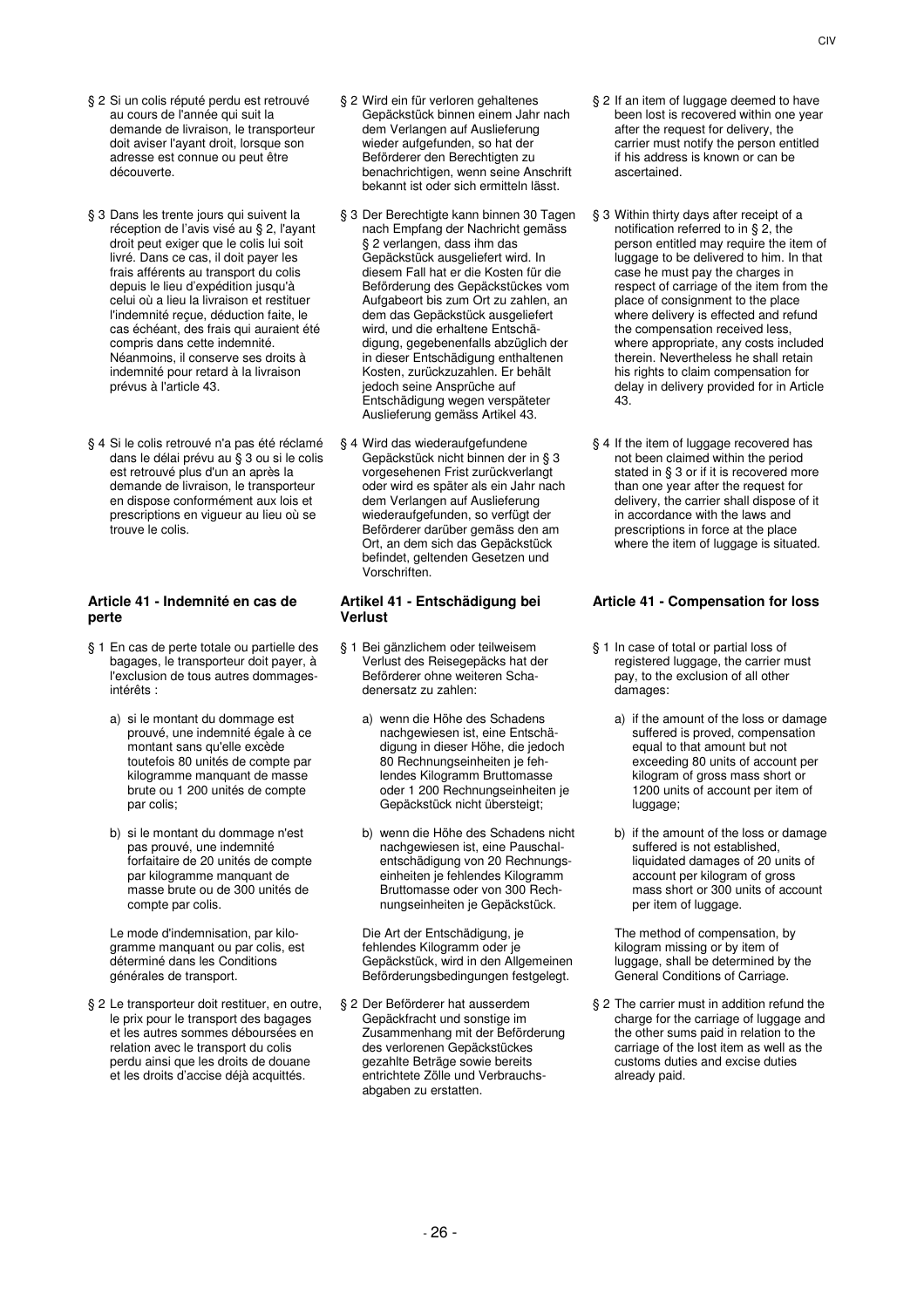# **Article 42 - Indemnité en cas d'avarie**

- § 1 En cas d'avarie des bagages, le transporteur doit payer, à l'exclusion de tous autres dommages-intérêts, une indemnité équivalente à la dépréciation des bagages.
- - a) si la totalité des bagages est dépréciée par l'avarie, le montant qu'elle aurait atteint en cas de perte totale;
	- b) si une partie seulement des bagages est dépréciée par l'avarie, le montant qu'elle aurait atteint en cas de perte de la partie dépréciée.

# **Article 43 - Indemnité en cas de retard à la livraison**

- § 1 En cas de retard à la livraison des bagages, le transporteur doit payer, par période indivisible de vingt-quatre heures à compter de la demande de livraison, mais avec un maximum de quatorze jours :
	- a) si l'ayant droit prouve qu'un dommage, y compris une avarie, en est résulté, une indemnité égale au montant du dommage jusqu'à un maximum de 0,80 unité de compte par kilogramme de masse brute des bagages ou de 14 unités de compte par colis, livrés en retard;
	- b) si l'ayant droit ne prouve pas qu'un dommage en est résulté, une indemnité forfaitaire de 0,14 unité de compte par kilogramme de masse brute des bagages ou de 2,80 unités de compte par colis, livrés en retard.

 Le mode d'indemnisation, par kilogramme ou par colis, est déterminé dans les Conditions générales de transport.

- § 2 En cas de perte totale des bagages, l'indemnité prévue au § 1 ne se cumule pas avec celle prévue à l'article 41.
- § 3 En cas de perte partielle des bagages, l'indemnité prévue au § 1 est payée pour la partie non perdue.

# **Artikel 42 - Entschädigung bei Beschädigung**

- § 1 Bei Beschädigung des Reisegepäcks hat der Beförderer ohne weiteren Schadenersatz eine Entschädigung zu zahlen, die der Wertminderung des Reisegepäcks entspricht.
- - a) wenn das gesamte Reisegepäck durch die Beschädigung entwertet ist, den Betrag, der bei gänzlichem Verlust zu zahlen wäre;
	- b) wenn nur ein Teil des Reisegepäcks durch die Beschädigung entwertet ist, den Betrag, der bei Verlust des entwerteten Teiles zu zahlen wäre.

# **Artikel 43 - Entschädigung bei verspäteter Auslieferung**

- § 1 Bei verspäteter Auslieferung des Reisegepäcks hat der Beförderer für je angefangene 24 Stunden seit dem Verlangen auf Auslieferung, höchstens aber für 14 Tage, zu zahlen:
	- a) wenn der Berechtigte nachweist, dass daraus ein Schaden, einschliesslich einer Beschädigung, entstanden ist, eine Entschädigung in der Höhe des Schadens bis zu einem Höchstbetrag von 0,80 Rechnungseinheiten je Kilogramm Bruttomasse oder von 14 Rechnungseinheiten je Stück des verspätet ausgelieferten Reisegepäcks;
	- b) wenn der Berechtigte nicht nachweist, dass daraus ein Schaden entstanden ist, eine Pauschalentschädigung von 0,14 Rechnungseinheiten je Kilogramm Bruttomasse oder von 2,80 Rechnungseinheiten je Stück des verspätet ausgelieferten Reisegepäcks.

 Die Art der Entschädigung, je Kilogramm oder je Gepäckstück, wird in den Allgemeinen Beförderungsbedingungen festgelegt.

- § 2 Bei gänzlichem Verlust des Reisegepäcks wird die Entschädigung gemäss § 1 nicht neben der Entschädigung gemäss Artikel 41 geleistet.
- § 3 Bei teilweisem Verlust des Reisegepäcks wird die Entschädigung gemäss § 1 für den nicht verlorenen Teil geleistet.

# **Article 42 - Compensation for damage**

- § 1 In case of damage to registered luggage, the carrier must pay compensation equivalent to the loss in value of the luggage, to the exclusion of all other damages.
- § 2 L'indemnité n'excède pas : <br>§ 2 Die Entschädigung übersteigt nicht, § 2 The compensation shall not exceed :
	- a) if all the luggage has lost value through damage, the amount which would have been payable in case of total loss;
	- b) if only part of the luggage has lost value through damage, the amount which would have been payable had that part been lost.

# **Article 43 - Compensation for delay in delivery**

- § 1 In case of delay in delivery of registered luggage, the carrier must pay in respect of each whole period of twenty-four hours after delivery has been requested, but subject to a maximum of fourteen days:
	- a) if the person entitled proves that loss or damage has been suffered thereby, compensation equal to the amount of the loss or damage, up to a maximum of 0.80 units of account per kilogram of gross mass of the luggage or 14 units of account per item of luggage, delivered late;
	- b) if the person entitled does not prove that loss or damage has been suffered thereby, liquidated damages of 0.14 units of account per kilogram of gross mass of the luggage or 2.80 units of account per item of luggage, delivered late.

 The methods of compensation, by kilogram missing or by item of luggage, shall be determined by the General Conditions of Carriage.

- § 2 In case of total loss of luggage, the compensation provided for in § 1 shall not be payable in addition to that provided for in Article 41.
- § 3 In case of partial loss of luggage, the compensation provided for in § 1 shall be payable in respect of that part of the luggage which has not been lost.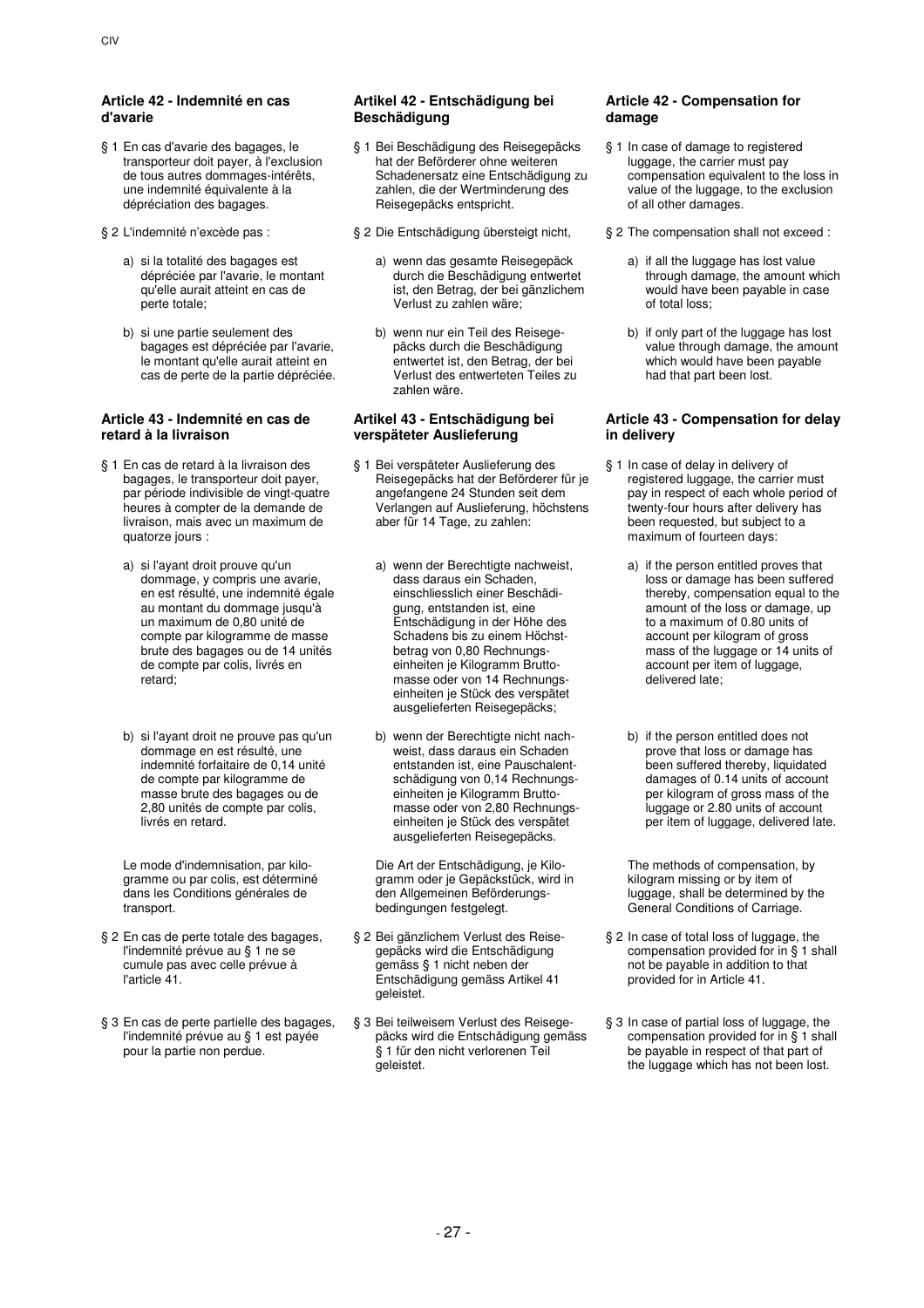- § 4 En cas d'avarie des bagages ne résultant pas du retard à la livraison, l'indemnité prévue au § 1 se cumule, s'il y a lieu, avec celle prévue à l'article 42.
- § 5 En aucun cas, le cumul de l'indemnité prévue au § 1 avec celles prévues aux articles 41 et 42 ne donne lieu au paiement d'une indemnité excédant celle qui serait due en cas de perte totale des bagages.

### **Article 44 - Indemnité en cas de retard**

- § 1 En cas de retard dans le chargement pour une cause imputable au transporteur ou de retard à la livraison d'un véhicule, le transporteur doit payer, lorsque l'ayant droit prouve qu'un dommage en est résulté, une indemnité dont le montant n'excède pas le prix du transport.
- § 2 Si l'ayant droit renonce au contrat de transport, en cas de retard dans le chargement pour une cause imputable au transporteur, le prix du transport est remboursé à l'ayant droit. En outre, celui-ci peut réclamer, lorsqu'il prouve qu'un dommage est résulté de ce retard, une indemnité dont le montant n'excède pas le prix du transport.

### **Article 45 - Indemnité en cas de perte**

En cas de perte totale ou partielle d'un véhicule, l'indemnité à payer à l'ayant droit pour le dommage prouvé est calculée d'après la valeur usuelle du véhicule. Elle n'excède pas 8 000 unités de compte. Une remorque avec ou sans chargement est considérée comme un véhicule indépendant.

### **Article 46 - Responsabilité en ce qui concerne d'autres objets**

§ 1 En ce qui concerne les objets laissés dans le véhicule ou se trouvant dans des coffres (p. ex. coffres à bagages ou à skis), solidement arrimés au véhicule, le transporteur n'est responsable que du dommage causé par sa faute. L'indemnité totale à payer n'excède pas 1 400 unités de compte.

- § 4 Bei einer Beschädigung des Reisegepäcks, die nicht Folge der verspäteten Auslieferung ist, wird die Entschädigung gemäss § 1 gegebenenfalls neben der Entschädigung gemäss Artikel 42 geleistet.
- § 5 In keinem Fall ist die Entschädigung gemäss § 1 zuzüglich der Entschädigungen gemäss Artikel 41 und 42 insgesamt höher als die Entschädigung bei gänzlichem Verlust des Reisegepäcks.

### **Section 3 Abschnitt 3 Section 3**

# **Véhicules Fahrzeuge Vehicles**

### **Artikel 44 - Entschädigung bei Verspätung**

- § 1 Wird ein Fahrzeug aus einem vom Beförderer zu vertretenden Umstand verspätet verladen oder wird es verspätet ausgeliefert, so hat der Beförderer, wenn der Berechtigte nachweist, dass daraus ein Schaden entstanden ist, eine Entschädigung zu zahlen, deren Betrag den Beförderungspreis nicht übersteigt.
- § 2 Ergibt sich bei der Verladung aus einem vom Beförderer zu vertretenden Umstand eine Verspätung und verzichtet der Berechtigte deshalb auf die Durchführung des Beförderungsvertrages, so wird ihm der Beförderungspreis erstattet. Weist er nach, dass aus dieser Verspätung ein Schaden entstanden ist, so kann er ausserdem eine Entschädigung verlangen, deren Betrag den Beförderungspreis nicht übersteigt.

### **Artikel 45 - Entschädigung bei Verlust**

Bei gänzlichem oder teilweisem Verlust eines Fahrzeugs wird die dem Berechtigten für den nachgewiesenen Schaden zu zahlende Entschädigung nach dem Zeitwert des Fahrzeugs berechnet. Sie beträgt höchstens 8 000 Rechnungseinheiten. Ein Anhänger gilt mit oder ohne Ladung als ein selbständiges Fahrzeug.

### **Artikel 46 - Haftung hinsichtlich anderer Gegenstände**

§ 1 Hinsichtlich der im Fahrzeug untergebrachten Gegenstände oder der Gegenstände, die sich in Behältnissen (z.B. Gepäckbehältern oder Skiboxen) befinden, die fest am Fahrzeug angebracht sind, haftet der Beförderer nur für Schäden, die auf sein Verschulden zurückzuführen sind. Die Gesamtentschädigung beträgt höchstens 1 400 Rechnungseinheiten.

- § 4 In case of damage to luggage not resulting from delay in delivery the compensation provided for in § 1 shall, where appropriate, be payable in addition to that provided for in Article 42.
- § 5 In no case shall the total of compensation provided for in § 1 together with that payable under Articles 41 and 42 exceed the compensation which would be payable in case of total loss of the luggage.

# **Article 44 - Compensation for delay**

- § 1 In case of delay in loading for a reason attributable to the carrier or delay in delivery of a vehicle, the carrier must, if the person entitled proves that loss or damage has been suffered thereby, pay compensation not exceeding the amount of the carriage charge.
- § 2 If, in case of delay in loading for a reason attributable to the carrier, the person entitled elects not to proceed with the contract of carriage, the carriage charge shall be refunded to him. In addition the person entitled may, if he proves that loss or damage has been suffered as a result of the delay, claim compensation not exceeding the carriage charge.

# **Article 45 - Compensation for loss**

In case of total or partial loss of a vehicle the compensation payable to the person entitled for the loss or damage proved shall be calculated on the basis of the usual value of the vehicle. It shall not exceed 8000 units of account. A loaded or unloaded trailer shall be considered as a separate vehicle.

### **Article 46 - Liability in respect of other articles**

§ 1 In respect of articles left inside the vehicle or situated in boxes (e.g. luggage or ski boxes) fixed to the vehicle, the carrier shall be liable only for loss or damage caused by his fault. The total compensation payable shall not exceed 1400 units of account.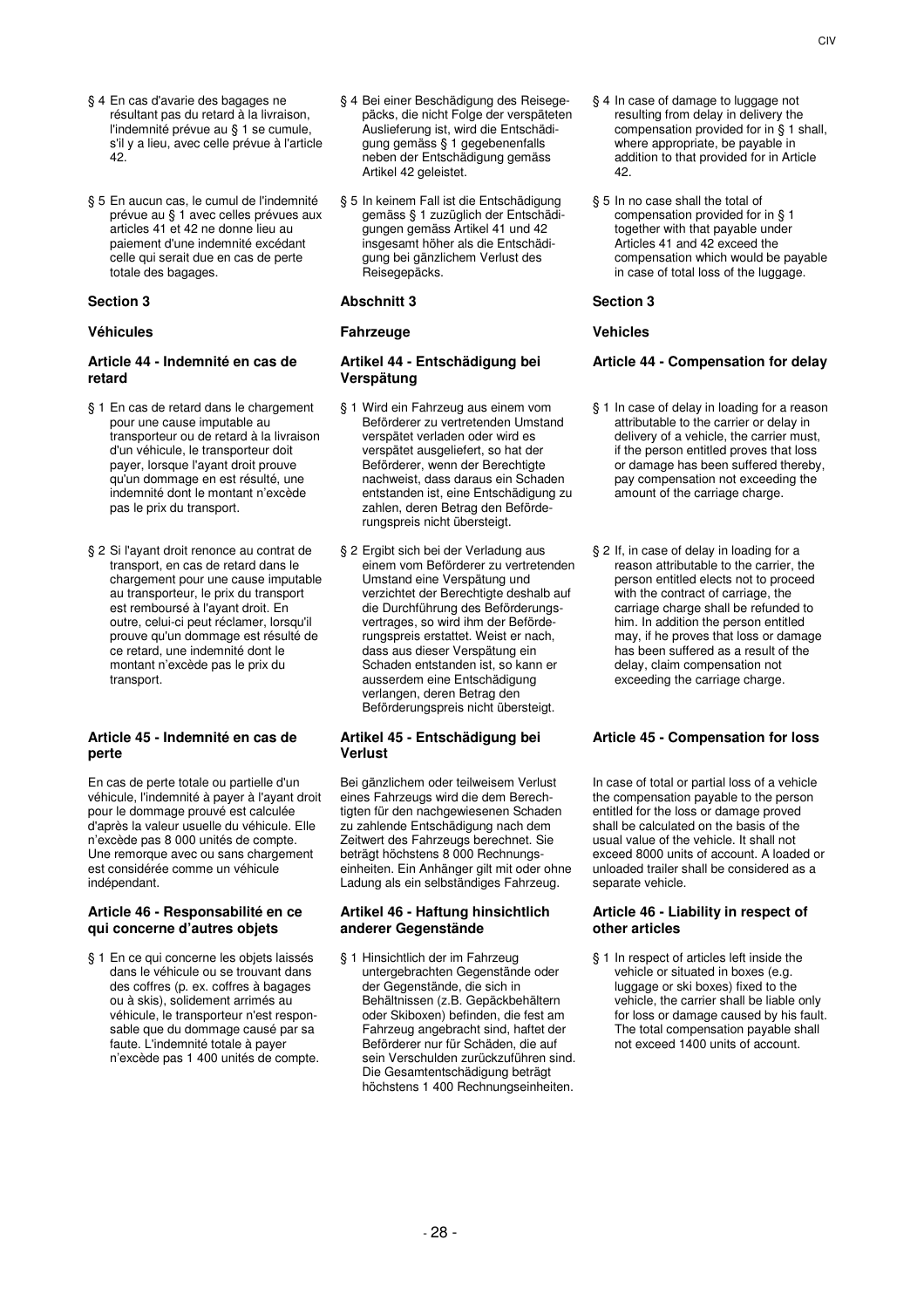§ 2 En ce qui concerne les objets arrimés à l'extérieur du véhicule y compris les coffres visés au § 1, le transporteur n'est responsable que s'il est prouvé que le dommage résulte d'un acte ou d'une omission que le transporteur a commis, soit avec l'intention de provoquer un tel dommage, soit témérairement et avec conscience qu'un tel dommage en résultera probablement.

Sous réserve des dispositions de la présente Section, les dispositions de la Section 2 relatives à la responsabilité pour les bagages s'appliquent aux véhicules.

# **Chapitre IV Kapitel IV Chapter IV**

### **Article 48 - Déchéance du droit d'invoquer les limites de responsabilité**

Les limites de responsabilité prévues aux présentes Règles uniformes ainsi que les dispositions du droit national qui limitent les indemnités à un montant déterminé, ne s'appliquent pas, s'il est prouvé que le dommage résulte d'un acte ou d'une omission que le transporteur a commis, soit avec l'intention de provoquer un tel dommage, soit témérairement et avec conscience qu'un tel dommage en résultera probablement.

# **Article 49 - Conversion et intérêts Artikel 49 - Umrechnung und**

- § 1 Lorsque le calcul de l'indemnité implique la conversion des sommes exprimées en unités monétaires étrangères, celle-ci est faite d'après le cours aux jour et lieu du paiement de l'indemnité.
- § 2 L'ayant droit peut demander des intérêts de l'indemnité, calculés à raison de cinq pour cent l'an, à partir du jour de la réclamation prévue à l'article 55 ou, s'il n'y a pas eu de réclamation, du jour de la demande en justice.
- § 3 Toutefois, pour les indemnités dues en vertu des articles 27 et 28, les intérêts ne courent que du jour où les faits qui ont servi à la détermination du montant de l'indemnité se sont produits, si ce jour est postérieur à celui de la réclamation ou de la demande en justice.

§ 2 Für Gegenstände, die aussen am Fahrzeug befestigt sind, einschliesslich der Behältnisse gemäss § 1, haftet der Beförderer nur, wenn nachgewiesen wird, dass der Schaden auf eine Handlung oder Unterlassung des Beförderers zurückzuführen ist, die entweder in der Absicht, einen solchen Schaden herbeizuführen, oder leichtfertig und in dem Bewusstsein begangen wurde, dass ein solcher Schaden mit Wahrscheinlichkeit eintreten werde.

# **Article 47 - Droit applicable Artikel 47 - Anwendbares Recht Article 47 - Applicable law**

Vorbehaltlich der Bestimmungen dieses Abschnitts gelten für Fahrzeuge die Bestimmungen des Abschnitts 2 über die Haftung für Reisegepäck.

# **Dispositions communes Gemeinsame Bestimmungen Common Provisions**

# **Artikel 48 - Verlust des Rechtes auf Haftungsbeschränkung**

Die in diesen Einheitlichen Rechtsvorschriften vorgesehenen Haftungsbeschränkungen sowie die Bestimmungen des Landesrechtes, die den Schadenersatz auf einen festen Betrag begrenzen, finden keine Anwendung, wenn nachgewiesen wird, dass der Schaden auf eine Handlung oder Unterlassung des Beförderers zurückzuführen ist, die entweder in der Absicht, einen solchen Schaden herbeizuführen, oder leichtfertig und in dem Bewusstsein begangen wurde, dass ein solcher Schaden mit Wahrscheinlichkeit eintreten werde.

# **Verzinsung**

- § 1 Müssen bei der Berechnung der Entschädigung in ausländischer Währung ausgedrückte Beträge umgerechnet werden, so sind sie nach dem Kurs am Tag und am Ort der Zahlung der Entschädigung umzurechnen.
- § 2 Der Berechtigte kann auf die Entschädigung Zinsen in Höhe von fünf Prozent jährlich beanspruchen, und zwar vom Tag der Reklamation gemäss Artikel 54 oder, wenn keine Reklamation vorangegangen ist, vom Tag der Klageerhebung an.
- § 3 Für Entschädigungen gemäss Artikel 27 und 28 laufen jedoch die Zinsen erst von dem Tag an, an dem die für die Bemessung der Höhe der Entschädigung massgebenden Umstände eingetreten sind, wenn dieser Tag später liegt als derjenige der Reklamation oder der Klageerhebung.

§ 2 So far as concerns articles stowed on the outside of the vehicle, including the boxes referred to in § 1, the carrier shall be liable in respect of articles placed on the outside of the vehicle only if it is proved that the loss or damage results from an act or omission, which the carrier has committed either with intent to cause such a loss or damage or recklessly and with knowledge that such loss or damage would probably result.

Subject to the provisions of this Section, the provisions of Section 2 relating to liability for luggage shall apply to vehicles.

# **Article 48 - Loss of right to invoke the limits of liability**

The limits of liability provided for in these Uniform Rules as well as the provisions of national law, which limit the compensation to a fixed amount, shall not apply if it is proved that the loss or damage results from an act or omission, which the carrier has committed either with intent to cause such loss or damage, or recklessly and with knowledge that such loss or damage would probably result.

# **Article 49 - Conversion and interest**

- § 1 Where the calculation of compensation requires the conversion of sums expressed in foreign currency, conversion shall be at the exchange rate applicable on the day and at the place of payment of the compensation.
- § 2 The person entitled may claim interest on compensation, calculated at five per cent per annum, from the day of the claim provided for in Article 55 or, if no such claim has been made, from the day on which legal proceedings were instituted.
- § 3 However, in the case of compensation payable pursuant to Articles 27 and 28, interest shall accrue only from the day on which the events relevant to the assessment of the amount of compensation occurred, if that day is later than that of the claim or the day when legal proceedings were instituted.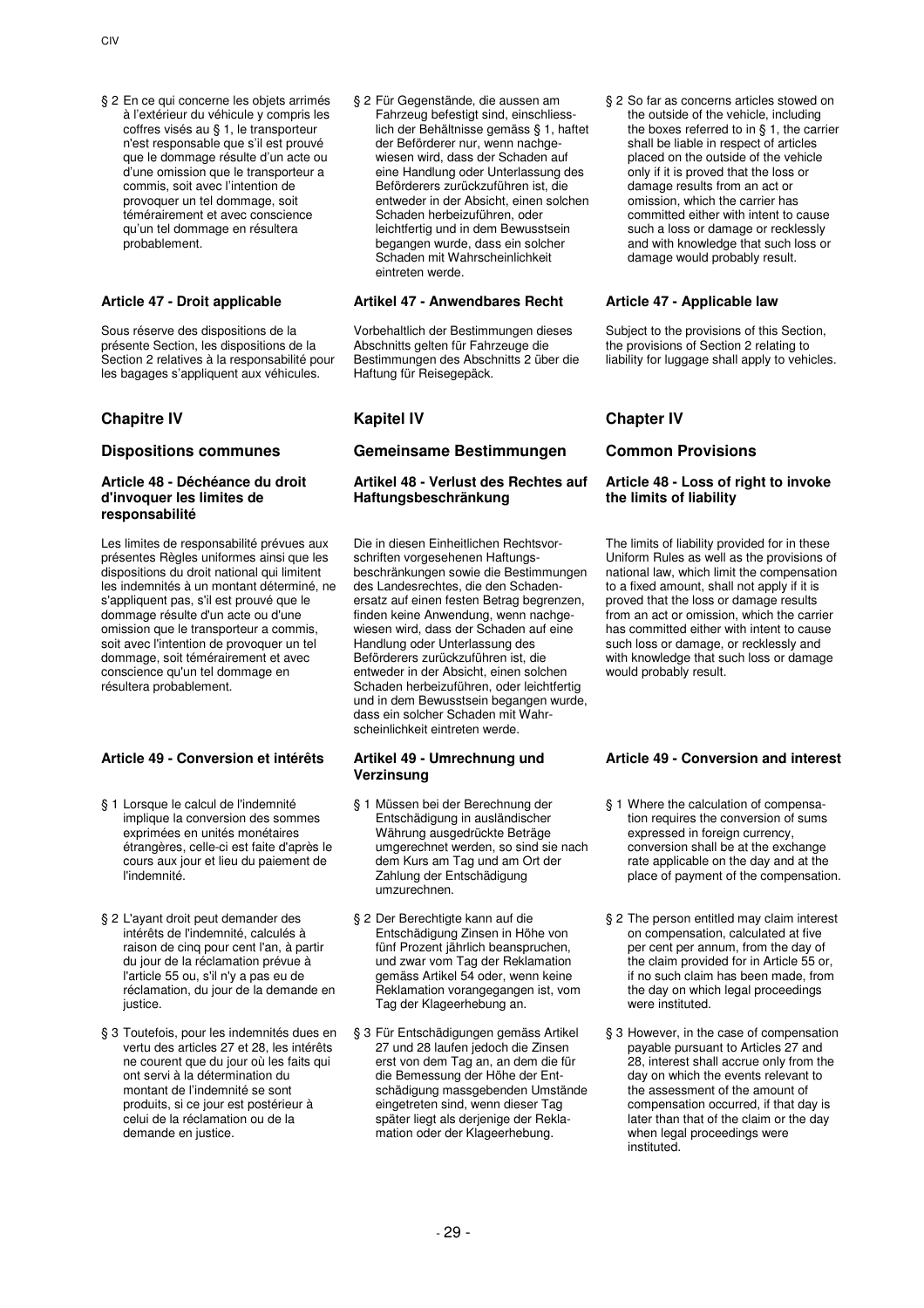- § 4 En ce qui concerne les bagages, les intérêts ne sont dus que si l'indemnité excède 16 unités de compte par bulletin de bagages.
- § 5 En ce qui concerne les bagages, si l'ayant droit ne remet pas au transporteur, dans un délai convenable qui lui est fixé, les pièces justificatives nécessaires pour la liquidation définitive de la réclamation, les intérêts ne courent pas entre l'expiration du délai fixé et la remise effective de ces pièces.

# **Article 50 - Responsabilité en cas d'accident nucléaire**

Le transporteur est déchargé de la responsabilité qui lui incombe en vertu des présentes Règles uniformes lorsque le dommage a été causé par un accident nucléaire et qu'en application des lois et prescriptions d'un Etat réglant la responsabilité dans le domaine de l'énergie nucléaire, l'exploitant d'une installation nucléaire ou une autre personne qui lui est substituée est responsable de ce dommage.

# **Article 51 - Personnes dont répond le transporteur**

Le transporteur est responsable de ses agents et des autres personnes au service desquelles il recourt pour l'exécution du transport lorsque ces agents ou ces autres personnes agissent dans l'exercice de leurs fonctions. Les gestionnaires de l'infrastructure ferroviaire sur laquelle est effectué le transport sont considérés comme des personnes au service desquelles le transporteur recourt pour l'exécution du transport.

- § 1 Dans tous les cas où les présentes Règles uniformes s'appliquent, toute action en responsabilité, à quelque titre que ce soit, ne peut être exercée contre le transporteur que dans les conditions et limitations de ces Règles uniformes.
- § 2 Il en est de même pour toute action exercée contre les agents et les autres personnes dont le transporteur répond en vertu de l'article 51.
- § 4 Bei Reisegepäck können die Zinsen nur beansprucht werden, wenn die Entschädigung 16 Rechnungseinheiten je Gepäckschein übersteigt.
- § 5 Legt der Berechtigte dem Beförderer bei Reisegepäck die zur abschliessenden Behandlung der Reklamation erforderlichen Belege nicht innerhalb einer ihm gestellten angemessenen Frist vor, so ist der Lauf der Zinsen vom Ablauf dieser Frist an bis zur Übergabe dieser Belege gehemmt.

# **Artikel 50 - Haftung bei nuklearem Ereignis**

Der Beförderer ist von der ihm gemäss diesen Einheitlichen Rechtsvorschriften obliegenden Haftung befreit, wenn der Schaden durch ein nukleares Ereignis verursacht worden ist und wenn gemäss den Gesetzen und Vorschriften eines Staates über die Haftung auf dem Gebiet der Kernenergie der Inhaber einer Kernanlage oder eine ihm gleichgestellte Person für diesen Schaden haftet.

# **Artikel 51 - Personen, für die der Beförderer haftet**

Der Beförderer haftet für seine Bediensteten und für andere Personen, deren er sich bei der Durchführung der Beförderung bedient, soweit diese Bediensteten und anderen Personen in Ausübung ihrer Verrichtungen handeln. Die Betreiber der Eisenbahninfrastruktur, auf der die Beförderung erfolgt, gelten als Personen, deren sich der Beförderer bei der Durchführung der Beförderung bedient.

# **Article 52 - Autres actions Artikel 52 - Sonstige Ansprüche Article 52 - Other actions**

- § 1 In allen Fällen, auf die diese Einheitlichen Rechtsvorschriften Anwendung finden, kann gegen den Beförderer ein Anspruch auf Schadenersatz, auf welchem Rechtsgrund er auch beruht, nur unter den Voraussetzungen und Beschränkungen dieser Einheitlichen Rechtsvorschriften geltend gemacht werden.
- § 2 Das gleiche gilt für Ansprüche gegen die Bediensteten und anderen Personen, für die der Beförderer gemäss Artikel 51 haftet.
- § 4 In the case of luggage, interest shall only be payable if the compensation exceeds 16 units of account per luggage registration voucher.
- § 5 In the case of luggage, if the person entitled does not submit to the carrier, within a reasonable time allotted to him, the supporting documents required for the amount of the claim to be finally settled, no interest shall accrue between the expiry of the time allotted and the actual submission of such documents.

### **Article 50 - Liability in case of nuclear incidents**

The carrier shall be relieved of liability pursuant to these Uniform Rules for loss or damage caused by a nuclear incident when the operator of a nuclear installation or another person who is substituted for him is liable for the loss or damage pursuant to the laws and prescriptions of a State governing liability in the field of nuclear energy.

# **Article 51 - Persons for whom the carrier is liable**

The carrier shall be liable for his servants and other persons whose services he makes use of for the performance of the carriage, when these servants and other persons are acting within the scope of their functions. The managers of the railway infrastructure on which the carriage is performed shall be considered as persons whose services the carrier makes use of for the performance of the carriage.

- § 1 In all cases where these Uniform Rules shall apply, any action in respect of liability, on whatever grounds, may be brought against the carrier only subject to the conditions and limitations laid down in these Uniform Rules.
- § 2 The same shall apply to any action brought against the servants and other persons for whom the carrier is liable pursuant to Article 51.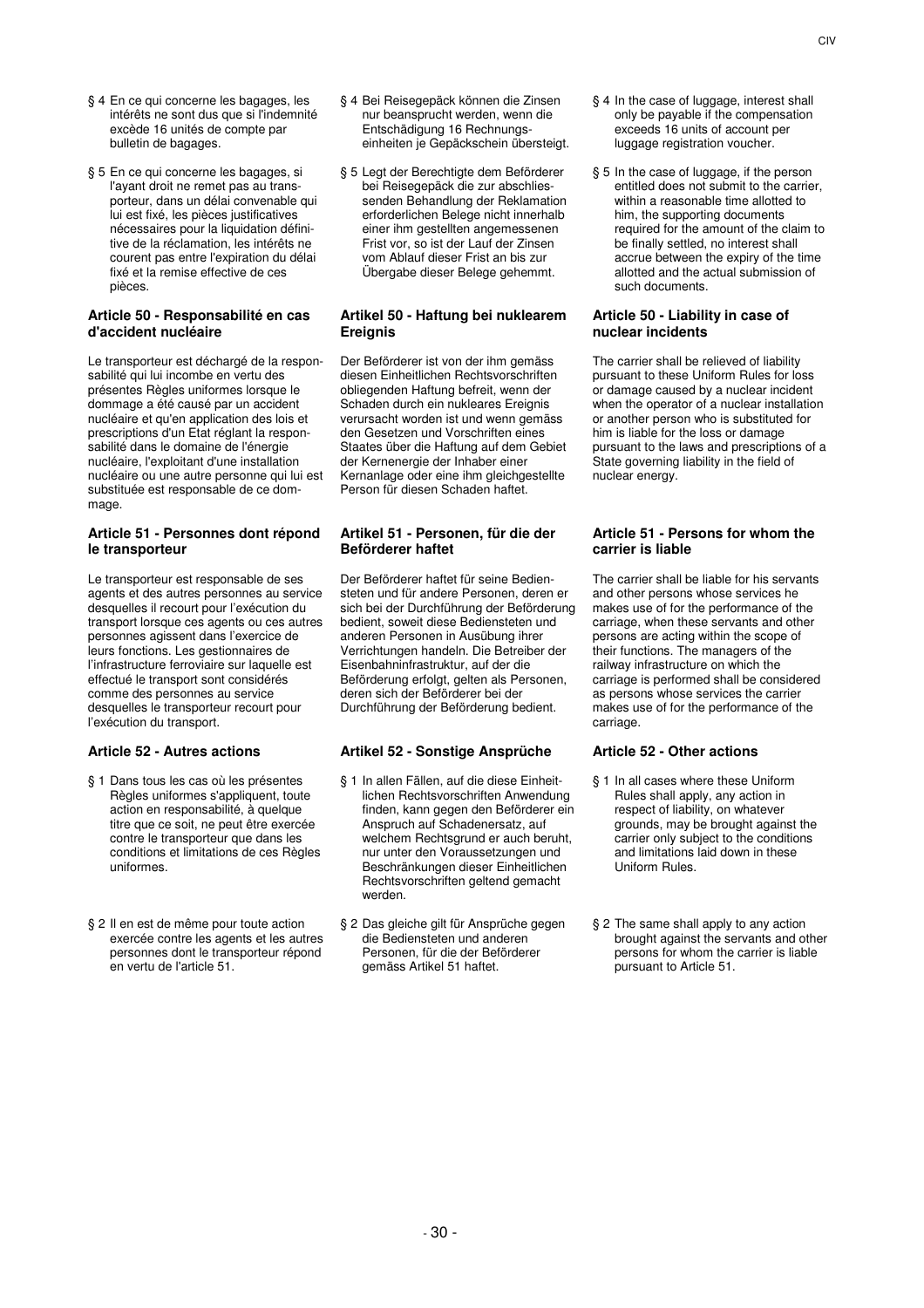# **Responsabilité du voyageur Haftung des Reisenden Liability of the Passenger**

# **Article 53 - Principes particuliers de responsabilité**

Le voyageur est responsable envers le transporteur pour tout dommage :

- a) résultant du non respect de ses obligations en vertu
	- 1. des articles 10, 14 et 20, 1. aus Artikel 10, 14 und 20, 1. Articles 10, 14 and 20,
	- 2. des dispositions particulières pour le transport des véhicules, contenues dans les Conditions générales de transport, ou
	- 3. du Règlement concernant le transport international ferroviaire des marchandises dangereuses (RID),
	-
- b) causé par les objets ou les animaux qu'il prend avec lui,

 à moins qu'il ne prouve que le dommage a été causé par des circonstances qu'il ne pouvait pas éviter et aux conséquences desquelles il ne pouvait pas obvier, en dépit du fait qu'il a fait preuve de la diligence exigée d'un voyageur consciencieux. Cette disposition n'affecte pas la responsabilité qui peut incomber au transporteur en vertu des articles 26 et 33, § 1.

### **Artikel 53 - Besondere Haftungsgründe**

Der Reisende haftet dem Beförderer für ieden Schaden.

- a) der dadurch entsteht, dass er seinen Verpflichtungen nicht nachgekommen ist, die sich für ihn
	-
	- 2. aus den besonderen Bestimmungen über die Beförderung von Fahrzeugen in den Allgemeinen Beförderungsbedingungen oder
	- 3. aus der Ordnung für die internationale Eisenbahnbeförderung gefährlicher Güter (RID)

ou ergeben, oder or

b) der durch Gegenstände oder Tiere verursacht wird, die er mitnimmt,

> sofern er nicht beweist, dass der Schaden auf Umstände zurückzuführen ist, die er trotz Anwendung der von einem gewissenhaften Reisenden geforderten Sorgfalt nicht vermeiden und deren Folgen er nicht abwenden konnte. Diese Bestimmung berührt nicht die Haftung des Beförderers nach Artikel 26 und 33 § 1.

# **Titre V Titel V Title V**

# **Article 53 - Special principles of liability**

The passenger shall be liable to the carrier for any loss or damage

- a) resulting from failure to fulfil his obligations pursuant to
	-
	- 2. the special provisions for the carriage of vehicles, contained in the General Conditions of Carriage, or
	- 3. the Regulation concerning the International Carriage of Dangerous Goods by Rail (RID),

b) caused by articles and animals that he brings with him,

 unless he proves that the loss or damage was caused by circumstances that he could not avoid and the consequences of which he was unable to prevent, despite the fact that he exercised the diligence required of a conscientious passenger. This provision shall not affect the liability of the carrier pursuant to Articles 26 and 33 § 1.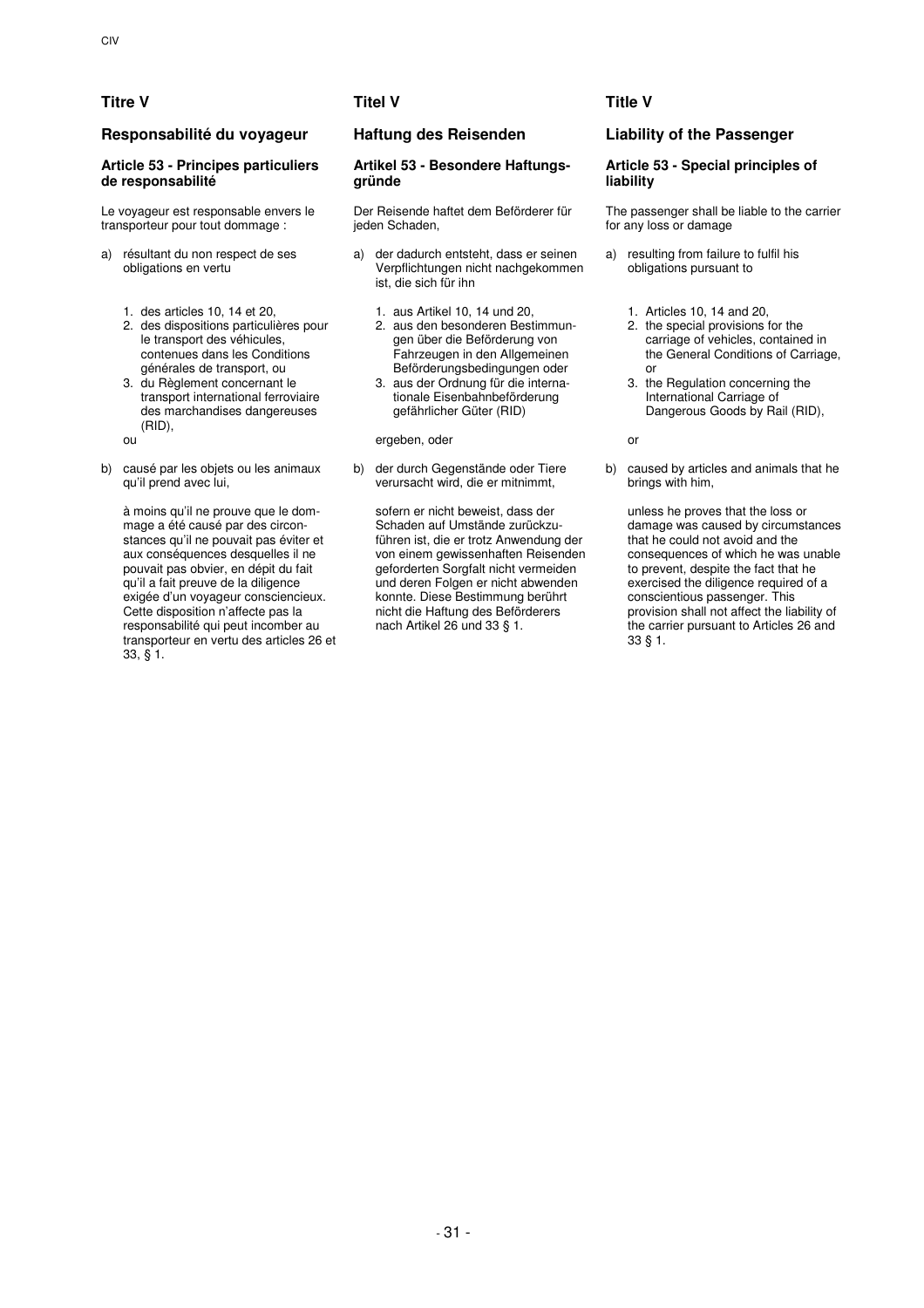# **Titre VI Titel VI Title VI**

# **Article 54 - Constatation de perte partielle ou d'avarie**

- § 1 Lorsqu'une perte partielle ou une avarie d'un objet transporté sous la garde du transporteur (bagages, véhicules) est découverte ou présumée par le transporteur ou que l'ayant droit en allègue l'existence, le transporteur doit dresser sans délai et, si possible, en présence de l'ayant droit, un procès-verbal constatant, suivant la nature du dommage, l'état de l'objet, et, autant que possible, l'importance du dommage, sa cause et le moment où il s'est produit.
- § 2 Une copie du procès-verbal de constatation doit être remise gratuitement à l'ayant droit.
- § 3 Lorsque l'ayant droit n'accepte pas les constatations du procès-verbal, il peut demander que l'état des bagages ou du véhicule ainsi que la cause et le montant du dommage soient constatés par un expert nommé par les parties au contrat de transport ou par voie judiciaire. La procédure est soumise aux lois et prescriptions de l'Etat où la constatation a lieu.

- § 1 Les réclamations relatives à la responsabilité du transporteur en cas de mort et de blessures de voyageurs doivent être adressées par écrit au transporteur contre qui l'action judiciaire peut être exercée. Dans le cas d'un transport faisant l'objet d'un contrat unique et effectué par des transporteurs subséquents, les réclamations peuvent également être adressées au premier ou au dernier transporteur ainsi qu'au transporteur ayant dans l'Etat de domicile ou de résidence habituelle du voyageur son siège principal ou la succursale ou l'établissement qui a conclu le contrat de transport.
- § 2 Les autres réclamations relatives au contrat de transport doivent être adressées par écrit au transporteur désigné à l'article 56, §§ 2 et 3.

# **Exercice des droits Geltendmachung von Ansprüchen**

### **Artikel 54 - Feststellung eines teilweisen Verlustes oder einer Beschädigung**

- § 1 Wird ein teilweiser Verlust oder eine Beschädigung eines unter der Obhut des Beförderers beförderten Gegenstandes (Reisegepäck, Fahrzeug) vom Beförderer entdeckt oder vermutet oder vom Berechtigten behauptet, so hat der Beförderer je nach Art des Schadens den Zustand des Gegenstandes und, soweit möglich, das Ausmass und die Ursache des Schadens sowie den Zeitpunkt seines Entstehens unverzüglich und, wenn möglich, in Gegenwart des Berechtigten in einer Tatbestandsaufnahme festzuhalten.
- § 2 Dem Berechtigten ist eine Abschrift der Tatbestandsaufnahme unentgeltlich auszuhändigen.
- § 3 Erkennt der Berechtigte die Feststellungen in der Tatbestandsaufnahme nicht an, so kann er verlangen, dass der Zustand des Reisegepäcks oder des Fahrzeugs sowie die Ursache und der Betrag des Schadens von einem durch die Parteien des Beförderungsvertrages oder ein Gericht bestellten Sachverständigen festgestellt werden. Das Verfahren richtet sich nach den Gesetzen und Vorschriften des Staates, in dem die Feststellung erfolgt.

# **Article 55 - Réclamations Artikel 55 - Reklamationen Article 55 - Claims**

- § 1 Reklamationen betreffend die Haftung des Beförderers bei Tötung und Verletzung von Reisenden sind schriftlich an den Beförderer zu richten, gegen den Ansprüche gerichtlich geltend gemacht werden können. Im Falle einer Beförderung, die Gegenstand eines einzigen Vertrages war und von aufeinander folgenden Beförderern ausgeführt wurde, können Reklamationen auch an den ersten oder letzten Beförderer sowie an den Beförderer gerichtet werden, der im Staat des Wohnsitzes oder des gewöhnlichen Aufenthaltes des Reisenden seine Hauptniederlassung oder die Zweigniederlassung oder Geschäftsstelle hat, durch die der Beförderungsvertrag geschlossen worden ist.
- § 2 Die anderen Reklamationen aus dem Beförderungsvertrag sind schriftlich an den in Artikel 56 §§ 2 und 3 genannten Beförderer zu richten.

# **Assertion of Rights**

# **Article 54 - Ascertainment of partial loss or damage**

- § 1 When partial loss of, or damage to, an article carried in the charge of the carrier (luggage, vehicles) is discovered or presumed by the carrier or alleged by the person entitled, the carrier must without delay, and if possible in the presence of the person entitled, draw up a report stating, according to the nature of the loss or damage, the condition of the article and, as far as possible, the extent of the loss or damage, its cause and the time of its occurrence.
- § 2 A copy of the report must be supplied free of charge to the person entitled.
- § 3 Should the person entitled not accept the findings in the report, he may request that the condition of the luggage or vehicle and the cause and amount of the loss or damage be ascertained by an expert appointed either by the parties to the contract of carriage or by a court or tribunal. The procedure to be followed shall be governed by the laws and prescriptions of the State in which such ascertainment takes place.

- § 1 Claims relating to the liability of the carrier in case of death of, or personal injury to, passengers must be addressed in writing to the carrier against whom an action may be brought. In the case of a carriage governed by a single contract and performed by successive carriers the claims may also be addressed to the first or the last carrier as well as to the carrier having his principal place of business or the branch or agency which concluded the contract of carriage in the State where the passenger is domiciled or habitually resident.
- § 2 Other claims relating to the contract of carriage must be addressed in writing to the carrier specified in Article 56 §§ 2 and 3.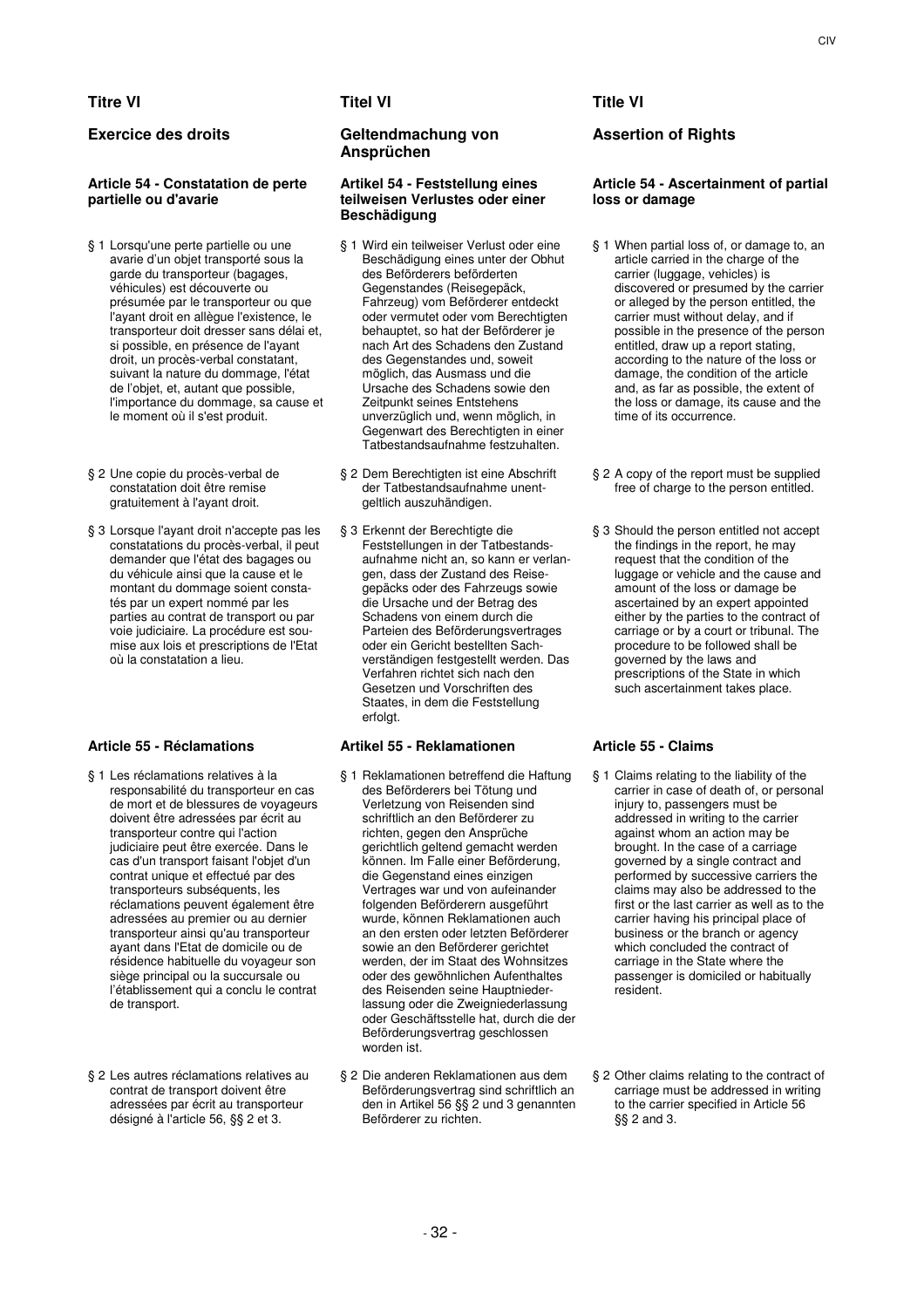§ 3 Les pièces que l'ayant droit juge utile de joindre à la réclamation doivent être présentées soit en originaux, soit en copies, le cas échéant, dûment certifiées conformes si le transporteur le demande. Lors du règlement de la réclamation, le transporteur peut exiger la restitution du titre de transport, du bulletin de bagages et du bulletin de transport.

# **Article 56 - Transporteurs qui peuvent être actionnés**

- § 1 L'action judiciaire fondée sur la responsabilité du transporteur en cas de mort et de blessures de voyageurs ne peut être exercée que contre un transporteur responsable au sens de l'article 26, § 5.
- § 2 Sous réserve du § 4, les autres actions judiciaires des voyageurs fondées sur le contrat de transport peuvent être exercées uniquement contre le premier ou le dernier transporteur ou contre celui qui exécutait la partie du transport au cours de laquelle s'est produit le fait générateur de l'action.
- § 3 Lorsque, dans le cas de transports exécutés par des transporteurs subséquents, le transporteur devant livrer le bagage ou le véhicule est inscrit avec son consentement sur le bulletin de bagages ou sur le bulletin de transport, celui-ci peut être actionné conformément au § 2, même s'il n'a pas reçu le bagage ou le véhicule.
- § 4 L'action judiciaire en restitution d'une somme payée en vertu du contrat de transport peut être exercée contre le transporteur qui a perçu cette somme ou contre celui au profit duquel elle a été perçue.
- § 5 L'action judiciaire peut être exercée contre un transporteur autre que ceux visés aux §§ 2 et 4, lorsqu'elle est présentée comme demande reconventionnelle ou comme exception dans l'instance relative à une demande principale fondée sur le même contrat de transport.
- § 6 Dans la mesure où les présentes Règles uniformes s'appliquent au transporteur substitué, celui-ci peut également être actionné.

§ 3 Die Belege, die der Berechtigte der Reklamation beigeben will, sind im Original oder in Abschrift, auf Verlangen des Beförderers in gehörig beglaubigter Form, vorzulegen. Bei der Regelung der Reklamation kann der Beförderer die Rückgabe des Beförderungsausweises, des Gepäckscheins und des Beförderungsscheins verlangen.

# **Artikel 56 - Beförderer, gegen die Ansprüche gerichtlich geltend gemacht werden können**

- § 1 Schadenersatzansprüche auf Grund der Haftung des Beförderers bei Tötung und Verletzung von Reisenden können nur gegen einen gemäss Artikel 26 § 5 haftbaren Beförderer gerichtlich geltend gemacht werden.
- § 2 Vorbehaltlich des § 4 können sonstige Ansprüche des Reisenden auf Grund des Beförderungsvertrages nur gegen den ersten, den letzten oder denjenigen Beförderer geltend gemacht werden, der den Teil der Beförderung ausgeführt hat, in dessen Verlauf die den Anspruch begründende Tatsache eingetreten ist.
- § 3 Ist bei Beförderungen durch aufeinander folgende Beförderer der zur Auslieferung verpflichtete Beförderer mit seiner Zustimmung im Gepäckschein oder im Beförderungsschein eingetragen, können Ansprüche gemäss § 2 auch dann gegen ihn gerichtlich geltend gemacht werden, wenn er das Gepäck nicht erhalten oder das Fahrzeug nicht übernommen hat.
- § 4 Ansprüche auf Erstattung von Beträgen, die auf Grund des Beförderungsvertrages gezahlt worden sind, können gegen den Beförderer gerichtlich geltend gemacht werden, der den Betrag erhoben hat, oder gegen den Beförderer, zu dessen Gunsten der Betrag erhoben worden ist.
- § 5 Im Wege der Widerklage oder der Einrede können Ansprüche auch gegen einen anderen als die in den §§ 2 und 4 genannten Beförderer geltend gemacht werden, wenn sich die Klage auf denselben Beförderungsvertrag gründet.
- § 6 Soweit diese Einheitlichen Rechtsvorschriften auf den ausführenden Beförderer Anwendung finden, können die Ansprüche auch gegen ihn gerichtlich geltend gemacht werden.

§ 3 Documents which the person entitled thinks fit to submit with the claim shall be produced either in the original or as copies, where appropriate, the copies duly certified if the carrier so requires. On settlement of the claim, the carrier may require the surrender of the ticket, the luggage registration voucher and the carriage voucher.

# **Article 56 - Carriers against whom an action may be brought**

- § 1 An action based on the liability of the carrier in case of death of, or personal injury to, passengers may only be brought against the carrier who is liable pursuant to Article 26 § 5.
- § 2 Subject to § 4 other actions brought by passengers based on the contract of carriage may be brought only against the first carrier, the last carrier or the carrier having performed the part of carriage on which the event giving rise to the proceedings occurred.
- § 3 When, in the case of carriage performed by successive carriers, the carrier who must deliver the luggage or the vehicle is entered with his consent on the luggage registration voucher or the carriage voucher, an action may be brought against him in accordance with § 2 even if he has not received the luggage or the vehicle.
- § 4 An action for the recovery of a sum paid pursuant to the contract of carriage may be brought against the carrier who has collected that sum or against the carrier on whose behalf it was collected.
- § 5 An action may be brought against a carrier other than those specified in §§ 2 and 4 when instituted by way of counter-claim or by way of exception in proceedings relating to a principal claim based on the same contract of carriage.
- § 6 To the extent that these Uniform Rules apply to the substitute carrier, an action may also be brought against him.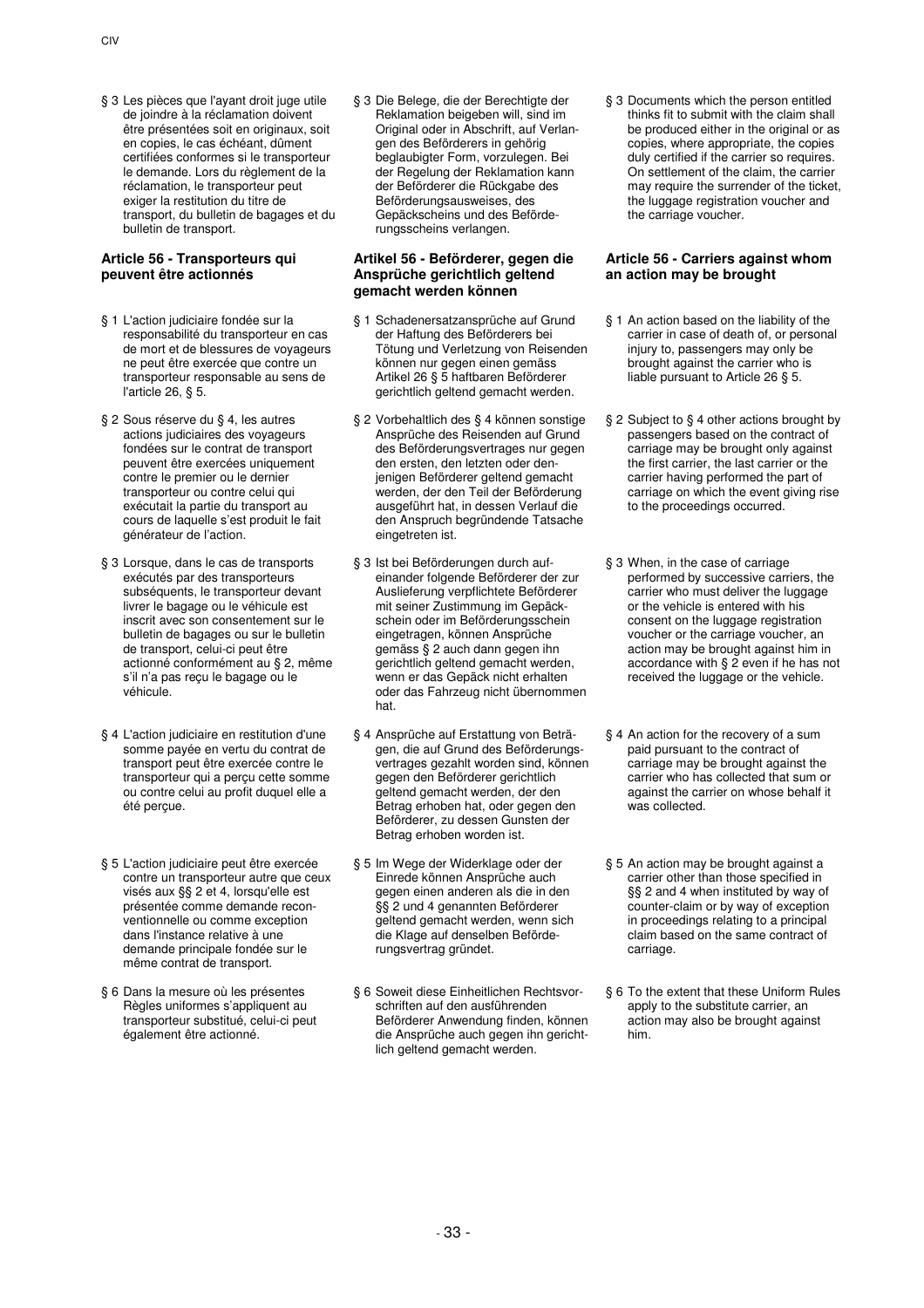§ 7 Si le demandeur a le choix entre plusieurs transporteurs, son droit d'option s'éteint dès que l'action judiciaire est intentée contre l'un d'eux; cela vaut également si le demandeur a le choix entre un ou plusieurs transporteurs et un transporteur substitué.

- § 1 Les actions judiciaires fondées sur les présentes Règles uniformes peuvent être intentées devant les juridictions des Etats membres désignées d'un commun accord par les parties ou devant la juridiction de l'Etat membre sur le territoire duquel le défendeur a son domicile ou sa résidence habituelle, son siège principal ou la succursale ou l'établissement qui a conclu le contrat de transport. D'autres juridictions ne peuvent être saisies.
- § 2 Lorsqu'une action fondée sur les présentes Règles uniformes est en instance devant une juridiction compétente aux termes du § 1, ou lorsque dans un tel litige un jugement a été prononcé par une telle juridiction, il ne peut être intenté aucune nouvelle action pour la même cause entre les mêmes parties à moins que la décision de la juridiction devant laquelle la première action a été intentée ne soit pas susceptible d'être exécutée dans l'Etat où la nouvelle action est intentée.

# **Article 58 - Extinction de l'action en cas de mort et de blessures**

- § 1 Toute action de l'ayant droit fondée sur la responsabilité du transporteur en cas de mort ou de blessures de voyageurs est éteinte s'il ne signale pas l'accident survenu au voyageur, dans les douze mois à compter de la connaissance du dommage, à l'un des transporteurs auxquels une réclamation peut être présentée selon l'article 55, § 1. Lorsque l'ayant droit signale verbalement l'accident au transporteur, celui-ci doit lui délivrer une attestation de cet avis verbal.
- - a) dans le délai prévu au § 1, l'ayant droit a présenté une réclamation auprès de l'un des transporteurs désignés à l'article 55, § 1;

§ 7 Hat der Kläger die Wahl unter mehreren Beförderern, so erlischt sein Wahlrecht, sobald die Klage gegen einen der Beförderer erhoben ist; dies gilt auch, wenn der Kläger die Wahl zwischen einem oder mehreren Beförderern und einem ausführenden Beförderer hat.

# **Article 57 - For Artikel 57 - Gerichtsstand Article 57 - Forum**

- § 1 Auf diese Einheitlichen Rechtsvorschriften gegründete Ansprüche können vor den durch Vereinbarung der Parteien bestimmten Gerichten der Mitgliedstaaten oder vor den Gerichten des Mitgliedstaates geltend gemacht werden, auf dessen Gebiet der Beklagte seinen Wohnsitz oder seinen gewöhnlichen Aufenthalt oder seine Hauptniederlassung oder die Zweigniederlassung oder Geschäftsstelle hat, die den Beförderungsvertrag geschlossen hat. Andere Gerichte können nicht angerufen werden.
- § 2 Ist ein Verfahren bei einem nach § 1 zuständigen Gericht wegen eines auf diese Einheitlichen Rechtsvorschriften gegründeten Anspruches anhängig oder ist durch ein solches Gericht in einer solchen Streitsache ein Urteil erlassen worden, so kann eine neue Klage wegen derselben Sache zwischen denselben Parteien nicht erhoben werden, es sei denn, dass die Entscheidung des Gerichtes, bei dem die erste Klage erhoben worden ist, in dem Staat nicht vollstreckt werden kann, in dem die neue Klage erhoben wird.

### **Artikel 58 - Erlöschen der Ansprüche bei Tötung und Verletzung**

- § 1 Alle Ansprüche des Berechtigten auf Grund der Haftung des Beförderers bei Tötung und Verletzung von Reisenden sind erloschen, wenn er den Unfall des Reisenden nicht spätestens zwölf Monate, nachdem er vom Schaden Kenntnis erlangt hat, einem der Beförderer anzeigt, bei denen die Reklamation gemäss Artikel 55 § 1 eingereicht werden kann. Zeigt der Berechtigte dem Beförderer den Unfall mündlich an, so hat dieser ihm über die mündliche Anzeige eine Bestätigung auszustellen.
- § 2 Toutefois, l'action n'est pas éteinte si : § 2 Die Ansprüche erlöschen jedoch nicht, wenn
	- a) der Berechtigte innerhalb der in § 1 vorgesehenen Frist eine Reklamation an einen der in Artikel 55 § 1 genannten Beförderer gerichtet hat;

§ 7 If the plaintiff has a choice between several carriers, his right to choose shall be extinguished as soon as he brings an action against one of them; this shall also apply if the plaintiff has a choice between one or more carriers and a substitute carrier.

- § 1 Actions based on these Uniform Rules may be brought before the courts or tribunals of Member States designated by agreement between the parties or before the courts or tribunals of the Member State on whose territory the defendant has his domicile or habitual residence, his principal place of business or the branch or agency which concluded the contract of carriage. Other courts or tribunals may not be seized.
- § 2 Where an action based on these Uniform Rules is pending before a court or tribunal competent pursuant to § 1, or where in such litigation a judgment has been delivered by such a court or tribunal, no new action may be brought between the same parties on the same grounds unless the judgment of the court or tribunal before which the first action was brought is not enforceable in the State in which the new action is brought.

### **Article 58 - Extinction of right of action in case of death or personal injury**

- § 1 Any right of action by the person entitled based on the liability of the carrier in case of death of, or personal injury to, passengers shall be extinguished if notice of the accident to the passenger is not given by the person entitled, within twelve months of his becoming aware of the loss or damage, to one of the carriers to whom a claim may be addressed in accordance with Article 55 § 1. Where the person entitled gives oral notice of the accident to the carrier, the carrier shall furnish him with an acknowledgement of such oral notice.
- § 2 Nevertheless, the right of action shall not be extinguished if
	- a) within the period provided for in § 1 the person entitled has addressed a claim to one of the carriers designated in Article 55 § 1;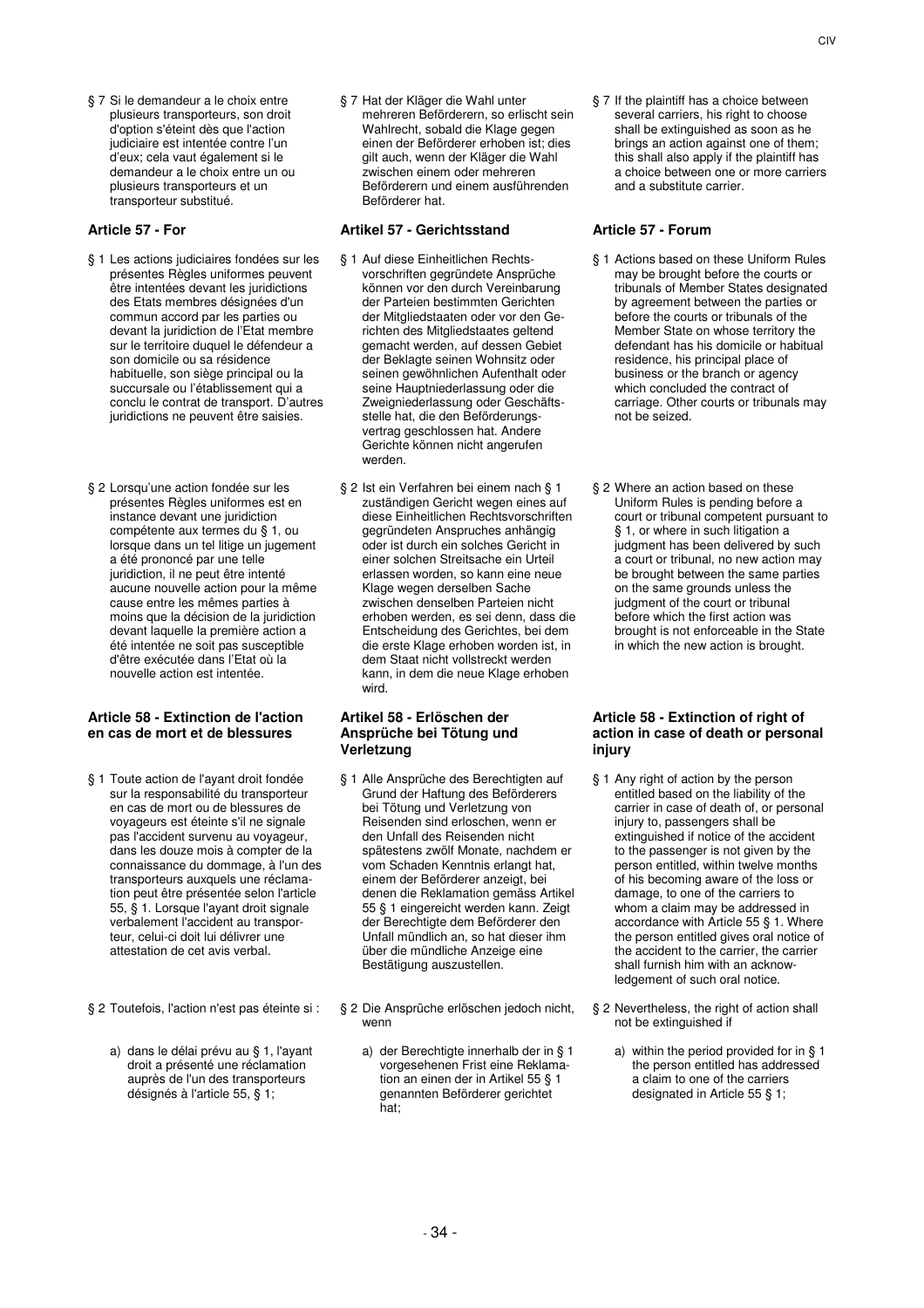- b) dans le délai prévu au § 1, le transporteur responsable a eu connaissance, par une autre voie, de l'accident survenu au voyageur;
- c) l'accident n'a pas été signalé ou a été signalé tardivement, à la suite de circonstances qui ne sont pas imputables à l'ayant droit;
- d) l'ayant droit prouve que l'accident a eu pour cause une faute du transporteur.

# **Article 59 - Extinction de l'action née du transport des bagages**

- § 1 L'acceptation des bagages par l'ayant droit éteint toute action contre le transporteur, née du contrat de transport, en cas de perte partielle, d'avarie ou de retard à la livraison.
- - a) en cas de perte partielle ou d'avarie, si
		- 1. la perte ou l'avarie a été constatée conformément à l'article 54 avant la réception des bagages par l'ayant droit;
		- 2. la constatation qui aurait dû être faite conformément à l'article 54 n'a été omise que par la faute du transporteur;
	- b) en cas de dommage non apparent dont l'existence est constatée après l'acceptation des bagages par l'ayant droit, si celui-ci
		- 1. demande la constatation conformément à l'article 54 immédiatement après la découverte du dommage et au plus tard dans les trois jours qui suivent la réception des bagages, et
		- 2. prouve, en outre, que le dommage s'est produit entre la prise en charge par le transporteur et la livraison;
	- c) en cas de retard à la livraison, si l'ayant droit a, dans les vingt et un jours, fait valoir ses droits auprès de l'un des transporteurs désignés à l'article 56, § 3;
	- d) si l'ayant droit prouve que le dommage a pour cause une faute du transporteur.
- b) der haftbare Beförderer innerhalb der in § 1 vorgesehenen Frist auf andere Weise vom Unfall des Reisenden Kenntnis erhalten hat;
- c) infolge von Umständen, die dem Berechtigten nicht zuzurechnen sind, der Unfall nicht oder nicht rechtzeitig angezeigt worden ist;
- d) der Berechtigte nachweist, dass der Unfall durch ein Verschulden des Beförderers verursacht worden ist.

### **Artikel 59 - Erlöschen der Ansprüche bei Beförderung von Reisegepäck**

- § 1 Mit der Annahme des Reisegepäcks durch den Berechtigten sind alle Ansprüche gegen den Beförderer aus dem Beförderungsvertrag bei teilweisem Verlust, Beschädigung oder verspäteter Auslieferung erloschen.
- § 2 Toutefois, l'action n'est pas éteinte : § 2 Die Ansprüche erlöschen jedoch nicht: § 2 Nevertheless, the right of action shall
	- a) bei teilweisem Verlust oder bei Beschädigung, wenn
		- 1. der Verlust oder die Beschädigung vor der Annahme des Reisegepäcks durch den Berechtigten gemäss Artikel 54 festgestellt worden ist;
		- 2. die Feststellung, die gemäss Artikel 54 hätte erfolgen müssen, nur durch Verschulden des Beförderers unterblieben ist;
	- b) bei äusserlich nicht erkennbarem Schaden, der erst nach der Annahme des Reisegepäcks durch den Berechtigten festgestellt worden ist, wenn er
		- 1. die Feststellung gemäss Artikel 54 sofort nach der Entdeckung des Schadens und spätestens drei Tage nach der Annahme des Reisegepäcks verlangt und
		- 2. ausserdem beweist, dass der Schaden in der Zeit zwischen der Übernahme durch den Beförderer und der Auslieferung entstanden ist;
	- c) bei verspäteter Auslieferung, wenn der Berechtigte binnen 21 Tagen seine Rechte gegen einen der in Artikel 56 § 3 genannten Beförderer geltend gemacht hat;
	- d) wenn der Berechtigte nachweist, dass der Schaden auf ein Verschulden des Beförderers zurückzuführen ist.
- b) within the period provided for in § 1 the carrier who is liable has learned of the accident to the passenger in some other way;
- c) notice of the accident has not been given, or has been given late, as a result of circumstances not attributable to the person entitled;
- d) the person entitled proves that the accident was caused by fault on the part of the carrier.

# **Article 59 - Extinction of right of action arising from carriage of luggage**

- § 1 Acceptance of the luggage by the person entitled shall extinguish all rights of action against the carrier arising from the contract of carriage in case of partial loss, damage or delay in delivery.
- not be extinguished :
	- a) in case of partial loss or damage, if
		- 1. the loss or damage was ascertained in accordance with Article 54 before the acceptance of the luggage by the person entitled;
		- 2. the ascertainment which should have been carried out in accordance with Article 54 was omitted solely through the fault of the carrier;
	- b) in case of loss or damage which is not apparent whose existence is ascertained after acceptance of the luggage by the person entitled, if he
		- 1. asks for ascertainment in accordance with Article 54 immediately after discovery of the loss or damage and not later than three days after the acceptance of the luggage, and
		- 2. in addition, proves that the loss or damage occurred between the time of taking over by the carrier and the time of delivery;
	- c) in case of delay in delivery, if the person entitled has, within twentyone days, asserted his rights against one of the carriers specified in Article 56 § 3;
	- d) if the person entitled proves that the loss or damage was caused by fault on the part of the carrier.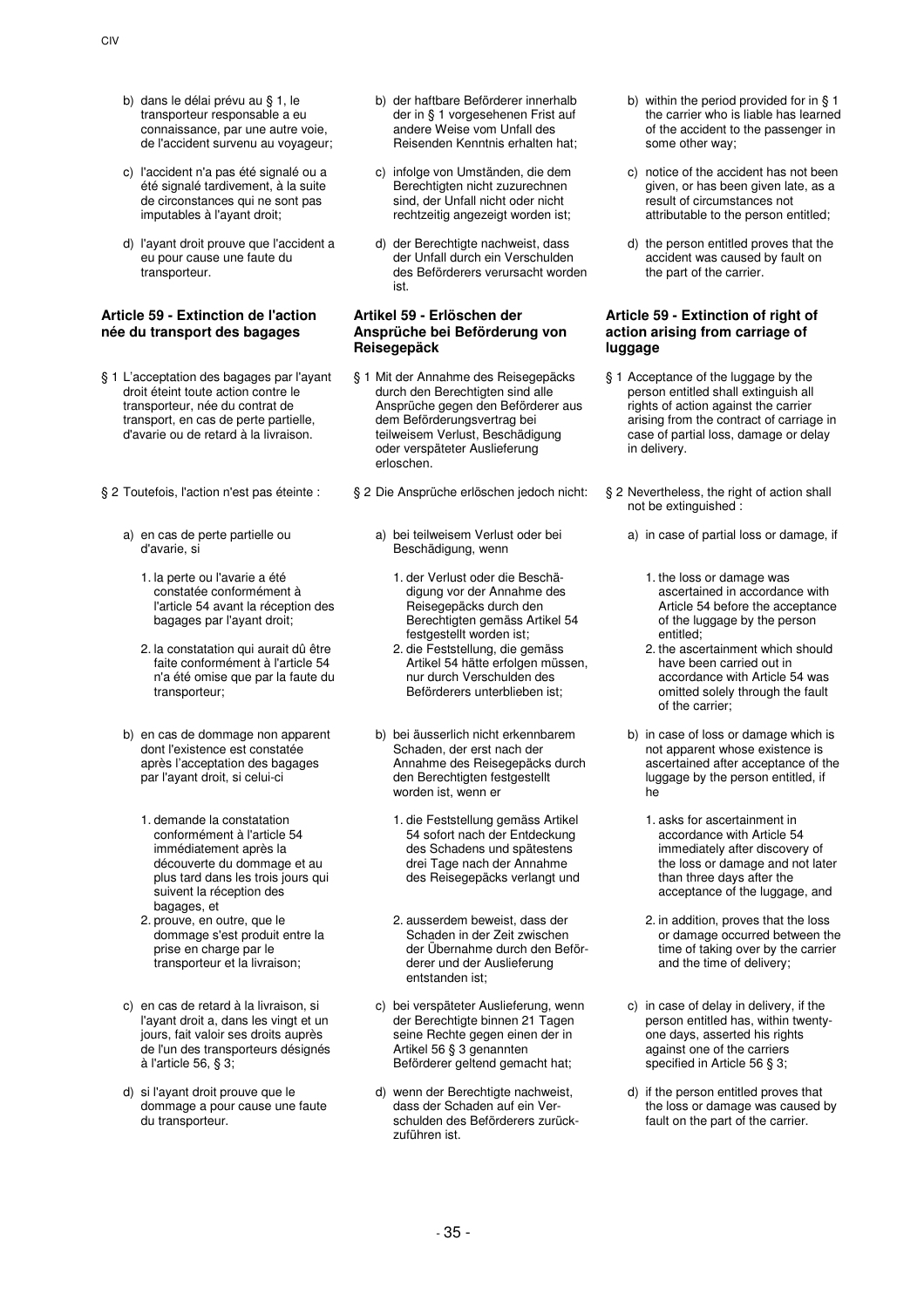- § 1 Les actions en dommages-intérêts fondées sur la responsabilité du transporteur en cas de mort et de blessures de voyageurs sont prescrites :
	- a) pour le voyageur, par trois ans à compter du lendemain de l'accident;
	- b) pour les autres ayants droit, par trois ans à compter du lendemain du décès du voyageur, sans que ce délai puisse toutefois dépasser cinq ans à compter du lendemain de l'accident.
- § 2 Les autres actions nées du contrat de transport sont prescrites par un an. Toutefois, la prescription est de deux ans s'il s'agit d'une action en raison d'un dommage résultant d'un acte ou d'une omission commis soit avec l'intention de provoquer un tel dommage, soit témérairement et avec conscience qu'un tel dommage en résultera probablement.
- § 3 La prescription prévue au § 2 court pour l'action :
	- a) en indemnité pour perte totale : du quatorzième jour qui suit l'expiration du délai prévu à l'article 22, § 3;
	- b) en indemnité pour perte partielle, avarie ou retard à la livraison : du jour où la livraison a eu lieu;
	- c) dans tous les autres cas concernant le transport des voyageurs : du jour de l'expiration de la validité du titre de transport.

 Le jour indiqué comme point de départ de la prescription n'est jamais compris dans le délai.

§ 4 En cas de réclamation écrite conformément à l'article 55 avec les pièces justificatives nécessaires, la prescription est suspendue jusqu'au jour où le transporteur rejette la réclamation par écrit et restitue les pièces qui y sont jointes. En cas d'acceptation partielle de la réclamation, la prescription reprend son cours pour la partie de la réclamation qui reste litigieuse. La preuve de la réception de la réclamation ou de la réponse et celle de la restitution des pièces sont à la charge de la partie qui invoque ce fait. Les réclamations ultérieures ayant le même objet ne suspendent pas la prescription.

- § 1 Schadenersatzansprüche auf Grund der Haftung des Beförderers bei Tötung und Verletzung von Reisenden verjähren:
	- a) Ansprüche des Reisenden in drei Jahren, gerechnet vom ersten Tag nach dem Unfall;
	- b) Ansprüche der anderen Berechtigten in drei Jahren, gerechnet vom ersten Tag nach dem Tod des Reisenden, spätestens aber in fünf Jahren, gerechnet vom ersten Tag nach dem Unfall.
- § 2 Andere Ansprüche aus dem Beförderungsvertrag verjähren in einem Jahr. Die Verjährungsfrist beträgt jedoch zwei Jahre bei Ansprüchen wegen eines Schadens, der auf eine Handlung oder Unterlassung zurückzuführen ist, die entweder in der Absicht, einen solchen Schaden herbeizuführen, oder leichtfertig und in dem Bewusstsein begangen wurde, dass ein solcher Schaden mit Wahrscheinlichkeit eintreten werde.
- § 3 Die Verjährung gemäss § 2 beginnt bei Ansprüchen
	- a) auf Entschädigung wegen gänzlichen Verlustes mit dem vierzehnten Tag nach Ablauf der Frist gemäss Artikel 22 § 3;
	- b) auf Entschädigung wegen teilweisen Verlustes, Beschädigung oder verspäteter Auslieferung mit dem Tag der Auslieferung;
	- c) in allen anderen die Beförderung des Reisenden betreffenden Fällen mit dem Tag des Ablaufes der Geltungsdauer des Beförderungsausweises.

 Der als Beginn der Verjährung bezeichnete Tag ist in keinem Fall in der Frist inbegriffen.

§ 4 Die Verjährung wird durch eine schriftliche Reklamation gemäss Artikel 55 mit den erforderlichen Belegen bis zu dem Tag gehemmt, an dem der Beförderer die Reklamation schriftlich zurückweist und die beigefügten Belege zurücksendet. Wird der Reklamation teilweise stattgegeben, so beginnt die Verjährung für den noch streitigen Teil der Reklamation wieder zu laufen. Wer sich auf die Einreichung einer Reklamation oder auf die Erteilung einer Antwort und die Rückgabe der Belege beruft, hat dies zu beweisen. Weitere Reklamationen, die denselben Anspruch betreffen, hemmen die Verjährung nicht.

### **Article 60 - Prescription Artikel 60 - Verjährung Article 60 - Limitation of actions**

- § 1 The period of limitation of actions for damages based on the liability of the carrier in case of death of, or personal injury to, passengers shall be:
	- a) in the case of a passenger, three years from the day after the accident;
	- b) in the case of other persons entitled, three years from the day after the death of the passenger, subject to a maximum of five years from the day after the accident.
- § 2 The period of limitation for other actions arising from the contract of carriage shall be one year. Nevertheless, the period of limitation shall be two years in the case of an action for loss or damage resulting from an act or omission committed either with the intent to cause such loss or damage, or recklessly and with knowledge that such loss or damage would probably result.
- § 3 The period of limitation provided for in § 2 shall run for actions :
	- a) for compensation for total loss, from the fourteenth day after the expiry of the period of time provided for in Article 22 § 3;
	- b) for compensation for partial loss, damage or delay in delivery, from the day when delivery took place;
	- c) in all other cases involving the carriage of passengers, from the day of expiry of validity of the ticket.

 The day indicated for the commencement of the period of limitation shall not be included in the period.

§ 4 When a claim is addressed to a carrier in writing in accordance with Article 55 together with the necessary supporting documents, the period of limitation shall be suspended until the day that the carrier rejects the claim by notification in writing and returns the documents submitted with it. If part of the claim is admitted, the period of limitation shall run again in respect of that part of the claim still in dispute. The burden of proof of receipt of the claim or of the reply and of the return of the documents shall lie on the party who relies on those facts. The period of limitation shall not be suspended by further claims having the same object.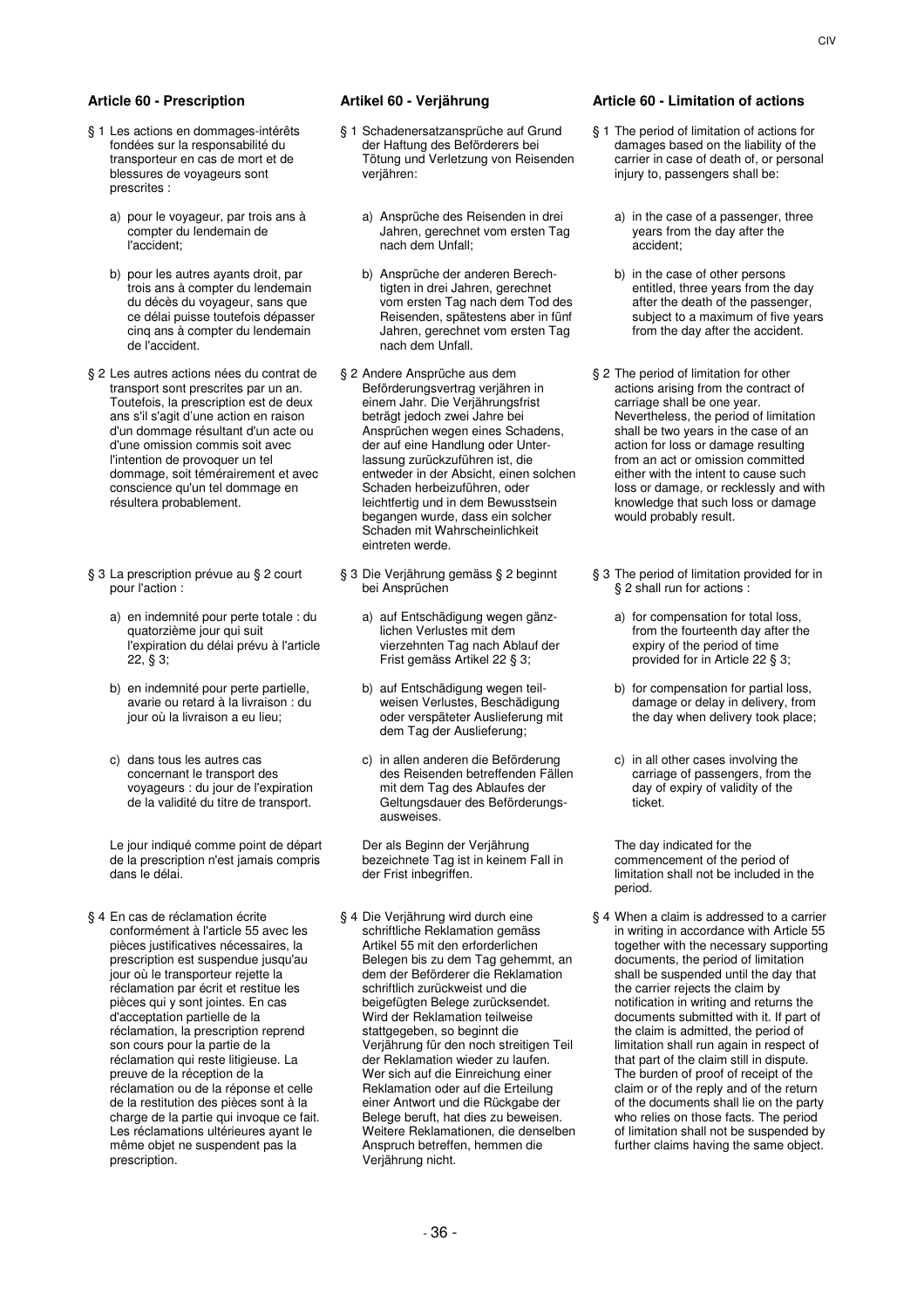- § 5 L'action prescrite ne peut plus être exercée, même sous forme d'une demande reconventionnelle ou d'une exception.
- § 6 Par ailleurs, la suspension et l'interruption de la prescription sont réglées par le droit national.
- § 5 Verjährte Ansprüche können auch nicht im Wege der Widerklage oder der Einrede geltend gemacht werden.
- § 6 Im übrigen gilt für die Hemmung und die Unterbrechung der Verjährung Landesrecht.
- § 5 A right of action which has become time-barred may not be exercised further, even by way of counter-claim or by way of exception.
- § 6 Otherwise, the suspension and interruption of periods of limitation shall be governed by national law.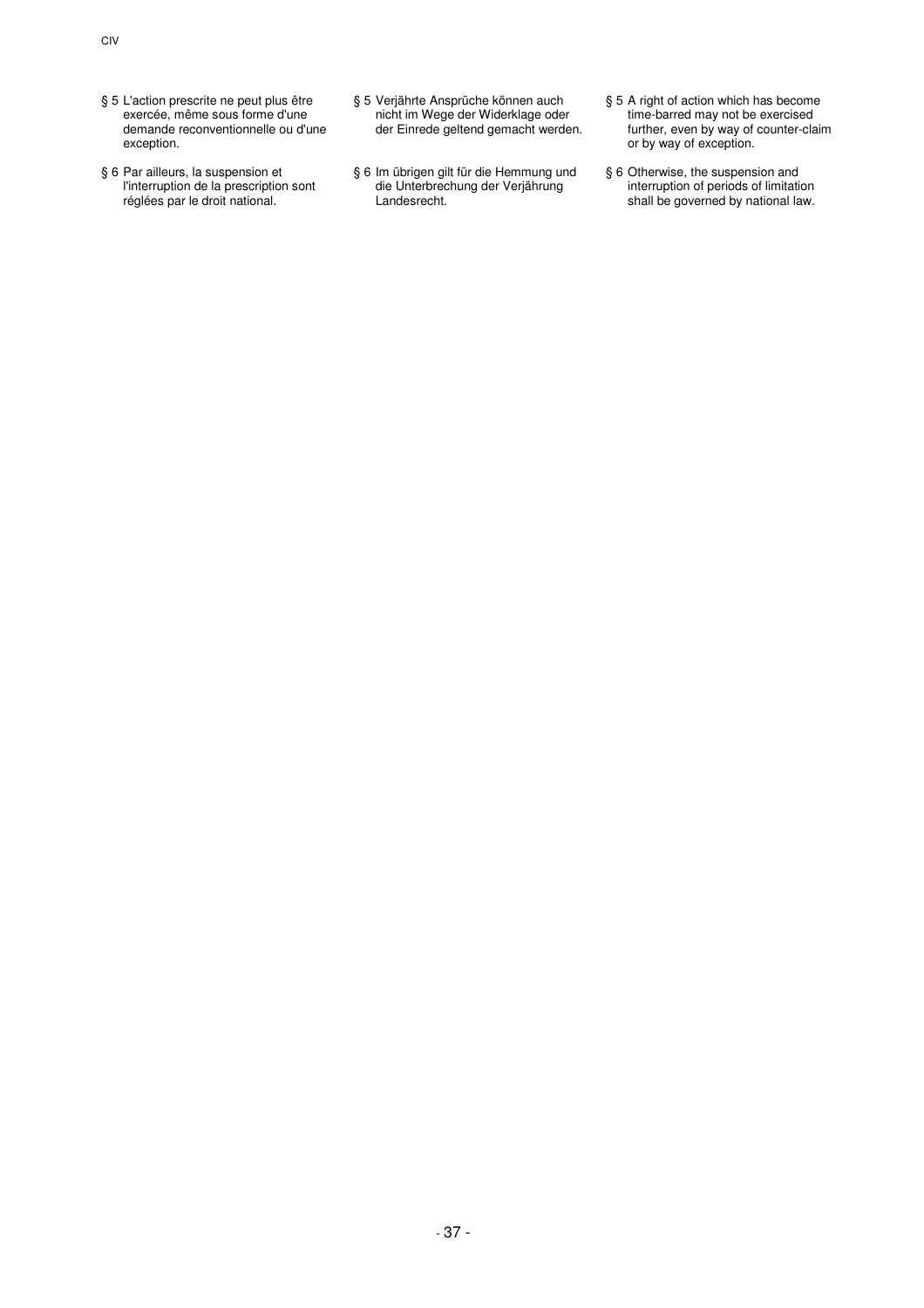# **Titre VII Titel VII Title VII**

# **Rapports des transporteurs entre eux**

# **Article 61 - Partage du prix de transport**

- § 1 Tout transporteur doit payer aux transporteurs intéressés la part qui leur revient sur un prix de transport qu'il a encaissé ou qu'il aurait dû encaisser. Les modalités de paiement sont fixées par convention entre les transporteurs.
- § 2 L'article 6, § 3, l'article 16, § 3 et l'article 25 s'appliquent également aux relations entre les transporteurs subséquents.

- § 1 Le transporteur qui a payé une indemnité en vertu des présentes Règles uniformes, a un droit de recours contre les transporteurs ayant participé au transport conformément aux dispositions suivantes :
	- a) le transporteur qui a causé le dommage en est seul responsable;
	- b) lorsque le dommage a été causé par plusieurs transporteurs, chacun d'eux répond du dommage qu'il a causé; si la distinction est impossible, l'indemnité est répartie entre eux conformément à la lettre c);
	- c) s'il ne peut être prouvé lequel des transporteurs a causé le dommage, l'indemnité est répartie entre tous les transporteurs ayant participé au transport, à l'exception de ceux qui prouvent que le dommage n'a pas été causé par eux; la répartition est faite proportionnellement à la part du prix de transport qui revient à chacun des transporteurs.
- § 2 Dans le cas d'insolvabilité de l'un de ces transporteurs, la part lui incombant et non payée par lui est répartie entre tous les autres transporteurs ayant participé au transport, proportionnellement à la part du prix de transport qui revient à chacun d'eux.

# **Beziehungen der Beförderer untereinander**

### **Artikel 61 - Aufteilung des Beförderungspreises**

- § 1 Jeder Beförderer hat den beteiligten Beförderern den ihnen zukommenden Anteil am Beförderungspreis zu zahlen, den er erhoben hat oder hätte erheben müssen. Die Art und Weise der Zahlung wird durch Vereinbarungen zwischen den Beförderern geregelt.
- § 2 Artikel 6 § 3, Artikel 16 § 3 und Artikel 25 gelten auch für die Beziehungen zwischen aufeinander folgenden Beförderern.

- § 1 Hat ein Beförderer gemäss diesen Einheitlichen Rechtsvorschriften eine Entschädigung gezahlt, so steht ihm ein Rückgriffsrecht gegen die Beförderer, die an der Beförderung beteiligt gewesen sind, gemäss den folgenden Bestimmungen zu:
	- a) der Beförderer, der den Schaden verursacht hat, haftet ausschliesslich dafür;
	- b) haben mehrere Beförderer den Schaden verursacht, so haftet jeder für den von ihm verursachten Schaden; ist eine Zuordnung nicht möglich, so wird die Entschädigung unter den Beförderern gemäss Buchstabe c) aufgeteilt;
	- c) kann nicht bewiesen werden, welcher der Beförderer den Schaden verursacht hat, wird die Entschädigung auf sämtliche Beförderer aufgeteilt, mit Ausnahme derjenigen, die beweisen, dass der Schaden nicht von ihnen verursacht worden ist; die Aufteilung erfolgt im Verhältnis der den Beförderern zustehenden Anteile am Beförderungspreis.
- § 2 Bei Zahlungsunfähigkeit eines dieser Beförderer wird der auf ihn entfallende, aber von ihm nicht gezahlte Anteil unter allen anderen Beförderern, die an der Beförderung beteiligt gewesen sind, im Verhältnis des ihnen zustehenden Anteils am Beförderungspreis aufgeteilt.

# **Relations between Carriers**

# **Article 61 - Apportionment of the carriage charge**

- § 1 Any carrier who has collected or ought to have collected a carriage charge must pay to the carriers concerned their respective shares of such a charge. The methods of payment shall be fixed by agreement between the carriers.
- § 2 Article 6 § 3, Article 16 § 3 and Article 25 shall also apply to the relations between successive carriers.

# **Article 62 - Droit de recours Artikel 62 - Rückgriffsrecht Article 62 - Right of recourse**

- § 1 A carrier who has paid compensation pursuant to these Uniform Rules shall .<br>have a right of recourse against the carriers who have taken part in the carriage in accordance with the following provisions:
	- a) the carrier who has caused the loss or damage shall be solely liable for it;
	- b) when the loss or damage has been caused by several carriers, each shall be liable for the loss or damage he has caused; if such distinction is impossible, the compensation shall be apportioned between them in accordance with letter c);
	- c) if it cannot be proved which of the carriers has caused the loss or damage, the compensation shall be apportioned between all the carriers who have taken part in the carriage, except those who prove that the loss or damage was not caused by them; such apportionment shall be in proportion to their respective shares of the carriage charge.
- § 2 In the case of insolvency of any one of these carriers, the unpaid share due from him shall be apportioned among all the other carriers who have taken part in the carriage, in proportion to their respective shares of the carriage charge.